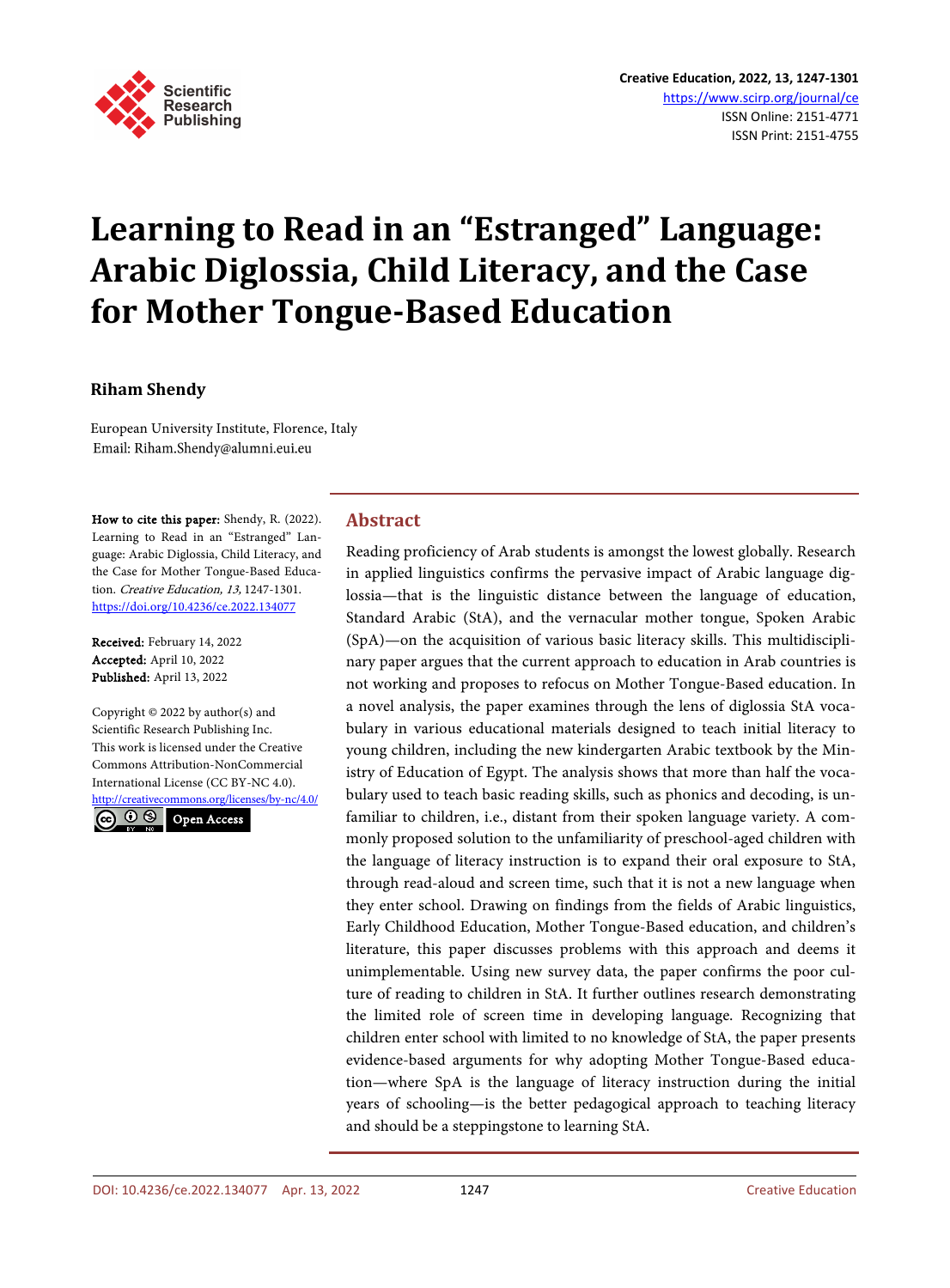#### **Keywords**

Arabic Diglossia, Child Literacy, Reading Acquisition, Mother Tongue Education, Egyptian Arabic Textbook

# **1. Introduction**

"Arab children are asked to surmount obstacles that no other children in the world are asked to do—namely, learn their subjects while lacking proficiency in the language in which those subjects are written."

#### [\(Haeri, 2009\).](#page-48-0)

Arabic is a classic case of diglossia in which native speakers simultaneously use two varieties of the same language in different domains and for distinct purposes [\(Ferguson, 1959\).](#page-48-1) The High (H) variety, or Standard Arabic (StA), is based on the language of the holy book, the Quran. It is the language of education, print, and many formal and religious speeches. The Low (L) variety, or Spoken Arabic (SpA), is the de-facto language used in oral communications. While the H variety is codified and relatively uniform across Arabic-speaking nations, the L variety is not standardized, and each locality has its own unique SpA or vernacular. The vernaculars differ enough that speakers of different vernaculars may not be able to understand each other.

Language diglossia is not an uncommon phenomenon; however, diglossia in the Arabic language exhibits a unique feature that lends itself to a nuanced classification: "frozen" diglossia [\(Myhill, 2014\).](#page-50-0) This term captures the fact that no one uses the H variety, or StA, as an everyday spoken language. In this respect, it is no one's mother tongue at present times and is almost never used at home in the Arab world. The native dialect of SpA is acquired as the mother tongue.

The academic literature confirms the sizable linguistics distance between StA and SpA across the various language domains [\(Haeri, 2003;](#page-48-2) [Maamouri, 1998;](#page-50-1) [Saiegh-Haddad & Henkin, 2014;](#page-52-0) Saiegh-Haddad [& Spolsky, 2014\).](#page-52-1) Consequently, there is a mismatch between Arab children's mother tongue, SpA, and StA, the latter being the language in which they acquire literacy. Learning in an unfamiliar language impacts literacy acquisition and delays the learning of academic skills, including metalinguistic awareness and word-level reading, until the language of education is mastered [\(Saiegh-Haddad, 2003,](#page-51-0) [2017;](#page-51-1) [Saiegh-Haddad & Schiff,](#page-52-2)  [2016\).](#page-52-2)

The current policies of teaching StA in the Arab region are not working. The region's Learning Poverty rates, as recently reported by the World Bank, are second only to those found in the Sub Sarahran Africa region. The poor reading performance of students in the region is confirmed across various reading assessments. This low scholastic performance is not confined to lower income countries and is prevalent despite the large investments in education made by Arab nations in the past decades (World [Bank, 2020\).](#page-54-0)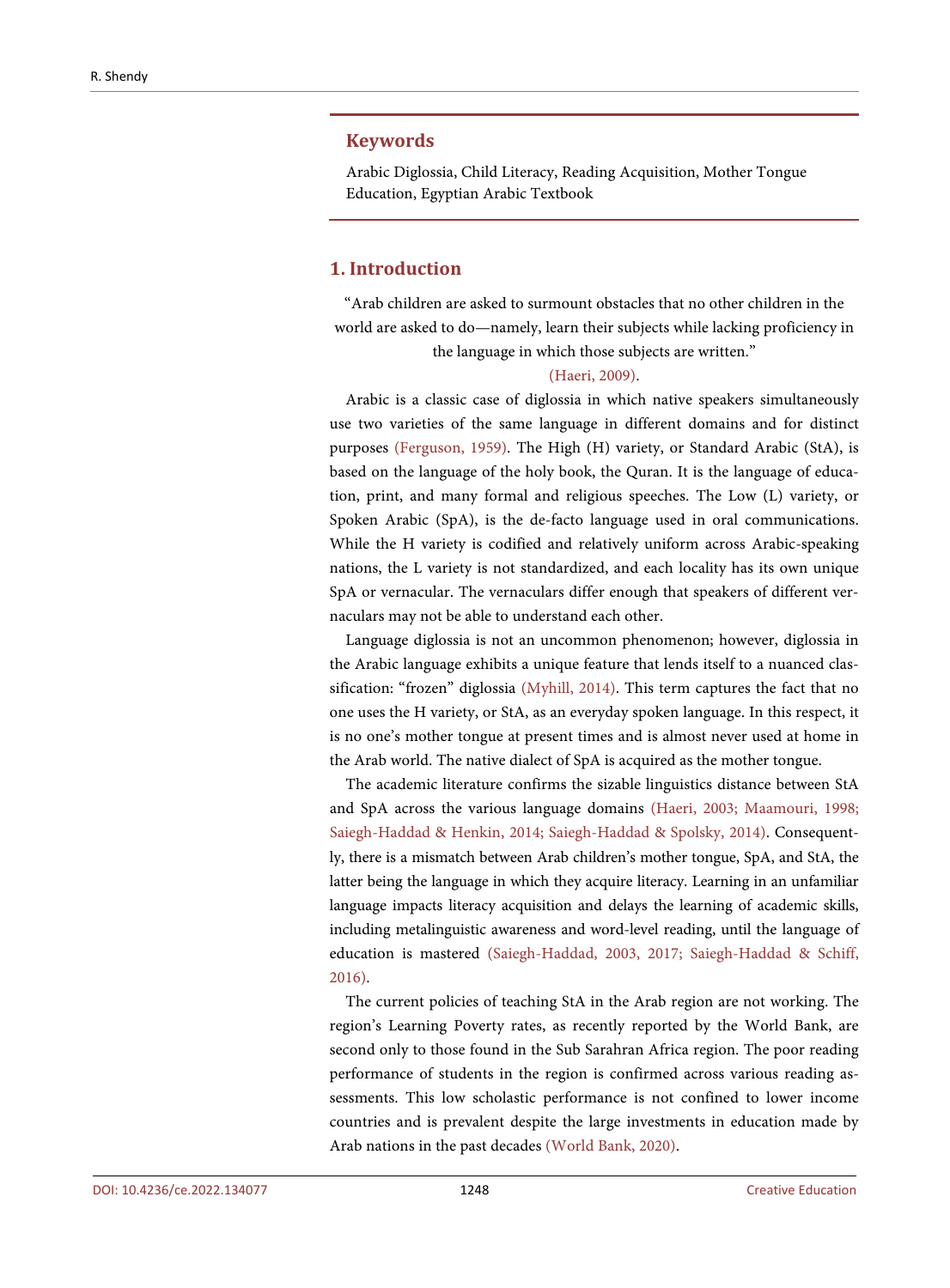The approach commonly discussed for addressing the challenges of child literacy advocates for early exposure of children to StA [\(Abu-Rabia](#page-47-0) et al., 2022; [Ayari, 1996;](#page-47-1) [World Bank, 2021a\).](#page-54-1) The idea is to familiarize young children with the H variety such that it is not a new language when they enter school. This paper critically discusses genuine challenges to such an approach and deems it unimplementable. If StA remains the language of instruction, educational policies will need to be designed with an awareness that Arab children are acquiring initial literacy in a second language variety, that is StA.

As an alternative approach, this study argues for Mother Tongue-Based (MTB) education, a policy in general ignored (or rejected) by Arab countries. In MTB education, the children's mother tongue is used as the initial language of literacy instruction, i.e., the language used in teaching, educational print materials, and it is the language that literacy is first acquired in. The benefits of teaching children in their mother tongue extend beyond facilitating early literacy acquisition and are found to positively impact achievement scores across various subjects, such as math and sciences [\(World Bank, 2021b\).](#page-54-2) Additionally, research on crosslinguistic transfer demonstrates that literacy acquisition skills in a first language (L1) are transferable to learning a second language (L2). In the case of Arabic, a direct cross-language transfer of skills from literacy in the SpA to literacy in StA can be expected because of the shared writing system across the two varieties, in addition to having significantly overlapping phonology and lexicon [\(Cummins,](#page-47-2)  [1979,](#page-47-2) [1981;](#page-47-3) [Koda & Zehler, 2008;](#page-49-0) [Kim & Piper, 2019;](#page-49-1) [Saiegh-Haddad,](#page-52-3) 2022; [Schiff](#page-52-4)  [& Saiegh-Haddad, 2018;](#page-52-4) [Wawire & Kim, 2018\).](#page-54-3)

This paper takes a multi-disciplinary approach toward examining the impact of Arabic-language diglossia on child literacy and draws on research from the fields of linguistics, Early Childhood Education, Mother Tongue-Based education, and children's literature. The study presents new survey data confirming the weak culture of reading in StA to young children and thus the diminished opportunity of exposing preschool-aged children to the language of literacy instruction. It is the first study to analyze through the lens of diglossia StA educational materials designed for teaching early literacy to children and assesses the familiarity of the vocabulary used to teach basic reading skills such as phonics and decoding. While acknowledging political considerations that commonly underlie Arabic-language education policies, this study's arguments and recommendations are guided by evidence-based pedagogical findings on child literacy acquisition.

The intended audience of this paper is policymakers, international development institutions, educational entities, and anyone concerned with children's literacy in Arabic. Given this target audience, the study does not assume a thorough prior knowledge of diglossia, the intricacies of the Arabic language, or the related academic literature. To facilitate the reading of this paper, a comprehensive overview of the latter is discussed.

Two qualifications are important to note to help read the Arabic script in this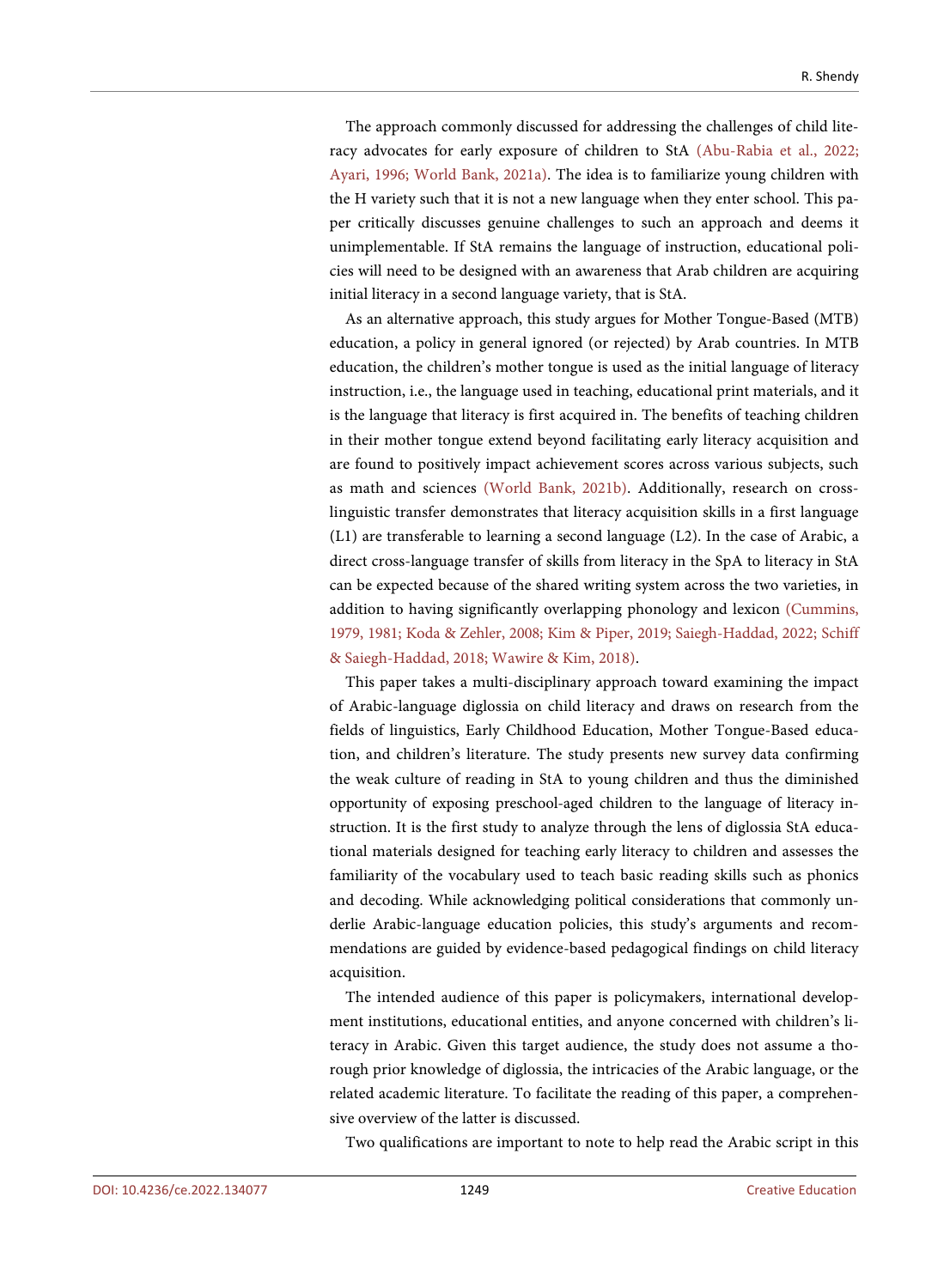paper. First, the SpA to which StA is compared is Egyptian SpA; a variety spoken by 100 million people who constitute about 25% of the Arab population. Like many nations, Egypt possesses multiple regional dialects. [Fahmy \(2011\)](#page-48-3) notes that the two most divergent dialects are the northern (from Cairo northwards) and the southern (from Giza southwards); however, the Cairene dialect is the dominant and mainstream dialect of all Egyptians. As Fahmy states, "The spread of colloquial Cairene Arabic as the 'unofficial' national colloquial dialect…was a natural by-product of the overwhelming cultural production emanating from an ever-expanding and increasingly urban north" (p.10). This paper uses the Cairene Egyptian dialect as the reference SpA. The second qualification is modelled after [Fahmy \(2011\)](#page-48-3) where StA and SpA text is transcribed in this paper according to a simplified system based on the International Journal of Middle East Studies (IJMES). However, the paper follows transliteration simplifications adopted by Fahmy. It employs (') for the hamza  $(\epsilon)$  and (') for the 'ayn  $(\epsilon)$ . For the doubling sound of a letter, represented by the diacritic mark shaddah, the letter is doubled (e.g. دَبَوس/ dabbūs for the word "pin"). For the letter jim (ج), the paper uses  $(g)$  instead of  $(i)$ , the former being the Cairene pronunciation of this letter in both StA and SpA. Furthermore, two vowels particular to SpA pronunciation are introduced to the transliteration. The first is the vowel sound  $\vec{e}$ , such as in the SpA pronunciation of the word /ابیت/bēt for "house", whereas in StA it is said with a diphthong, *bayt*. The second is the vowel sound  $\bar{\phi}$ , such as in the SpA pronunciation of the word *موت mōt* for "death", while in StA it is said with a diphthong, mawt (see [Saiegh-Haddad & Henkin,](#page-52-0) 2014 for a wider discussion). Finally, the definite article, ال, is transliterated as al-. For simplification, this is used for both StA and SpA, and with both sun and moon letters.

This paper is composed of 10 sections:

- Section 2 introduces the phenomenon of language *diglossia* and explains how it pertains to Arabic.
- Section 3 demonstrates some examples of the distance between StA and SpA across various language domains.
- Section 4 outlines basic aspects of the Arabic writing system relevant to literacy.
- Section 5 summarizes various literacy indicators and reading assessment results, demonstrating the poor performance of Arab students irrespective of their country's income level. It further critically examines two studies commissioned to provide policy recommendations to remedy this situation.
- Section 6 presents a thorough literature review of research in applied linguistics that examines the impact of Arabic diglossia on the development of various literacy skills in children, such as phonological awareness, morphological awareness, phonological representations, word decoding, reading fluency, and letter naming.
- Sections 7 addresses common misconceptions regarding the level of familiarity of preschool-aged children with the language of education, StA, and challenges the commonly suggested approaches to familiarize young children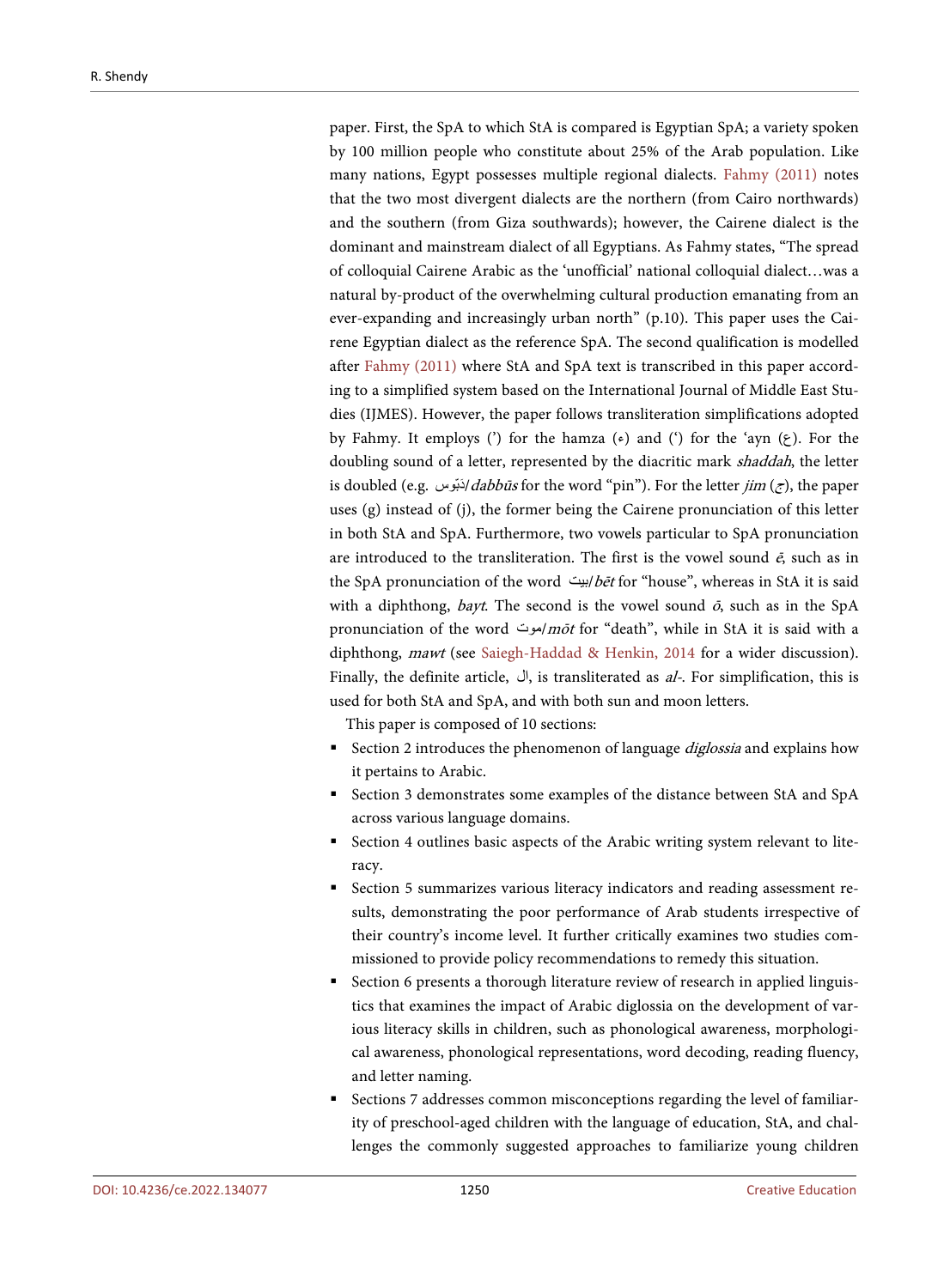with StA.

- In a novel analysis, Section 8 examines through the lens of diglossia various educational materials used to teach children initial literacy skills. The books studied are published by four Arab publishers from 3 different countries: Egypt, Lebanon, and UAE, and include an analysis of the new kindergarten Arabic textbook by the Ministry of Education of Egypt. The objective is to assess the extent of children's familiarity with the StA vocabulary used to teach basic literacy skills, such as phonics and decoding.
- Acknowledging that children enter school lacking the adequate knowledge of StA that would enable a smooth path toward literacy acquisition, Section 9 highlights the theory, practice, and potential successes of Mother Tongue-Based education. It extends the discussion to show how adopting SpA as the language of literacy instruction in the initial years of schooling can serve as a bridge to learning StA. The section further argues for the role of SpA in children's literature to bolster the culture of reading to young children and to develop emergent literacy skills that serve in learning StA.
- Finally, Section 10 concludes and provides short-term implementable policy recommendations, in addition to suggestions for future research.

# **2. Diglossia in the Arabic Language**

The classic definition of language diglossia, as introduced in [Ferguson \(1959\),](#page-48-1)  entails a functional differentiation between two varieties of the same language, used in different domains and for distinct purposes. Broadly speaking, they comprise a Low (L) language variety representing a colloquial or vernacular used in informal contexts; and a High (H) variety that represents the formal or literary standard used in official settings.

Arabic is a case of classic diglossia where Arabic native speakers simultaneously use two varieties of the language. The H variety is known as Modern Standard Arabic (MSA), Classical Arabic (CA), Literary Arabic, or fusha, and it is the official language in 22 Arab states. The H variety is used in education and is the de-facto language of print for newspapers, novels, poetry, and children's books. In this respect, it is standardized and codified, and it is the language that dominates literary and scholarly readings and writings. However, its oral use is confined to few formal interactions, such as some official functions, political speeches, religious sermons, and news broadcasting. While some academic literature distinguishes between CA, as the language of the Quran, and MSA, as a so-called modernized version of CA, this paper does not differentiate between them because the difference does not impact the discussion of children's education and early literacy. In this study, the H variety is referred to as Standard Arabic, StA hereafter.

In the Arab world, the L variety is the spoken vernacular or colloquial dialectal Arabic, referred to as Spoken Arabic, SpA hereafter. SpA is used in all oral communications: at home, at work, in the streets. It is also used in most TV talk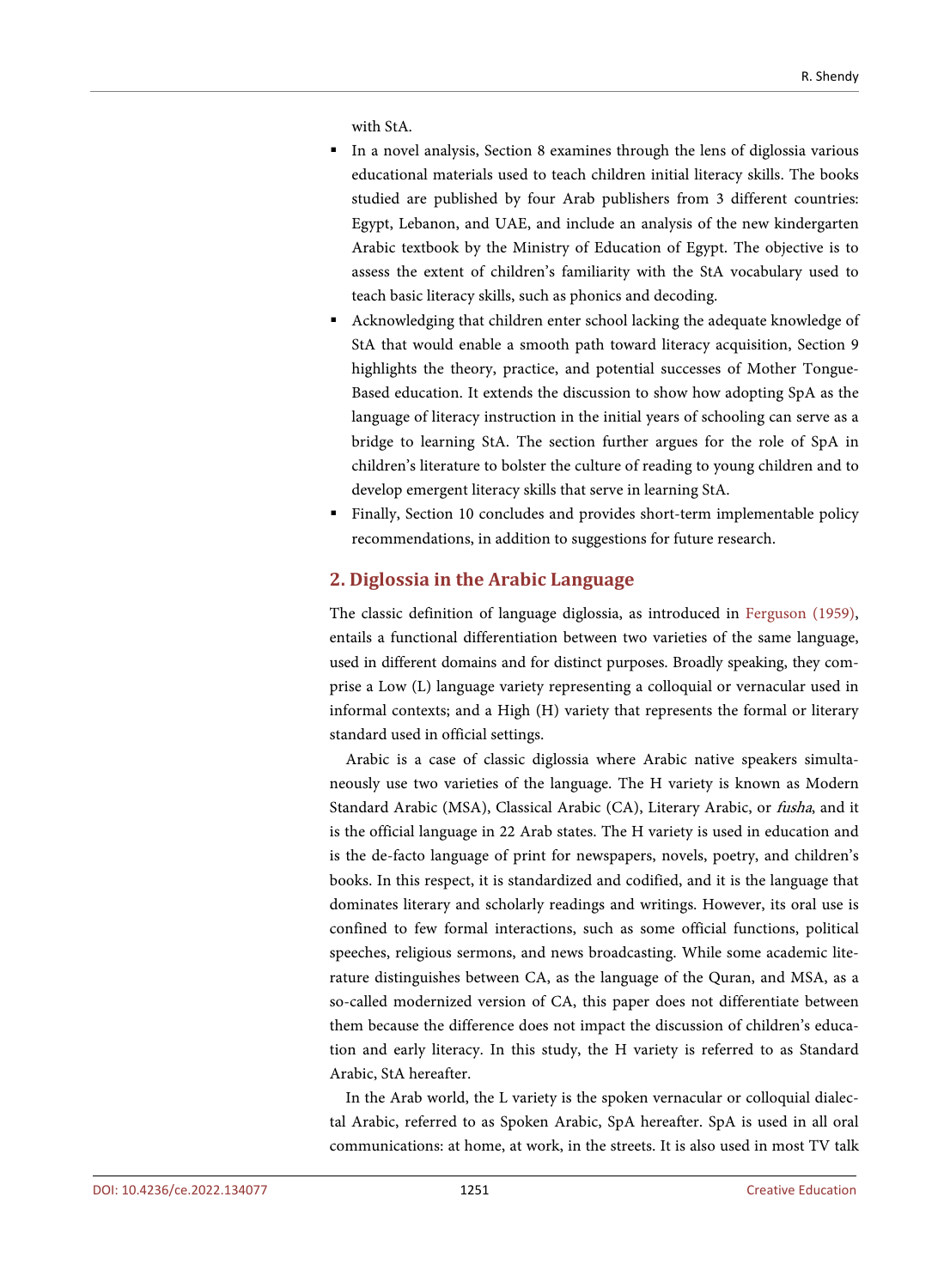shows, movies, songs, soap operas, and it is often used in national political speeches of some Arab countries. SpA is the default language spoken by all segments of an Arab country's population regardless of demographic factors such as age, gender, and socio-economic class.

Despite the widely accepted use of SpA as a form of speech, it is generally stigmatized as a literary form. Traditionally, print media in the Arab world allows for minimal writings in SpA. Egypt has been an exception where writing for adults in SpA is becoming increasingly accepted. In the 60s and 70s, writing SpA was mostly confined to renowned folk poets such as Salah Jahin, Bayram Al-Tunisi, and Ahmed Fouad Negm, or to dialogues in a few novels such as by the writer Ihsan Abdel Quddous. However, in the past decade or more there has been a surge in SpA writings. Novels by young authors, written in SpA or a mix of SpA and StA, have become bestsellers with many adapted to TV series and movies. A few examples are أنا عایزة أنجوز I Want to Get Married) by Ghada Abdel Aal, الفیل الأزرق (Hepta) by Mohamed Sadek, الفیل الأزرق الفیل الأزرق الفیل الأزرق الفیل الفیل الفیل ال Ahmed Mourad. Interestingly, in 2019 the novel المولودة) The Newborn) by Nadia Kamel, fully written in the Egyptian SpA, won the prestigious Egyptian Sawiris Literature Award. Apart from the genre of adult fiction, other recent examples of adult books written in SpA are the bestselling self-help books by the psychologist Professor Mohamed Taha and religious books based in Islamic faith, titled قصص الأنبیاء) Stories of the Prophets) and النبویة السیرة) The Life of the Prophet). In 2021, the iconic Egyptian jewelry designer Azza Fahmy chose to write her autobiography in Egyptian SpA, تنتھي لا أحلام. Most recently in 2022, the French classic "L'Étranger" by Albert Camus was translated to Egyptian SPA, الغریب. It is worthwhile to note that all these publications have been championed by different Egyptian private publishing houses. Additionally, the novel بالختم الكيني (By the Kenyan Stamp) by Shirin Hilal was published in SpA in 2022 by the government entity, the General Egyptian Book Organization (GEBO). Despite this surge in SpA writings, print media in the dialect remains a smaller segment of overall print and does not extend to children's literature.

While StA is largely uniform across the Arabic-speaking countries, SpA differs from country to country. The vernaculars of different Arab country can vary considerably, and speech can be challenging to comprehend across different nations [\(Bassiouney, 2020;](#page-47-4) [Said, 2002\).](#page-51-2) [Versteegh \(2001\)](#page-53-0) categorizes SpA into five regional groups and concludes that "It is fair to say that the linguistic distance between the dialects is as large as that between Germanic languages and the Romanic languages, if not larger." [Bassiouney \(2020\)](#page-47-4) demonstrates differences across SpA of five Arab nations and StA. She contrasts her findings with differences between German and Dutch, both being Germanic languages. Bassiouney notes, "The examples make one wonder about the differences between different languages and different varieties and whether terms like 'language' and 'variety' are political terms rather than linguistic ones." She further states, "Left to their own devices, linguists could claim each of the national varieties as a separate,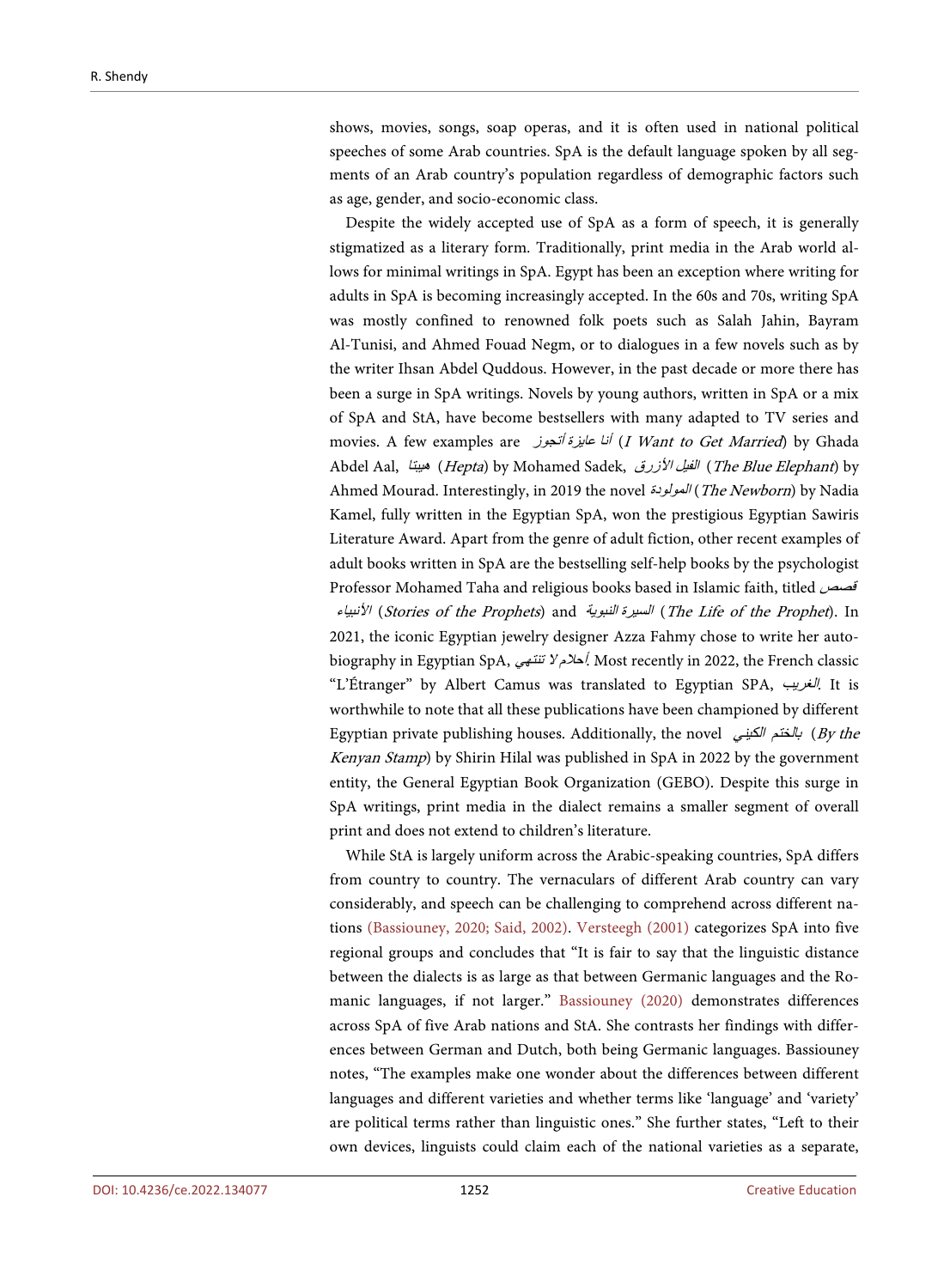distinct language."

Some effort has been made to assess the extent of the difference between the various SpA vernaculars and StA. [Kwaik et al.](#page-49-2) (2018) exploit different methods to measure the overlap among various dialects and find Palestinian SpA to be closest to StA. [Abunasser \(2015\)](#page-46-0) compares Gulf, Levantine, Egyptian and Moroccan SpA and concludes that Gulf and Levantine Arabic seem to be the closest to StA. [Harrat et al. \(2015\)](#page-48-4) compare five dialects, two from Algeria, Tunisian, Palestinian and Syrian SpA, with the StA variety and find Palestinian SpA to be the closest. Nonetheless, it is important to note that the spoken language in some regions of a few Arab countries is distinct from Arabic, such as Amazigh and Tamazight in some North African counties and Kurdish in Ira[q \(World Bank, 2020\).](#page-54-0)

As noted, SpA does not have a standardized (or codified) writing system. A recent report addressing this issue, titled "The State of the Arabic Language and its Future", was published in 2020 (in Arabic) by The Ministry of Culture and Knowledge Development (MCKD) of the United Arab Emirates (UAE). The report was compiled by a large team of academics, researchers, and experts from various Arab universities. The report recognizes the role of SpA in adult print media and advocates for its standardization. The authors note a vision for a single Arabic language and propose developing a system for SpA writing and allowing it to enter the Arab linguistic system instead of its current state of disarray. This report is the first government initiative to call for the standardization and codification of spoken Arabic vernaculars.

Language diglossia is not an uncommon phenomenon; however, diglossia in the Arabic language does exhibit a unique feature. A nuanced definition that better represents Arabic diglossia is a term introduced in [Myhill \(2014\):](#page-50-0) frozen diglossia. Frozen Diglossia is defined as a type of diglossia in which the H variety ceases to be orally used as an everyday language by anyone. Rather, the H variety is based upon texts written in the fairly distant past which are believed to be the "correct" version of the language. Consequently, StA is a non-native language for native speakers of SpA and is thus no one's mother tongue at present times. [Maamouri's \(1998\)](#page-50-1) seminal paper notes, "All children painlessly and inevitably learn the local vernacular or colloquial dialect of Arabic … Fusha is nobody's mother tongue and is rarely or almost never used at home in the Arab world." As explained by Myhill, the "frozen" categorization stems from the sense that the written standard represents a preserved version of the language as it was spoken long ago.

The "frozen" form of diglossia is better understood when contrasted with the more common form, referred to in Myhill as external diglossia. Under the latter, the H variety is spoken as the mother tongue of people in a different country or community. An example of external diglossia is the Swiss diglossic context where Swiss-German is spoken as the L variety whereas the official H variety is the High Standard German which is the native spoken language in Germany. Another example is the L variety of French Creole spoken in Haiti versus the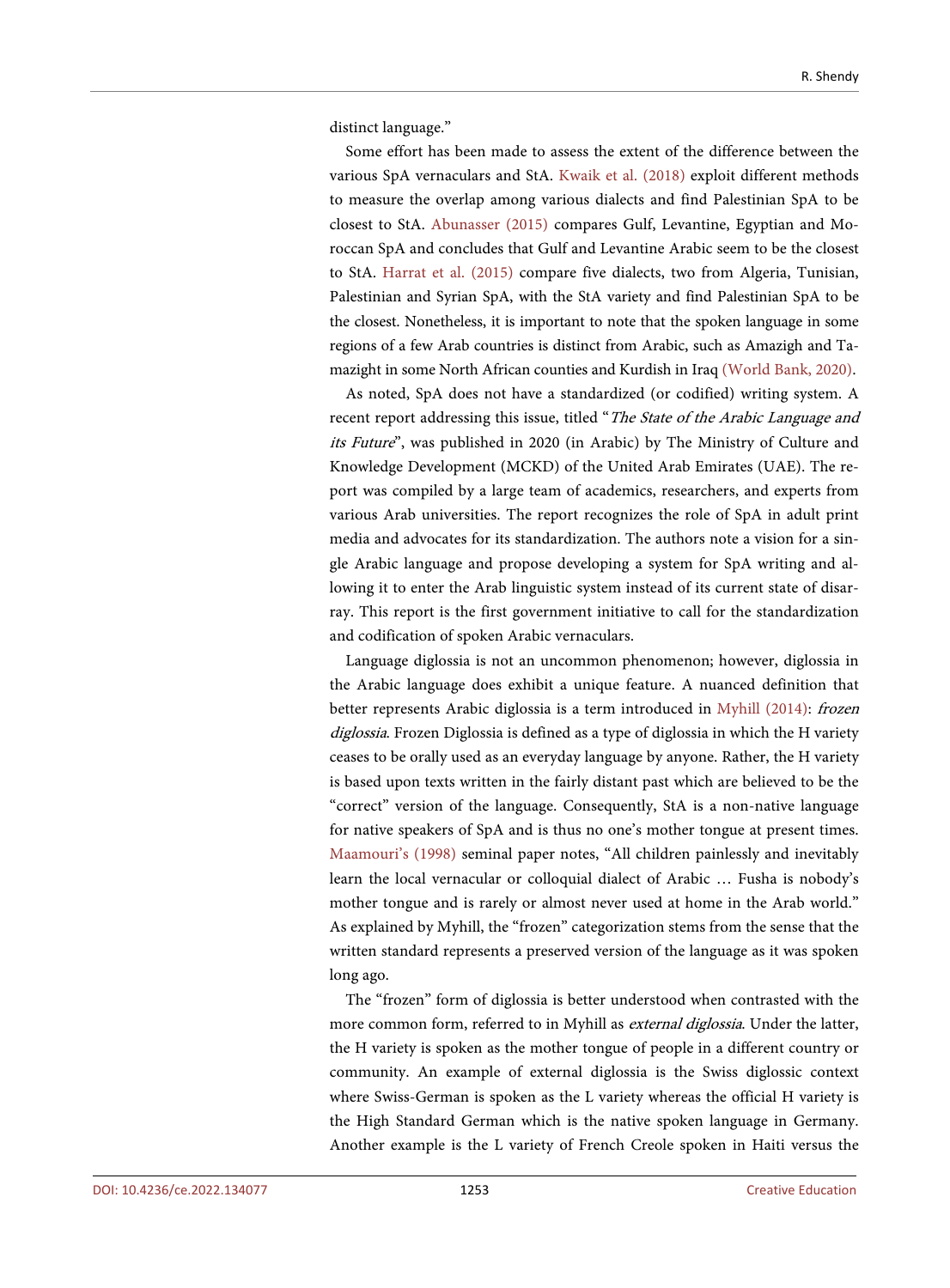formal H variety of Standard French, the latter being the mother tongue in France. Many other examples are from Nigeria (spoken Hausa, Igbo, and Yoruba versus the country's official English language), Peru (spoken Quechua versus the official Spanish language), India (spoken Tamil versus the official languages Hindi and English). In all these examples, while a diglossic situation exists in one country, the H variety is a mother tongue elsewhere.

Myhill argues that the greater linguistic distance between the H variety and the spoken L variety in frozen diglossia compared to external diglossia is likely to make the acquisition of the H variety, and of literacy, harder. The reason is that in the frozen diglossia setting, the H variety is based on artificial grammatical rules which prescriptive grammarians have devised. In contrast, the H variety in the external diglossia setting is based upon naturalistic everyday grammar.

Some like to debate the extent of the "frozen" feature of StA due to the acceptance of some modern vocabulary in some StA dictionaries. Nevertheless, as [Haeri \(2009\)](#page-48-0) mentions, "There are no native speakers of Classical Arabic just as there are no native speakers of Latin, however, 'modernized' a version one would like to consider." The study further notes, "Arab children cannot observe or listen to those who speak their language of instruction as their mother tongue because they do not exist." There is certainly a sizeable portion of SpA vocabulary that has not been added in the formal StA dictionary. Moreover, the basic language structure of StA has not been allowed to change or freely evolve in line with changes happening in SpA.

# **3. Examples of the Linguistic Distance between Standard Arabic and Spoken Arabic**

There is agreement among linguists that a significant disparity exists between both language codes and that it manifests itself across several linguistic domains: lexicon, phonology, syntax, and grammar [\(Eviatar & Ibrahim, 2014;](#page-48-5) [Haeri, 2003;](#page-48-2) [Maamouri, 1998;](#page-50-1) [Myhill, 2014;](#page-50-0) [Saiegh-Haddad & Spolsky, 2014;](#page-52-1) [Saiegh-Haddad](#page-52-0)  [& Henkin,](#page-52-0) 2014). Studies suggest that StA and SpA have the status of two separate languages in the cognitive system of adults and that learning StA is more like learning a second language than like learning a formal register of one's native language [\(Eviatar & Ibrahim, 2014;](#page-48-5) [Ibrahim & Bentin, 2000;](#page-49-3) [Ibrahim &](#page-49-4)  [Aharon-Peretz, 2005;](#page-49-4) [Ibrahim, 2009\).](#page-49-5) In support of this view, [Khamis-Dakwar &](#page-49-6)  [Froud \(2007\)](#page-49-6) show that the electrophysiological response to language variety switching between StA and SpA is similar to those found in bilingual switching. Comparing StA to the Egyptian SpA, [Haeri \(2003\)](#page-48-2) demonstrates how the two varieties differ on fundamental syntactic grounds and notes that becoming proficient in StA requires several years of formal schooling.

A full review of the disparities between StA and SpA is beyond the scope of this paper, but it should be noted that there are fundamental differences in phonology, lexicon, morphology, and syntax, including: differences in consonants and vowels, the extent in overlap in vocabulary, differences in the application of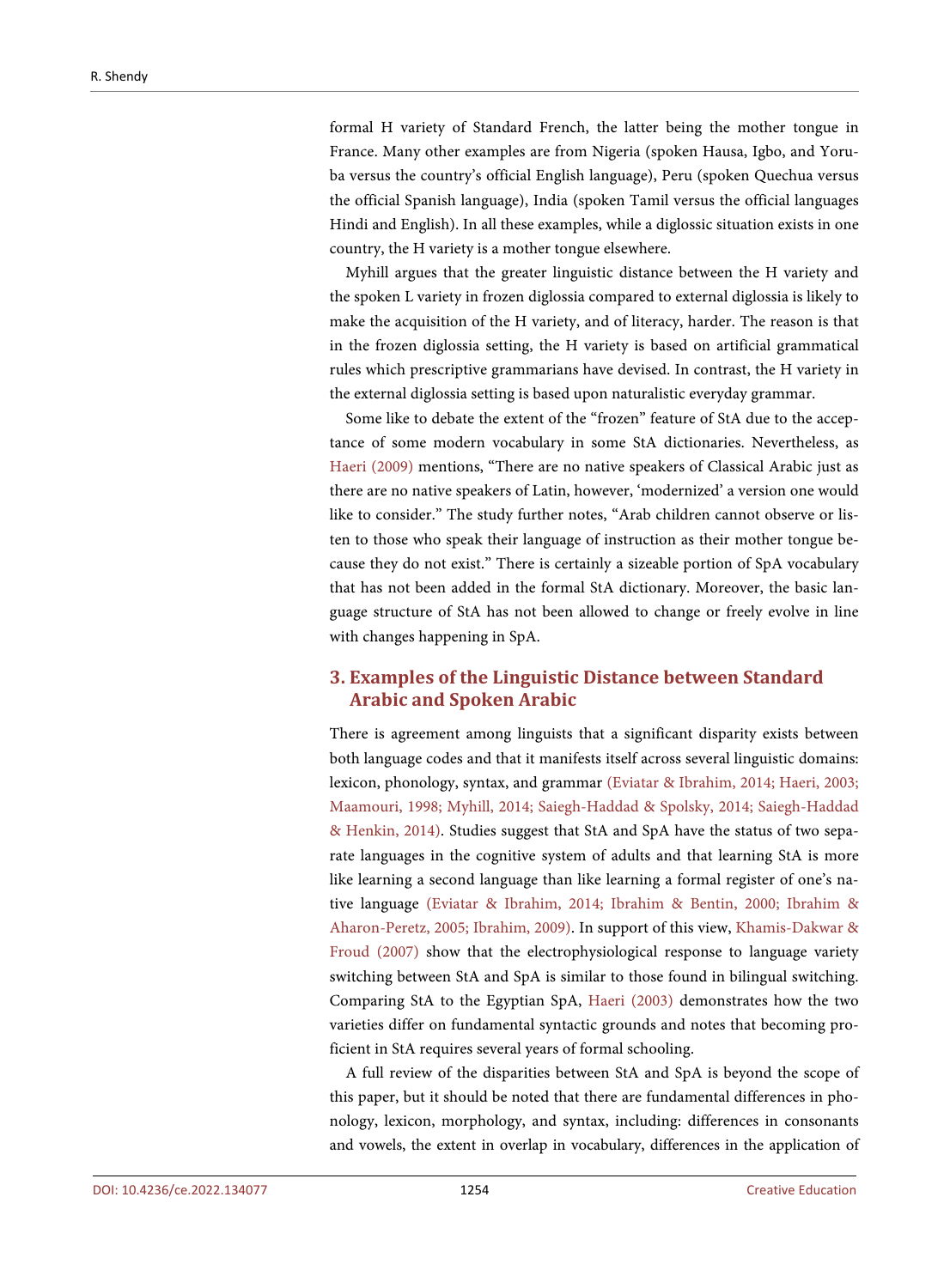gender and number agreement, the loss of the case ending system (إعراب/'i'rāb) in SpA, differences in word order…etc (see [Haeri, 2003;](#page-48-2) [Maamouri, 1998;](#page-50-1) [Saiegh-](#page-52-0)[Haddad & Henkin, 2014](#page-52-0) for a wider discussion). [Table 1](#page-8-0) illustrates some of these divergences with examples from comparing StA to Egyptian SpA.

<span id="page-8-0"></span>

|  |  |  |  | Table 1. Examples of the disparity between StA and Egyptian SpA. |
|--|--|--|--|------------------------------------------------------------------|
|--|--|--|--|------------------------------------------------------------------|

|                                    | <b>StA</b>                                                                                                | Egyptian SpA                                                                                 | English                                                                          |
|------------------------------------|-----------------------------------------------------------------------------------------------------------|----------------------------------------------------------------------------------------------|----------------------------------------------------------------------------------|
|                                    | (akala al-waladu')أكلَ الولدُ<br>(al-waladu 'akala)الولدُ أكلَ                                            | (el-walad 'akal)الوَلَد أكَل                                                                 | the boy ate (past tense)                                                         |
|                                    | (akala al-waladān')أكلَ الوَلدان<br>(al-waladān 'akalā)الوَلدان أكَلا                                     | (el-waladēn 'akalū)المَرَلَدين أكَلوا                                                        | the two boys (past)                                                              |
| Inflection,                        | (akala al-'awlādu')أكلَ الأولادُ<br>(al-'awlādu 'akalū)الأولادُ أكَلوا                                    | (el-'awlad 'akalū)الأولاد أكلوا                                                              | the boys ate (past)                                                              |
| Case Endings,<br>Word Order        | (akalat al-bintu')أكلّت البنتُ<br>(al-bintu 'akalat) البنتُ أكلَت                                         | (el-bint 'akalit)البِنت أكَلِت                                                               | the girl ate (past)                                                              |
| 8 <sub>x</sub><br>Verb Conjugation | (akalat al-bintān')أكلّت البنتان<br>(al-bintān 'akalatā)البنتان أكَلتا                                    | (el-bintēn 'akalū)البِنتين أكَلوا                                                            | the two girls ate (past)                                                         |
|                                    | (akalat al-banātu')أكلَت البَناتُ<br>(al-banātu 'akaln)البناتُ أكَلن                                      | (el-banāt 'akalū)البَنات أكلوا                                                               | the girls ate (past)                                                             |
|                                    | (kulā)كُلا<br>(kulū) كُلوا<br>(kulna)ڭلْنَ                                                                | (kulū)ڭلوا                                                                                   | eat (imperative for a pair)<br>eat (imp. for plural)<br>eat (imp. plural female) |
| Adjectives/Noun<br>Agreement       | (waladānu ṭawīlān)ولَدانُ طَوِيلان<br>(bintān ţawīlatān)بنتان طَويلتان<br>(banāton ṭawīlāt)بناتٌ طَوِيلات | (waladēn ṭuwāl)ولدين طوال<br>(bintēn țuwāl)بنتين طوال<br>(banāt ţuwāl/ṭawīla)بنات طوال/طويلة | two tall boys<br>two tall girls<br>tall girls                                    |
| Phonology                          | (thaʻlab)نْعْلب/(dhura)دْرة<br>(zill)ظل/(qird)فرد                                                         | (ta'lab)نعلب/(dura)درة<br>(dill)ضل/'ird) ارد                                                 | corn/fox<br>monkey/shadow                                                        |
| Identical Words*                   | (bāb)باب/(asad)أسَد)                                                                                      | (bāb)باب/(asad) أسَد                                                                         | lion/door                                                                        |
| Cognate Words*                     | (sullam)سُلَّم/(urgūḥa')أُرجوحة                                                                           | (sillim)سِلَّم/(murgēḥa)مُرحيحة                                                              | swing/stairs                                                                     |
| Unique Words*                      | (athath) أثاث/(dalū)دَلو                                                                                  | (afsh)عفش/(gardal)جَردَل                                                                     | bucket/furniture                                                                 |
| Personal Pronouns                  | (naḥnu)نحنُ/(antum)أنتمُ/(hunna)هُن                                                                       | (ʾiḥnā)احنا/(ʾintū)انتو/(humma) هُمَّ                                                        | you(plural)/we/<br>they (female)                                                 |
| Relative Pronouns                  | (al-ladhy)الذي/(al-latty)التي<br>(al-ladhān)اللذان/(al-latān)اللتان)<br>(al-lāty)اللاتي/(al-ladhīn)اللذين | (illy')اللي                                                                                  | that (singular & plural)                                                         |
| <b>Negation Structure</b>          | (la yaktubu)لا يكثُبُ<br>(lan yatuba)أن يكثُبَ<br>(lam yaktub)لم يكثُبُ                                   | (mā biyektibsh)ما بيكتِبش<br>(mish hayektib)مِش هيكتب<br>(ma katabsh)ما كَتَبش               | he does not write<br>he will not write<br>he did not write                       |
| Question Words &                   | (madhā ya'kul)ماذا يأكُلُ                                                                                 | (biyakul'ēh)بياڭل إيه                                                                        | what is he eating?                                                               |
| Formations                         | (kayf)كيف/(yn)أين                                                                                         | (izzāy')إِزَّاي/(fēn)فين                                                                     | where/how                                                                        |

Source: the examples have been developed by the author.

\* identical words: keep an identical lexico-phonological form; cognate words: keep partial overlapping phonological forms; unique words: have a unique lexico-phonological form in SpA completely different from StA.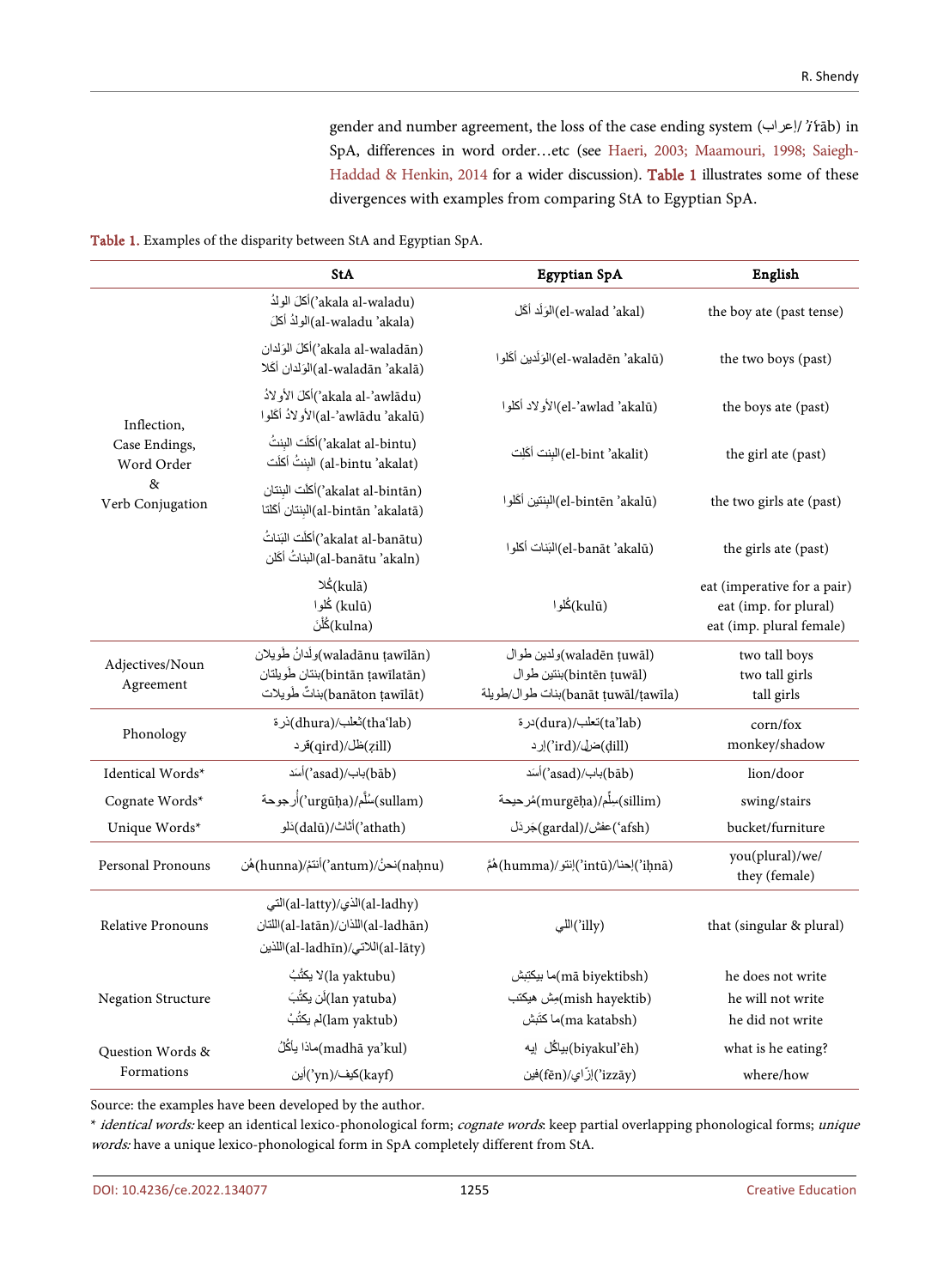Despite these differences, psychologically, there is the widespread notion amongst Arabs not to think of StA and SpA as different languages. Most are not aware of the phenomenon of language diglossia. Arabs consider themselves to be monolingual; speaking and writing one Arabic language—اللغة العربي – al-lughah al-'rabiyyah[—\(Bassiouney, 2020;](#page-47-4) [Saiegh-Haddad & Henkin, 2014\).](#page-52-0) For instance, the lack of awareness of diglossia and its impact is shown in the "Arab Reading Index" [\(Arab Reading Index,](#page-47-5) 2016) report commissioned by UNDP and Al-Makhtoum Foundation of the UAE. The report assesses adult reading practices in 22 Arab countries and seeks to identify the obstacles to reading. It also attempts to identify pre-requisites for improving the environment in which children are raised with a predisposition to love or hate reading. Nevertheless, the Arab Reading Index report does not once refer to Arabic diglossia as an existing phenomenon relevant to reading or affecting literacy acquisition.

It is only recent that an Arab government has acknowledged Arabic diglossia and the need to address it. The previously mentioned UAE 2020 report, "The State of the Arabic Language, and its Future", takes a pragmatic and pluralistic approach to what constitutes the Arabic language. It moves away from the singular view that Arabic is either StA only or SpA only and endorses a broader and more diverse vision of a continuum of the various levels of the language that needs to encompass all national varieties of SpA. In recognizing the wide Arab audience that interacts and relates with SpA, the report accepts that there is a suitable time, place, topic, and audience for each of the varieties. However, this progressive and inclusive discussion of accepting SpA as a legitimate medium of print is muted in the report's relevant chapters on children's literature and education policy. Most recently, in October 2021, an acknowledgement of the relevance of Arabic diglossia in child education was iterated by the Jordanian government through the Queen Rania Foundation's newly published report titled "A Report on The Effect of Arabic Language Diglossia on Teaching and Learning." [\(Queen Rania Foundation, 2021\).](#page-51-3)

# **4. Basic Aspects of the Arabic Writing System Relevant to Literacy Instruction**

The Arabic language has an alphabetic writing system comprising 28 consonant letters. Three of the letters also represent long vowels  $(\frac{\pi}{4}, \frac{\pi}{2}, \frac{\pi}{6}, \frac{\pi}{6})$ . Additionally, Arabic orthography has a system of optional diacritics that are added above or below the letters known as *تشكیل tashkīl* (particularly the *أفتحة) kasrah,* ضمةّ /*ḍ*ammah, شدةّ /shaddah, and sukūn/سكون(. These diacritics have two different functions. The first is "phonemic diacritics" (Saiegh-Haddad & Henkin-Roitfarb, [2014\)](#page-52-0) which act as short vowels that map phonemic short vowels and thus enable accurate identification of the written text. The second, "*morpho-syntactic* diacritics" (ibid), also known as  $/$ علامات /علامات /'i'rāb endings, appear only at the end of a word to map grammatical forms or rules like modal ending for verbs and case endings for nouns. While *phonemic diacritics* can be necessary for lex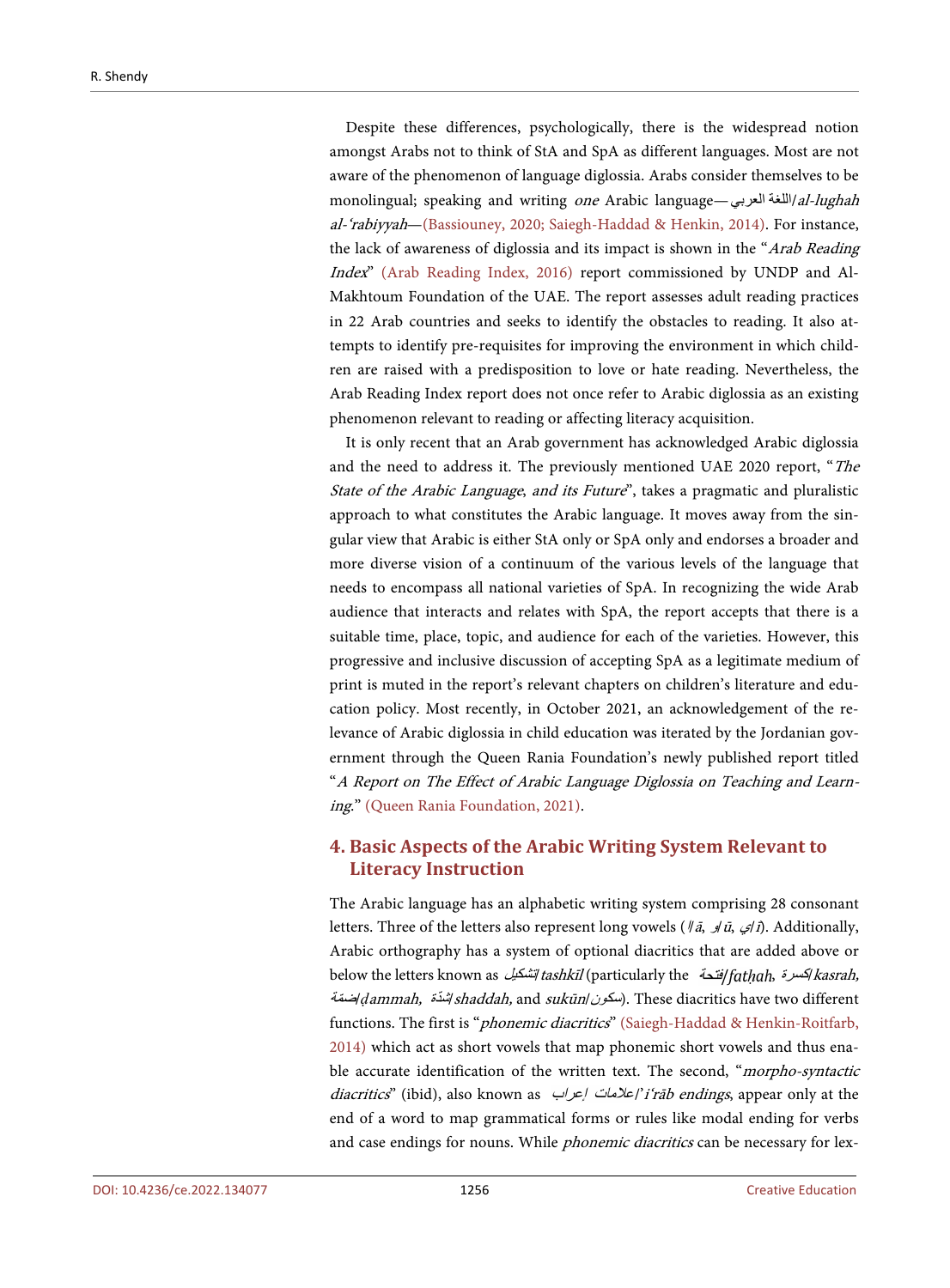ical access, word identification and understanding, morpho-syntactic diacritics are largely not required for word identification or comprehension [\(Saiegh-](#page-52-0)[Haddad & Henkin-Roitfarb, 2014\).](#page-52-0)

Arabic orthography is considered highly transparent (or shallow) when diacritics are included. This means that there is consistency between letters and the sounds they represent. In other words, there is a one-to-one mapping between the graphemes (written letters) and the phonemes (phonological representation). This feature of Arabic script contrasts with languages of opaque (or non-transparent) orthography such as English, where phoneme and letter correspondences are less regular (e.g. night, when, boat, laugh, are). However, [Saiegh-Haddad & Henkin](#page-52-0)  [\(2014\)](#page-52-0) highlight that from a psycholinguistic point of view, StA orthography is not transparent because it does not map the language structure that native Arabic speakers are familiar with, i.e. SpA. Taking for example the word for "hat", it is orthographically transparent in StA and may be thus easily read ُبعة) ق/qubba'ah) however the familiar SpA word is (رنیطةُب/bornē*ṭ*ah). In turn, diglossia or linguistic distance was further presented as a dimension of orthographic depth in [Share & Daniels \(2016\)](#page-52-5) and [Daniels & Share \(2018\).](#page-48-6)

Another characteristic of Arabic is that it is a homographic language. Many words are similarly written but are pronounced differently and carry different meanings. This is a challenge that presents itself when diacritic marks are omitted. When Arabic is written without the short vowel marks, the orthography becomes less transparent, and readers rely on experience and contextual cues to be able to read accurately. For example, the Arabic words for "leg" and "man" are written with the same letters; however, they are pronounced differently owing to diacritical marks (رجلِ /rigl versus جلُ رَ /ragul). As described in [Ayari \(1996\),](#page-47-1)  "Arabic requires the reader to scan the whole sentence, go through more grammar decoding, and utilize guessing strategies before arriving at the correct semantic interpretation of words. In other words, reading in Arabic involves, among other things, the reader's alertness to the thematic role of words that have the same graphemic representation in order to resolve the great number of alternative interpretations."

While diacritics have a critical role in supporting reading accuracy and deciphering homographs, they are commonly omitted from most adult written material. This reduces the visual or perceptual overload attributed to diacritical marks. Extensive diacritics are an impediment for skilled readers because they can slow down reading speed, ultimately impacting comprehension. Conversely, beginner readers and children learn to read Arabic with vowelized text. In general, the transparency of the writing system is found to be a facilitator in word decoding and learning to read. This relationship was also confirmed for Arabic [\(Abu-Leil et al., 2014;](#page-46-1) [Abu-Rabia, 2019;](#page-47-6) [Eviatar & Ibrahim, 2014;](#page-48-5) [Ibra](#page-49-7)[him, 2013a,](#page-49-7) [2013b;](#page-49-8) [Saiegh-Haddad & Schiff, 2016;](#page-52-2) [Saiegh-Haddad & Henkin,](#page-52-0)  [2014;](#page-52-0) [Taha, 2016\).](#page-52-6)

Aside from the level of transparency of Arabic orthography, the writing sys-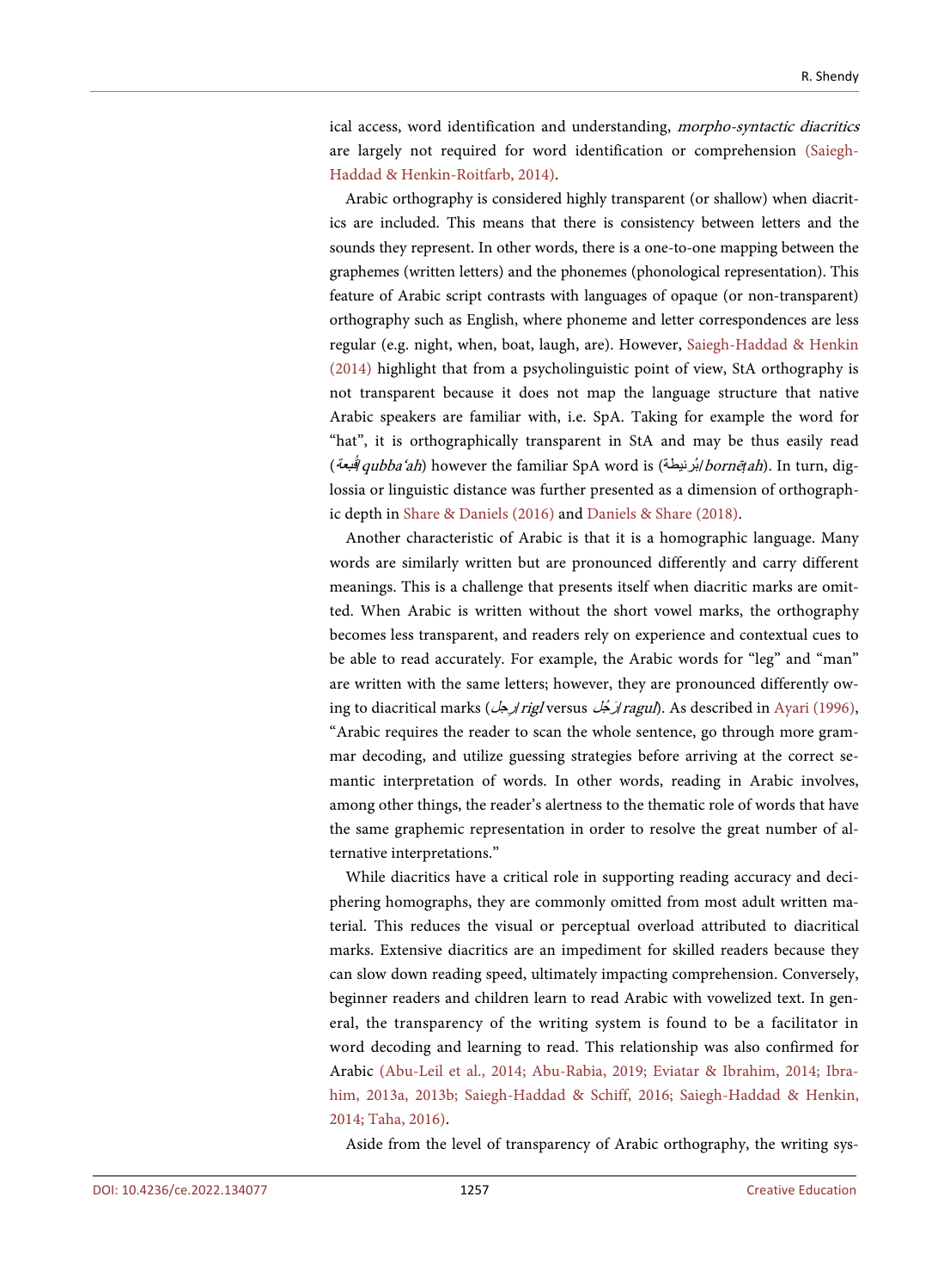tem possesses other unique features that can make it challenging in the early stages of letter identification and reading. First, the similarity between letters where many share the same basic form but differ by the number of dots and their placement above, below or within the letter, such as (ب/b, ت /t, ث /th, ن/n, and <sup>ي</sup>/y) or (ج/g, ح/*ḥ*, and خ/kh). Second, the presence of emphatic sounds where some letters share a phonological similarity with another phoneme in Arabic but are represented by two different graphemes/letters, such as  $\forall$ s,  $\forall$ d, and ت/<sup>t</sup> versus ص/*ṣ*, ض/*ḍ*, and <sup>ط</sup>/*ṭ*, respectively. Empathetic sounds can be particularly challenging because many of these sounds that persist in StA have been dropped from SpA. An example is the word for "glue" which is pronounced سمغَ /samgh in Egyptian SpA compared to its more emphatic pronunciation in StA, صمغَ /*ṣ*amgh. Third, some letter sounds have been dropped from SpA speech, particularly the dental fricatives  $\Delta t$ th,  $\Delta t$  and  $\Delta t$ <sup>z</sup> and the uvular plosive ق/q. For example, words for "snake" "corn" "shadow" and "monkey" in StA are ثعبان/thu'bān, ذرة/dhurah, ظل/*ẓ*ill, and قرد/qird, whereas in SpA they are pronounced *اردة (dill, and إردا) dura المطل and إردان* /*dill, and إنعبان*//*ird. Finally, letter connec*tivity, where the basic shape of letters change depending on their placement in a word. Many letters have four shapes depending on where they come in a word; in the beginning, middle, end of a word, or if not connected. For example, the letter  $\exists$ t has four forms: starting-position form  $\exists$ , middle-position form  $\exists$ . final-position form ـــــت, and stand-alone form ت) [Asaad & Eviatar, 2013;](#page-47-7) [Eviatar & Ibrahim, 2014;](#page-48-5) [Khateb et al., 2013;](#page-49-9) [Saiegh-Haddad & Henkin, 2014;](#page-52-0) [Taha & Khateb, 2013\).](#page-53-1)

## **5. The State of Literacy of Arab Children**

To put the challenges of teaching Arabic into perspective, this section shares literacy assessment results for several Arab countries. The discussion does not claim a causal relationship between Arabic diglossia and weak literacy. However, the findings shed light on the challenge facing Arab children in performing tasks as basic as reading in their "native" language, which is a cornerstone to learning.

#### **5.1. Reading Assessments: The Learning Poverty Indicator**

The Learning Poverty (LP) indicator is a measure that draws on data developed in 2019 by the World Bank in coordination with the UNESCO Institute for Statistics [\(World Bank & UNESCO, 2019\).](#page-54-4) The measure introduces the concept of Learning Poverty, defined as being unable to read and understand a simple text by age 10, that being the age at which all children should be able to read. Based on the LP indicator, a computed Below Minimum Proficiency (BMP) indicator measures the share of school children below minimum reading proficiency.

[Table 2](#page-12-0) compares the BMP indicator across a sample of countries with different income levels. A BMP figure of 34% for Qatar means that 34% of pupils are below the minimum proficiency level in reading at the end of primary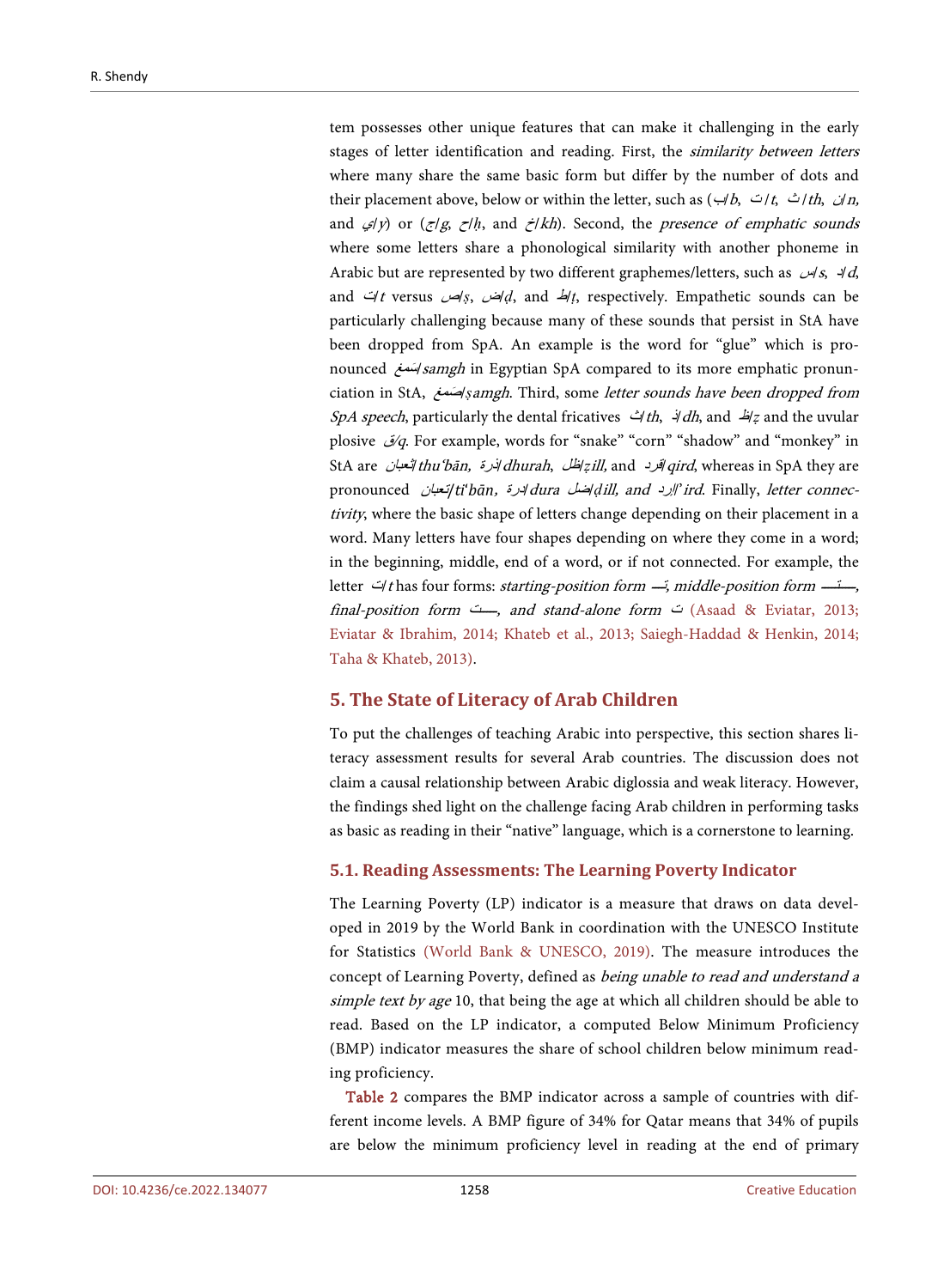school. Group (1) countries are the wealthy Arab economies. The BMP figures range from a high of 49% for Kuwait to a low of 31% for Bahrain. The group average of 36.6% implies that 36.6% of students in these countries do not achieve the minimum level of reading proficiency at the end of primary grades. These figures are alarming when compared to countries with similarly high-income levels, reported in Group (2). The latter group of countries demonstrates significantly lower levels of BMP, averaging only 2.7%. Strikingly, high-income Arab states perform significantly worse than poorer countries reported in Group (4), such as Malaysia, Turkey, and Bulgaria. In fact, the rich Arab countries in Group (1) are performing at the level of countries such as Iran and Indonesia, with income levels 75% lower. Group (3) shows lower-income Arab states with an average BMP as high as 59%. Egypt marks the highest percentage of struggling students with 69% of fourth graders not achieving the minimum level of reading proficiency.

<span id="page-12-0"></span>

|  | Table 2. Cross-Country Learning Poverty indicator. |  |  |  |
|--|----------------------------------------------------|--|--|--|
|--|----------------------------------------------------|--|--|--|

| Country        | <b>BMP</b><br>Indicator              | <b>BMP</b><br>year | GDP Per Capita<br>(in PPP terms) | Country                   | <b>BMP</b> Indicator                       | <b>BMP</b><br>year | GDP Per Capita<br>(in PPP terms) |  |
|----------------|--------------------------------------|--------------------|----------------------------------|---------------------------|--------------------------------------------|--------------------|----------------------------------|--|
|                | Group 1 - Arab High-Income Economies |                    |                                  |                           | Group 2 - Comparable High-Income Economies |                    |                                  |  |
| Qatar          | 34%                                  | 2016               | \$93,771                         | Ireland                   | 2%                                         | 2016               | \$89,551                         |  |
| <b>UAE</b>     | 32%                                  | 2016               | \$71,151                         | <b>USA</b>                | 4%                                         | 2016               | \$65,280                         |  |
| Kuwait         | 49%                                  | 2016               | \$51,962                         | Netherlands               | 1%                                         | 2016               | \$59,675                         |  |
| Saudi Arabia   | 37%                                  | 2016               | \$48,948                         | Germany                   | 5%                                         | 2016               | \$56,285                         |  |
| Bahrain        | 31%                                  | 2016               | \$47,228                         | Sweden                    | 2%                                         | 2016               | \$55,338                         |  |
|                |                                      |                    |                                  | United Kingdom            | 3%                                         | 2016               | \$49,334                         |  |
|                |                                      |                    |                                  | Italy                     | 2%                                         | 2016               | \$44,951                         |  |
| <b>AVERAGE</b> | 36.6%                                |                    |                                  | <b>AVERAGE</b>            | 2.7%                                       |                    |                                  |  |
|                | Group 3 - Other Arab Economies       |                    |                                  | Group 4 - Other Economies |                                            |                    |                                  |  |
| Oman           | 41%                                  | 2016               | \$28,541                         | Korea, Rep                | $0\%$                                      | 2015               | \$42,849                         |  |
| Egypt          | 69%                                  | 2016               | \$12,261                         | Portugal                  | 3%                                         | 2016               | \$36,945                         |  |
| Algeria        | 67%                                  | 2007               | \$12,009                         | Poland                    | 2%                                         | 2016               | \$34,233                         |  |
| Tunisia        | 65%                                  | 2011               | \$11,900                         | Hungary                   | 3%                                         | 2016               | \$33,962                         |  |
| Jordan         | 50%                                  | 2015               | \$10,497                         | Malaysia                  | 12%                                        | 2017               | \$29,623                         |  |
| Morocco        | 64%                                  | 2016               | \$7856                           | Turkey                    | 18%                                        | 2015               | \$27,303                         |  |
|                |                                      |                    |                                  | Bulgaria                  | 5%                                         | 2016               | \$24,707                         |  |
| <b>AVERAGE</b> | 59%                                  |                    |                                  | Iran                      | 35%                                        | 2016               | \$12,913                         |  |
|                |                                      |                    |                                  | Indonesia                 | 34%                                        | 2011               | \$12,312                         |  |

Source: GDP per capita: is Gross Domestic Product expressed in current US\$ (2019) converted by purchasing power parity (PPP) - from World Development Indicators. The BMP Indicator are reported in the World Bank Country Learning Poverty Briefs.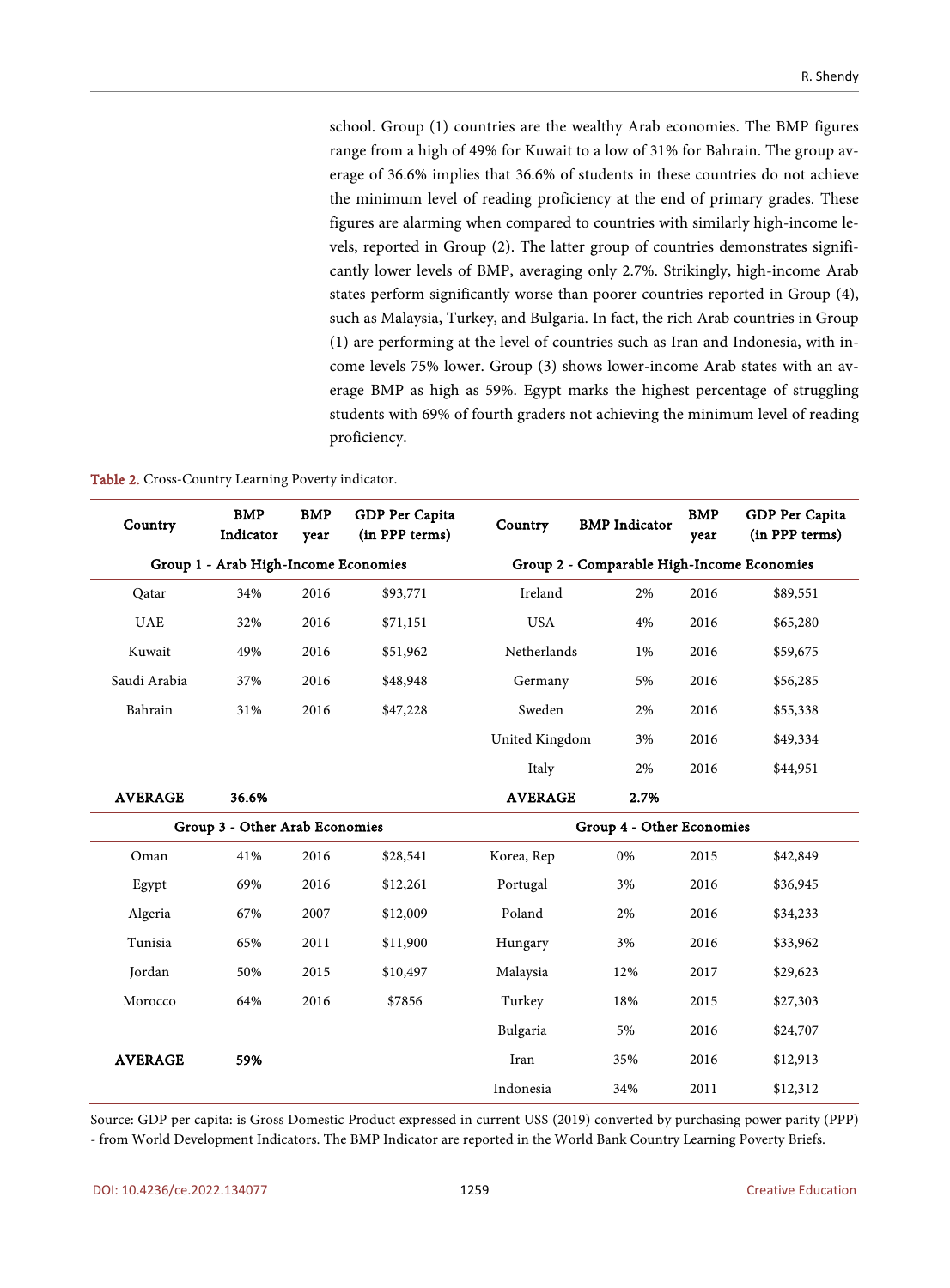#### **5.2. Reading Assessments: PISA**

Reading literacy is the main subject assessed by The Program of International Student Assessment (PISA) administered by the Organization of Economic Co-operation and Development (OECD). PISA defines reading literacy as understanding, using, evaluating, reflecting on, and engaging with text. The PISA [\(OECD,](#page-50-2) 2018) assessment was taken by 15-year-old students (approximately Grade 8) from 77 countries. Six Arab counties participated in the test, namely: UAE, Jordan, Qatar, Saudi Arabia, Morocco, and Lebanon.

[Table 3](#page-13-0) displays the students' performance in a select sample of the countries that took the test. As demonstrated, all the Arab countries score below the OECD average score of 487. This confirms previous findings, where high-income Arab countries fail to match the performance of countries with comparable income levels in Group (2), as have been identified in the previous section. Moreover, Arab countries perform much worse than the non-Arab lower-income economics in Group (4).

| Country                           | Mean<br><b>Reading Score</b> | Ranking |
|-----------------------------------|------------------------------|---------|
| Ireland                           | 518                          | 8       |
| Korea                             | 514                          | 9       |
| Poland                            | 512                          | 10      |
| Sweden                            | 506                          | 11      |
| <b>USA</b>                        | 505                          | 13      |
| $\ensuremath{\mathrm{UK}}\xspace$ | 504                          | 14      |
| Germany                           | 498                          | 20      |
| Portugal                          | 492                          | 24      |
| Netherlands                       | 485                          | 26      |
| Italy                             | 476                          | 32      |
| Hungary                           | 476                          | 33      |
| Malta                             | 448                          | 44      |
| Turkey                            | 466                          | 40      |
| $UAE^*$                           | 432                          | 46      |
| Bulgaria                          | 420                          | 54      |
| Jordan                            | 419                          | 55      |
| Malaysia                          | 415                          | 56      |
| Qatar*                            | 407                          | 60      |
| Saudi Arabic*                     | 399                          | 65      |
| Morocco                           | 359                          | 73      |
| Lebanon                           | 353                          | 74      |

#### <span id="page-13-0"></span>Table 3. PISA reading results.

Source: PISA [\(OECD,](#page-50-2) 2018) Report. Group (1) countries are marked with \*.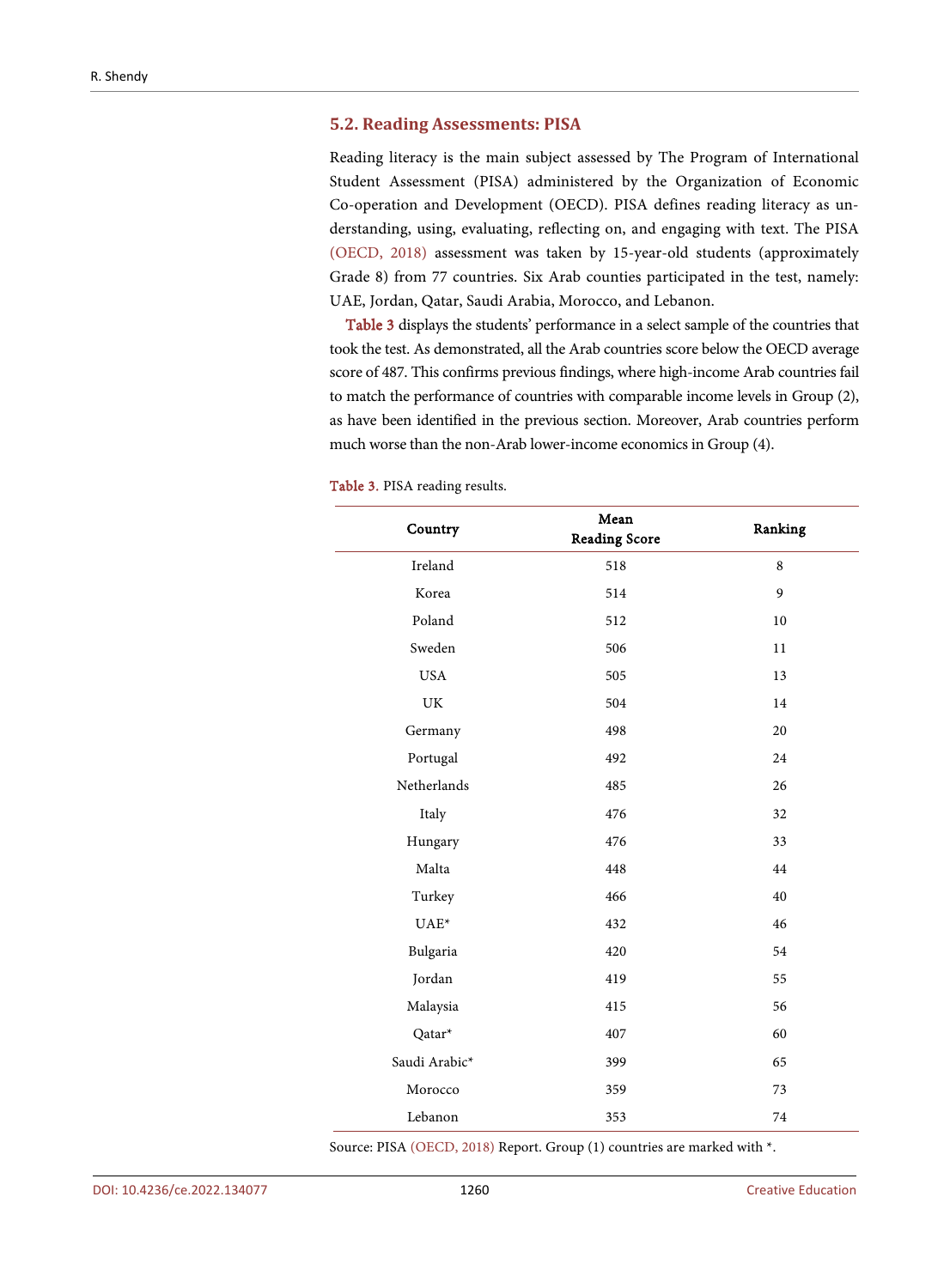#### **5.3. Reading Assessments: PIRLS**

The Progress in International Reading Literacy Study (PIRLS) is another international reading assessment led by Boston College's Lynch School of Education. The test evaluates the reading achievement of young students in fourth grade. Eight of the 50 countries that took the [PIRLS \(2016\)](#page-51-4) assessment were Arab nations. [Table 4](#page-14-0) shows students' performance in a sample of the countries that took the test. All Arab states rank at the absolute bottom. Again, the results show a sizable difference between reading performance in rich Arab countries (Group 1) compared to countries with comparable income levels (Group 2).

The weak performance of students from wealthy Arab states is in line with the argument made in [Myhill \(2014\)](#page-50-0) against the claim of attributing low literacy rates in Arabic-speaking countries to their relative poverty. Using literacy data, Myhill ranks GDP per capita in 16 Arab countries and shows that every Arab state has lower literacy rates than would be expected given its per capita income level. Myhill notes that this situation cannot be due to exceptionally low funding for primary education as the figures show an above-average spending rate. The author argues that the enormous literacy problem in Arabic-speaking countries is likely due to the radical difference between the spoken vernacular, SpA, and the official written language taught in schools and used for all academic materials, StA.

| Country              | Average<br>Scale Score | Ranking        |  |  |
|----------------------|------------------------|----------------|--|--|
| Ireland              | 567                    | $\overline{4}$ |  |  |
| Poland               | 565                    | 6              |  |  |
|                      |                        |                |  |  |
| England              | 559                    | 10             |  |  |
| Sweden               | 555                    | 12             |  |  |
| Hungary              | 554                    | 13             |  |  |
| Bulgaria             | 552                    | 14             |  |  |
| <b>USA</b>           | 549                    | 15             |  |  |
| Italy                | 548                    | 17             |  |  |
| Netherlands          | 545                    | 20             |  |  |
| Germany              | 537                    | 26             |  |  |
| Portugal             | 528                    | 30             |  |  |
| Malta                | 452                    | 40             |  |  |
| $UAE^*$              | 450                    | 41             |  |  |
| Bahrain <sup>*</sup> | 446                    | 42             |  |  |
| Qatar*               | 442                    | 43             |  |  |
| Saudi Arabia*        | 430                    | 44             |  |  |
| Iran                 | 428                    | 45             |  |  |
| Oman                 | 418                    | 46             |  |  |
| Kuwait*              | 393                    | 47             |  |  |
| Morocco              | 358                    | 48             |  |  |
| Egypt                | 330                    | 49             |  |  |

<span id="page-14-0"></span>Table 4. PIRLS reading achievement.

Source: [PIRLS \(2016\)](#page-51-4) Report. Group (1) countries are marked with \*.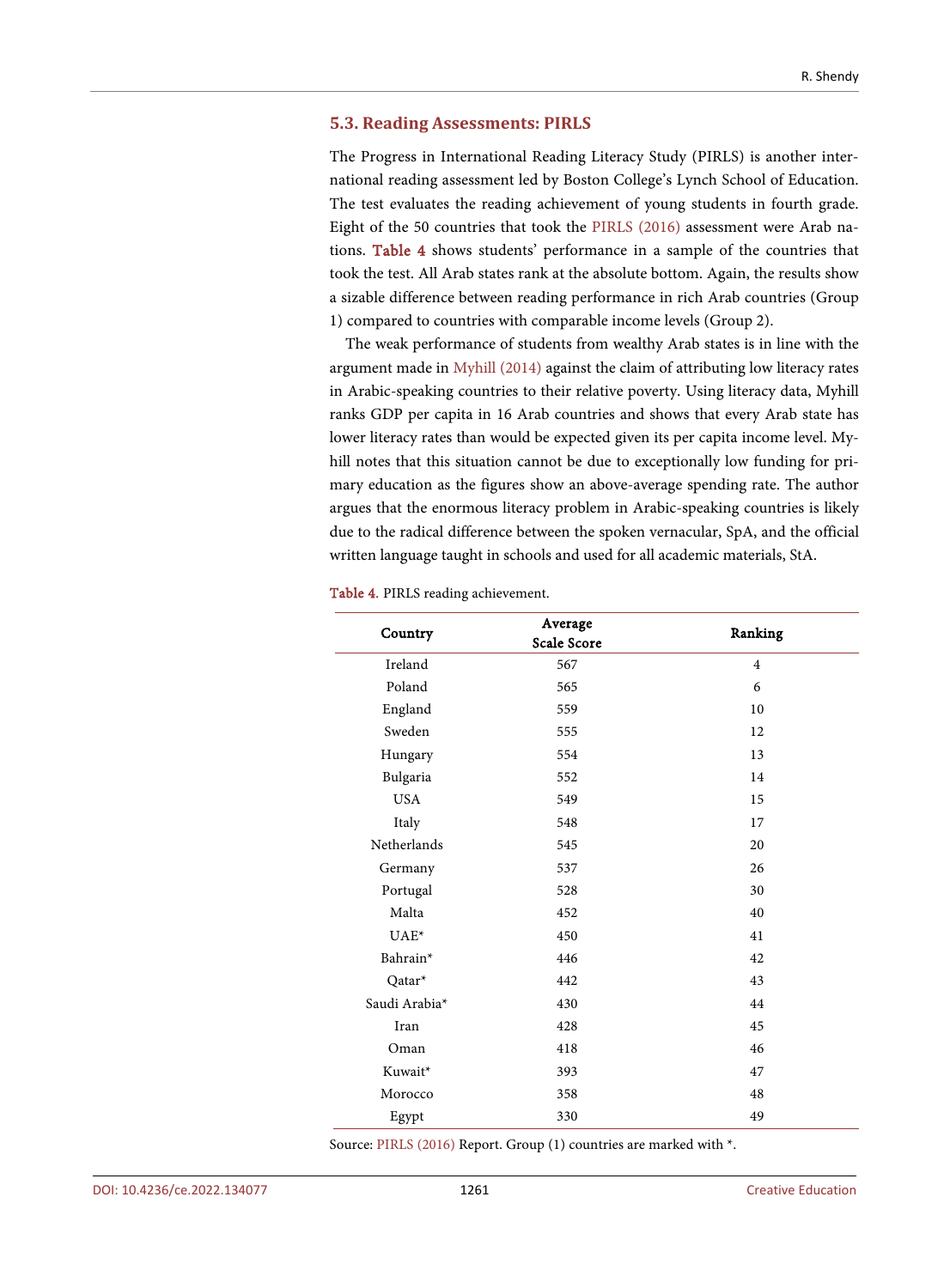Considering these low reading levels, it is no surprise that Arab students equally perform low in math and science in the PISA 2018 and the TIMSS 2015 assessments. The negative impact of not being able to read does not only affect proficiency in the subject of Arabic but affects all subjects taught in the language. There is compelling evidence on a robust, near-perfect correlation between student proficiency in reading and their achievements in other subjects [\(Cromley,](#page-47-8)  [2009;](#page-47-8) [Dempster & Reddy, 2007;](#page-48-7) [Mullis & Martin, 2013;](#page-50-3) [O'Reilly & McNamara,](#page-50-4)  [2007;](#page-50-4) Reed [et al., 2016;](#page-51-5) [World Bank,](#page-54-1) 2021a, [2021b;](#page-54-2) [World Bank, 2020\).](#page-54-0)

# **5.4. Reading Assessments: USAID-EGRA for Egypt 2013 and Jordan 2012**

This section takes a deeper look at literacy skills in Grades 3 in Egypt, based on findings from the USAID's Early Grade Reading Assessment [\(USAID](#page-53-2) & RTI, [2013\).](#page-53-2) Data on Jordan is presented for comparison purposes [\(USAID](#page-53-3) & RTI, [2012\).](#page-53-3) Egypt's EGRA for Grade 3 was implemented in March 2013 on a nationally representative sample of 200 schools from five subnational regions, totaling to a sample of 1992 students. Third grade is a critical age to assess reading skills, being the age when children are expected to start mastering reading and graduate from learning-to-read to reading-to-learn.

The USAID's EGRA instrument measures basic skills that a child must have to eventually be able to read fluently and with comprehension. It comprises a variety of subtasks designed to assess foundational reading skills, namely: letter-sound identification, non-word reading, oral reading fluency, reading comprehension, and listening comprehension. All components of the EGRA were conducted in StA; the assessor used SpA only to give verbal instructions to explain to children each subtask.

[Table 5](#page-16-0) summarizes the results of the assessment. The benchmarks displayed in the table were proposed by the Ministry of Education of Egypt to best guide future policy and decision-making. The findings show that most Grade3 students had limited pre-reading skills. Results from the basic task of Letter Sound Identification demonstrate that 18.3% of children could not identify any of the sounds of the letters of the alphabet, and only 30.3% could identify 27 (the benchmark) of the 28 Arabic alphabet letters. On the Non-Word Reading task, 27.4% of students fail to read a single word correctly. With regards to Oral Reading Fluency, 21.6% of Grade 3 children could not correctly read a single word from the passage, and only 15.5% performed above the set benchmark of reading 45 correct words per minute (cwpm). To compare the latter benchmark with reading in English, Hasbrouck and [Tindal \(2017\)](#page-48-8) report an Oral Reading Fluency norm of 83-112 cwpm for the 50% percentile of students in Grade 3, the level being dependent on the time of academic year.

Students' limited mastery of foundational reading skills, such as letter sounds, contributes to very low scores in Non-Word Reading and Oral Reading Fluency. As one would expect, students Reading Comprehension scores were extremely low, with 35.4% of students not able to answer a single comprehension question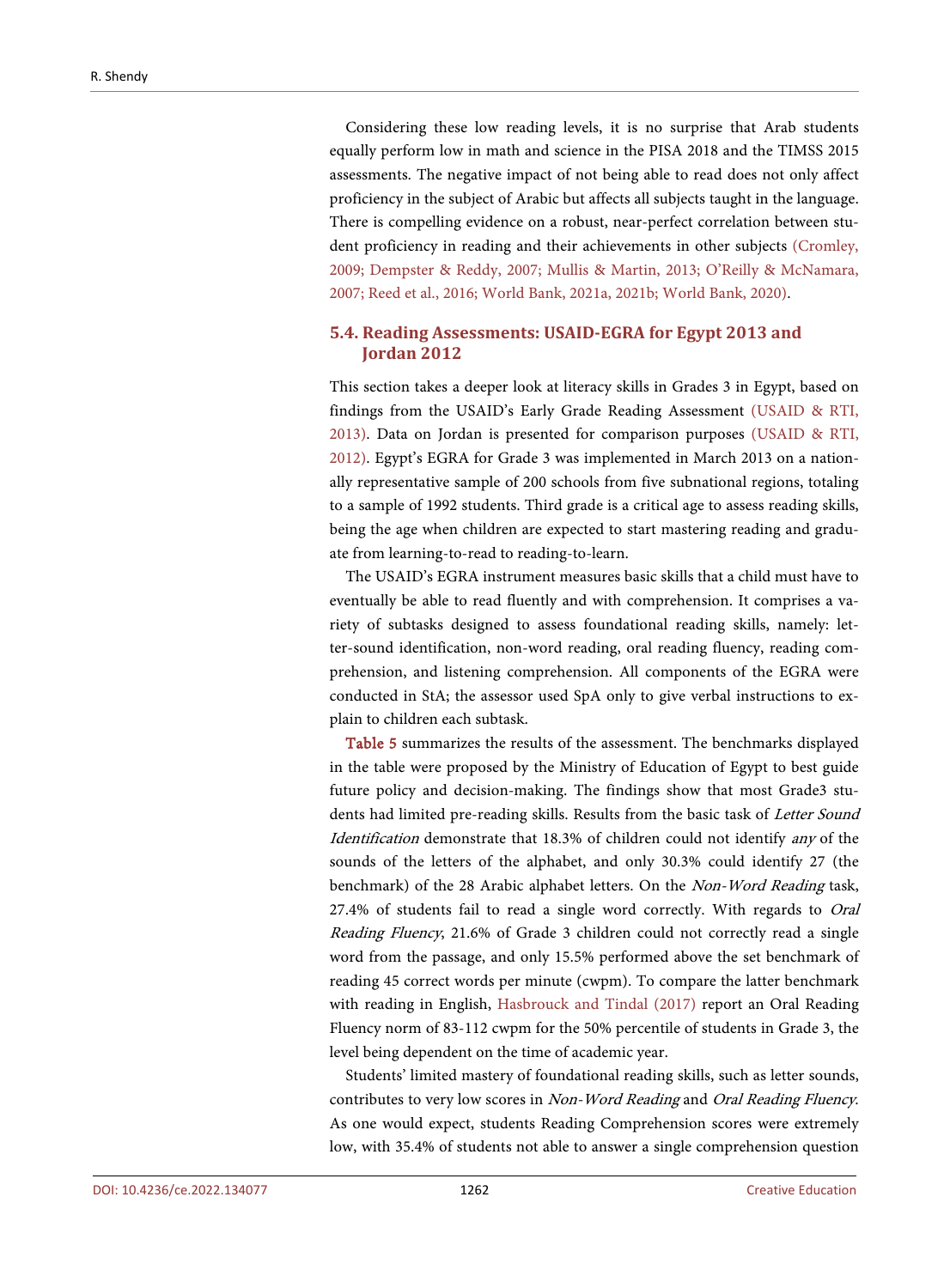correctly. Only 8.7% of students met the benchmark of correctly answering five of the six questions. The relationship between students' foundation reading skills and reading fluency indicates that their knowledge of letter sound and decoding skills needs to be significantly strengthened to improve their oral reading fluency and comprehension. Boyle and [Salah \(2018\)](#page-47-9) note that EGRAs administered in Iraq, Jordan, Morocco, and Yemen also show that children in those countries are not learning to read well enough to learn across the curriculum.

#### <span id="page-16-0"></span>Table 5. Summary of USAID-EGRA average scores for Grade 3.

|                                     | <b>Egypt (2013)</b>                                     |                             |                       |                                                         | Jordan (2012)                                           |                             |  |
|-------------------------------------|---------------------------------------------------------|-----------------------------|-----------------------|---------------------------------------------------------|---------------------------------------------------------|-----------------------------|--|
|                                     | $%$ of<br><b>Students</b><br>with zero<br><b>Scores</b> | Grade 3<br>Average<br>Score | Proposed<br>Benchmark | % of students<br>performing<br>at or above<br>benchmark | $%$ of<br><b>Students</b><br>with zero<br><b>Scores</b> | Grade 3<br>Average<br>Score |  |
| Letter Sounds Identification (clpm) | 18.3%                                                   | 18.8                        | 27                    | 30.3%                                                   | 24.1%                                                   | 26.3                        |  |
| Nonword reading (cnonwpm)           | 27.4%                                                   | 5.9                         | 14                    | 10.9%                                                   | 47.1%                                                   | 7.0                         |  |
| Oral Reading Fluency (cwpm)         | 21.6%                                                   | 21.9                        | 45                    | 15.5%                                                   | 20.2%                                                   | 23.7                        |  |
| Reading Comprehension (max.6)       | 35.4%                                                   | 1.9                         | 5                     | 8.7%                                                    | 24.4%                                                   | 2.9                         |  |
| Listening Comprehension (max. 7)    | 13.3%                                                   | 3.2                         | 6                     | 18.3%                                                   | 11.8%                                                   | 2.9                         |  |

Source: USAID - EGRA reports for Egypt (2013) and Jordan (2012).clpm: correct letter sounds per minute; cnonwpm: correct sounding-out of non-words per minute; cwpm: correct words per minute.

#### **5.5. Research Examining the Reading Assessment Results.**

As a follow-up to the low assessment scores reported for Arabic-speaking countries, two studies were commissioned to examine ways to improve this reading situation[: Boyle & Salah \(2018\)](#page-47-9) an[d Abadzi \(2017\).](#page-46-2)

Boyle and [Salah \(2018\)](#page-47-9) undertook an in-depth review of the 2011 Grade 2 Arabic textbook published by the Ministry of Education (MoE) of Egypt. The review of the textbook was conducted along five components: phonemic awareness, letter sounds (phonics), vocabulary, comprehension, and textbook characteristics. While acknowledging that "factors specific to the Arabic language, such as diglossia and vocalization, must be considered in any discussion of the teaching and learning of reading," the authors' analysis and recommendations are silent on the relevance and implication of language diglossia on the textbook content. For example, the paper highlights challenges to reading related to textbook vocabulary that reflects abstract concepts (such as words related to "failure" "alone" "responsibility") or vocabulary borrowed from foreign languages (e.g. الِبِلاستِكِ bilastik for "salon," and كِمستِكِ bilastik for "salon," and الِبَلْبِفُون "plastic"). However, the study overlooks the relevance of language familiarity and oral language comprehension as necessary prerequisites to learning to read. In this regard, the paper does not assess nor quantify words in the textbook that are "foreign" to children due to the diglossic situation. To illustrate an example of such vocabulary; a child faced with illustrations of common words such as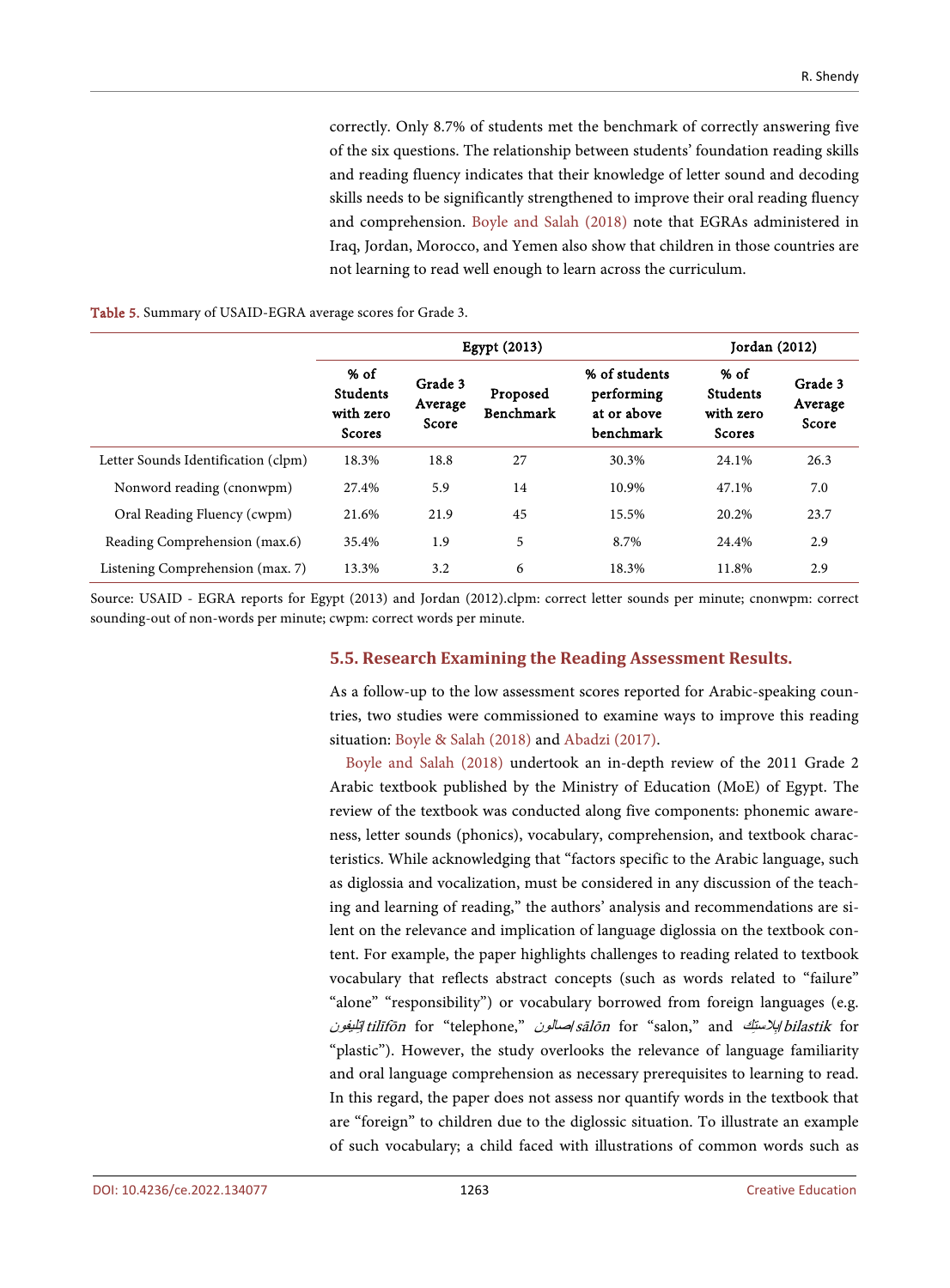"ear" "mouth" and "nose" would identify them in Egyptian SpA as *وبن widn*, <sup>ؤ</sup>ُب/bu', and مناخیر/manakhīr respectively, which are completely different from their StA synonyms that would be presented in the textbook as *أَفْر dhun, أَذن* am, and *أنف*/'anf. While Boyle & Salah mention the importance of early oral exposure of children to StA given its unfamiliarity, there is no discussion on how implementable such a recommendation is considering the limited exposure of children to StA in their daily lives. Additionally, the paper makes no references to the ample research on Mother Tongue-Based education, which highlights the importance of employing the child's mother tongue during the early stages of teaching literacy and using it as a bridge to teach a second language, be it a standard variety or a foreign language.

The second study, by [Abadzi \(2017\),](#page-46-2) is a policy paper commissioned by Al Qasimi Foundation for Research Policy of the UAE. The paper notes that all Arab states participating in PISA, PIRLS, and TIMSS assessment "are at the bottom of the worldwide distributions in reading, math, and science, with fourth grade students showing particularly low achievement. Low performance is particularly pronounced in Arabic-language assessment results." The paper acknowledges aspects related to diglossia as being among the key challenges in Arabic-language instruction, such as: learning to read through StA, learning vocabulary and expression that differ from various vernaculars, and learning several sounds that are not used in the vernaculars. The author rightly mentions that "adults who already understand the etymological relationship between standard and spoken Arabic may find the transition easy and assume that students will 'pick up' the forms, but young children have little experience with dialectical variations and may perceive StA as an entirely different language. Years may pass before students become proficient." The wider impact of Arabic diglossia, beyond reading proficiency, is also stated in the paper: "Inability or delay in understanding texts written in StA inhibits the acquisition of knowledge from texts. Thus, deficient Arabic comprehension may affect performance in other subjects."

[Abadzi \(2017\)](#page-46-2) suggests reforms focused on reading fluency and language command in early grades, particularly in Grade 1. The policy paper recommendations entail daily intensive individual reading practice in class; explicit oral instruction in StA; teaching grammar in early grades; in addition to repurposing subjects via focusing on the teaching of StA in Grade 1 and moving some subjects like technology, science, and social studies to Grade 2 or even above. Similar to [Boyle and Salah \(2018\),](#page-47-9) there is no mention of leveraging the Arab child's mother tongue, SpA, during the initial years of literacy instruction. The paper's understating of the extent to which diglossia impacts orthographic transparency and literacy acquisition shows in the claim: "It should be possible for a child at the end of Grade 1 to read vowelized text as fluently as a child in another country with transparent orthography."

To sum up, this section outlined the poor reading levels of Arab students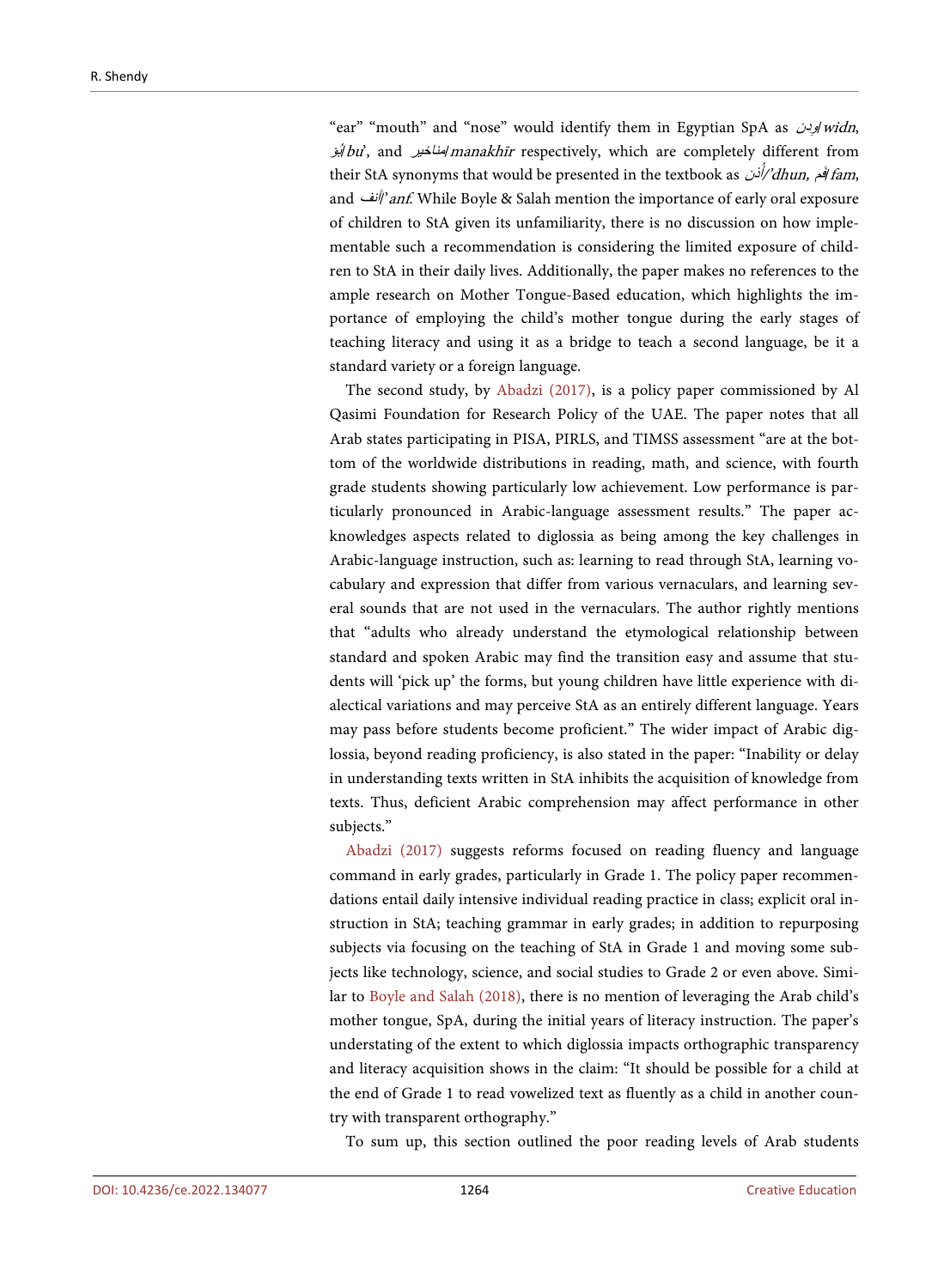across various literacy indicators and reading assessments. This weak performance is irrespective of the country's income level. Both studies commissioned to provide policy recommendations to remedy this situation understate the impact of Arabic diglossia. They have also ignored the literature on Mother Tongue-Based education and the potential role of teaching literacy in SpA as a steppingstone to learning StA.

# **6. Empirical Evidence on the Impact of Arabic Diglossia on Child Literacy**

Numerous studies in applied linguistics argue that the widespread low reading performance in Arabic-speaking countries is partially attributed to diglossia or the fact that children learn to read in a language in which they are not fluent—a language that is in fact unfamiliar to them. The linguistic distance between SpA and StA impacts the development of a wide range of language and reading-related skills and tasks, including phonological processing in memory and phonological awareness (a skill developed in spoken language that encompasses the ability to recognize and work with sounds), morphological awareness (the understanding of how words can be broken down into smaller units of meaning such as roots, prefixes, and suffixes), word reading accuracy, and reading fluency.

A growing body of research shows a relationship between reading acquisition and oral language. For instance, the Simple View of Reading Model emphasizes the role of oral and aural linguistic comprehension skills on the development of reading in a child's first language. The model assumes that children have acquired sufficient knowledge of their language before embarking on learning to read in it. This assumption does not apply to Arabic diglossia [\(Saiegh-Haddad,](#page-51-0)  [2003\).](#page-51-0) In Arabic, children communicate and express themselves in SpA but are taught to read in StA. Accordingly, at the start of learning to read they are asked to simultaneously acquire an unfamiliar linguistic auditory system in addition to an orthographic-visual system. In other words, Arabic-speaking children grow up hearing and speaking SpA, and thus acquire oral and aural comprehension skills in a language variety structurally distinct from the language of education. [\(Abu-Rabia et al., 2022;](#page-47-0) [Khateb et al., 2013;](#page-49-9) [Saiegh-Haddad, 2003,](#page-51-0) [2004;](#page-51-6) [Saiegh-](#page-52-1)[Haddad & Spolsky, 2014;](#page-52-1) [Saiegh-Haddad & Haj, 2018;](#page-51-7) [Saiegh-Haddad et al.,](#page-52-7)  [2020;](#page-52-7) [Saiegh-Haddad, 2022\).](#page-52-3)

This section highlights key findings from various empirical studies that investigate the impact of the pervasive linguistic distance between SpA and StA on various literacy skills. The dialect examined in this literature is the Palestinian SpA as all studies were conducted with Palestinian children. Nevertheless, the results can be extended to apply to other Arabic vernaculars.

[Eviatar and Ibrahim \(2000\)](#page-48-9) explore the effects of the relationship between children's exposure to two languages (bilingualism) and metalinguistic abilities. The study examines two groups of bilingual children from kindergarten and first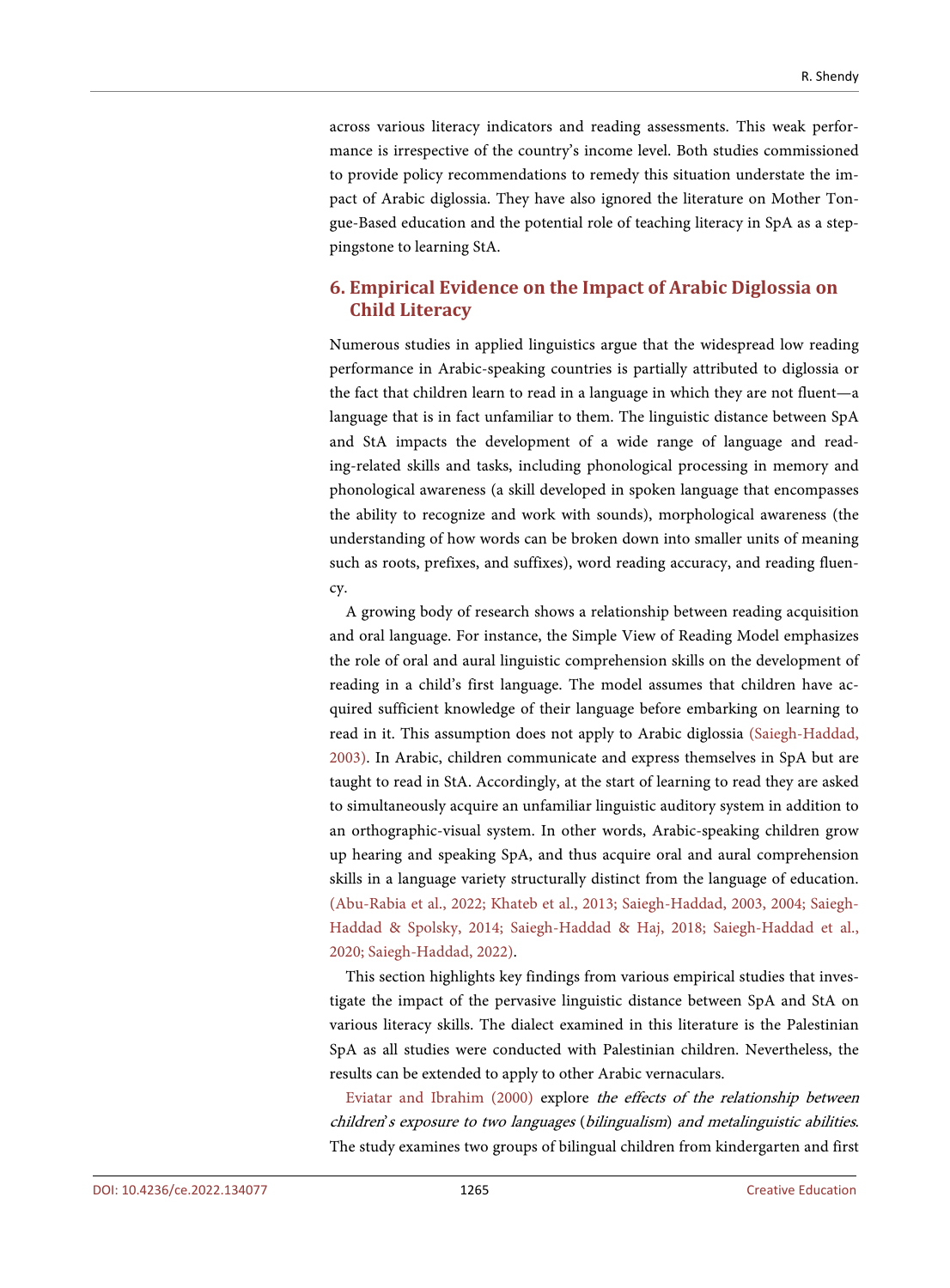grade. The first group is Arab children who have been exposed to both language varieties, StA and SpA. The second group is Jewish children exposed to the two languages of Russian and Hebrew. The study compares both these groups to monolingual children who only knew and spoke Hebrew. The paper tests the children's metalinguistic skills through language arbitrariness tasks (such as word substitution), phonological awareness tasks (such as identifying first and last sounds of words and manipulating syllables), and size of vocabulary (where children are presented with different words and asked to explain them). The results show that the Arab children's performance with regards to StA and SpA mimics those of the Russian-Hebrew bilinguals, implying that exposure to literary Arabic (StA) may require the same intensive language analysis as done for children who are exposed to two distinct languages. Consequently, this suggests that children entering school process StA more like learning a second language than learning a formal register of one's native language. Follow-up studies using repetition priming experiments on 11th and 12th-grade students find that despite the commonly assumed degree of similarity between StA and SpA, the two varieties have the status of two separate languages in the cognitive system of Arabic speakers [\(Ibrahim & Peretz, 2005;](#page-49-4) [Ibrahim, 2009\).](#page-49-5)

At the lexical level (vocabulary & meaning)[, Saiegh-Haddad and](#page-52-1) Spolsky (2014) quantify the extent of the linguistic distance between StA and SpA from a child's perspective. The authors analyze a corpus of 4500 word-types derived from a pool of 17,500 word-tokens collected from 5-year-old native speakers of the Palestinian SpA. Words collected were classified into three groups:

- identical words that keep an identical lexico-phonological form in the Palestinian SpA and StA (e.g.  $\frac{1}{4}$ bāb for "door");
- cognate words which keep partially overlapping phonological forms;
- unique words that have a unique lexico-phonological form in SpA completely different from StA (e.g. ألريكة/'ar*īkah* versus أنباه/'/'*kanaba* for "sofa").

Regarding cognate words, the phonological distance is exhibited across different parameters, such as consonant substitution (e.g. اَلَمْتِهِ thalg versus آَلَنج talg for "ice"), glottal stop deletion (e.g. سماء/samā' versus سما/sama for "sky"), vowel change (e.g. ضفدعِ /*ḍ*ifda' versus ضفدعُ /*ḍ*ufda' for "frog"), and vowel insertion (e.g. جلُ رَ /ragul versus راجلِ /rāgil for "man"). The study shows that only 21.2% of the words in the child's spoken lexicon are identical, whereas the remaining words were approximately evenly divided between cognate words and unique words. Considering the established evidence of the importance of oral language skills as a prerequisite to reading development, the finding of almost 78.8% difference between a 5-year-old's spoken language and that of education has serious implications on literacy acquisition in StA. [Saiegh-Haddad and](#page-51-7) Haj (2018) tested the quality of the phonological representations of the three classes of words in the lexicons of children. The results show that the quality of the phonological representation of these words, for kindergarten children, first-grade, second grade, and even sixth grade children, varied with the degree of phonological distance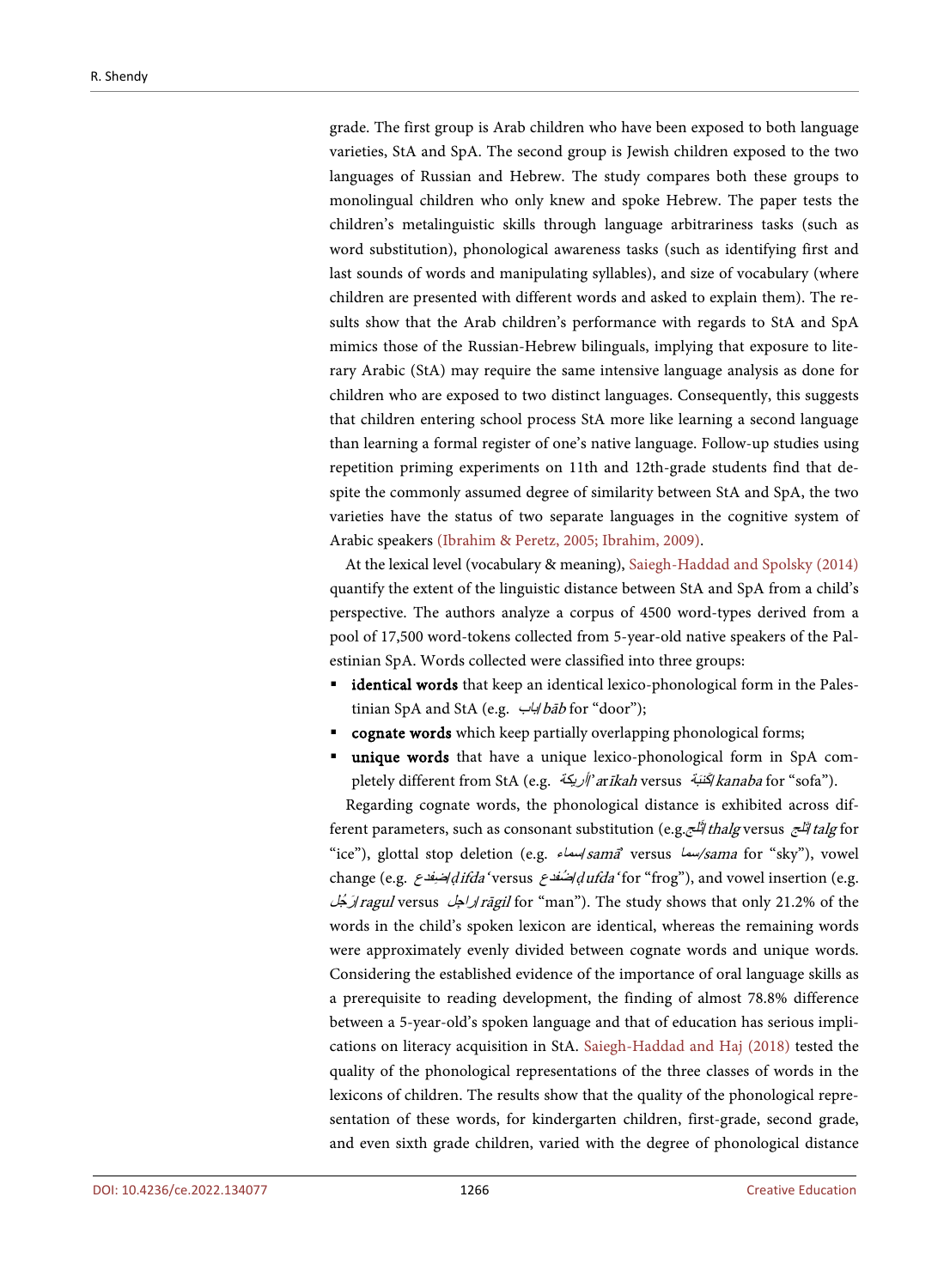between the StA word and its SpA equivalent even though all of the words targeted were within the receptive vocabulary of children. The paper notes that identical words were shown to be the most accurately represented, followed by cognates and then by unique words. Moreover, only cognates distant by one single vowel were shown to have a phonological representation similar to identical words. An example of such cognate is عصفورةُ /'usfūrah in StA versus عصفورةَ /'asfūrah in SpA for "bird."

While the study quantifies the linguistic distance between StA and Palestinian SpA, the extent of this linguistic disparity will vary across the vernaculars of the different Arabic-speaking countries. Nonetheless, no spoken vernacular shares the exact set of linguistic units and structure with StA [\(Bassiouney, 2020;](#page-47-4) [Haeri,](#page-48-2)  [2003;](#page-48-2) [Saiegh-Haddad, 2022\).](#page-52-3) Until more studies are undertaken to quantify the lexical distance between StA and the different Arabic vernaculars, [Saiegh-Haddad](#page-52-1)  and [Spolsky \(2014\)](#page-52-1) will need to be considered an acceptable representation for the magnitude of the difference. This is a reasonable approximation in light of the research discussed in Section 2 on the disparities between the various SpA vernaculars and StA suggesting that Palestinian SpA could be one of the closer dialects to StA.

Research shows that phonological awareness/sensitivity are predictors of word decoding and reading achievement. This equally applies to Arabic, as shown in the studies discussed below. However, this research also shows that the ability to operate on the phonological structure of words and to decode words and read in StA is negatively affected by the linguistic distance between StA and SpA.

[Saiegh-Haddad \(2003\)](#page-51-0) examined phonemic awareness of kindergarten and first-grade children, in addition to the decoding ability of first-grade students. The study tests for two types of phonological structures: phonemes and syllabic structures. Results show that the status of the phoneme and syllabic structure, being StA or SpA, impacts children's phonological awareness ability. Children in both grade levels had more difficulty isolating sounds unique to StA, compared to SpA phonemic and syllabic structures (even when articulation ability was matched). Regarding word-decoding performance, first graders decoding ability was affected by the status of phonological structure, being StA or SpA. They could accurately decode phonemes, and syllabic structures that exist in (or are common to) SpA structures while making significant errors decoding phonological structures that are not within their spoken language, i.e. unique to StA.

[Saiegh-Haddad \(2004\)](#page-51-6) tested the effect of the lexical distance between StA and SpA on children's ability to access StA versus SpA phonemes. The study employs three sets of words: SpA words (represented by words common in both varieties, previously denoted as identical words), StA words (represented by cognate and unique words), in addition to pseudowords (which are a string of letters that resemble real words but are fake words that do not exist in the language). The study confirmed earlier findings that StA phonemes were more difficult for children to access and isolate than SpA phonemes. There was no effect of lexical status on children's performance when SpA phonemes were targeted. However,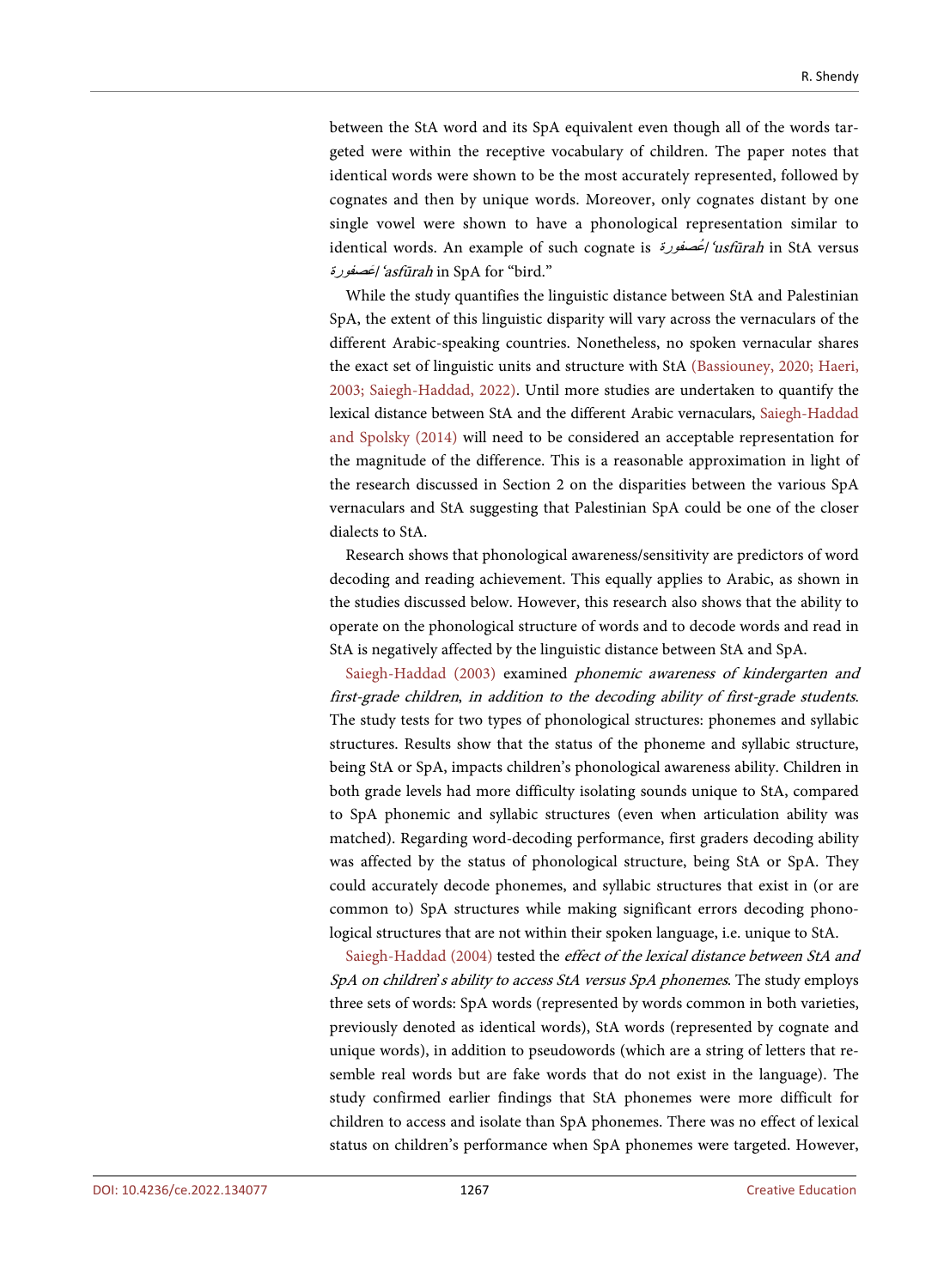when StA specific phonemes were targeted, children performed worse on pseudowords.

[Saiegh-Haddad and](#page-52-2) Schiff (2016) studied the impact of the phonological distance on word reading accuracy and fluency. In an experiment conducted on public school students across five grades (second, fourth, sixth, eighth, and tenth grade), the authors found that both word reading accuracy and fluency in Arabic were higher for SpA words (represented by identical words) than StA words. The advantage of reading SpA words over StA words persisted across grades, showing that the effect of the linguistic distance between the form of words in StA versus that of the SpA lexicon lasts years. The advantage of reading SpA words compared to StA words was also confirmed across both vowelled and unvowelled words, suggesting that despite StA being orthographically transparent, students can more easily recognize SpA words (words they are already familiar with) than they can StA words (words foreign to them). Based on the study's findings suggesting that reading develops earlier and more effectively in SpA, the authors note that initial reading instruction should start in SpA.

In a follow-up study, and using the same student sample, [Schiff and](#page-52-4) Saiegh-[Haddad \(2018\)](#page-52-4) extended their investigation to explore the effect of the linguistic distance between StA and SpA on skills of phonological and morphological awareness; the latter being the ability to explicitly think about the smallest units of meaning in language, known as morphemes. Phonological and morphological awareness tasks were developed across two sets of structures. The results show better performance on SpA structures across the youngest grades. Students in the second and fourth grades performed significantly better on phonological awareness SpA tasks. This SpA advantage extended to sixth-grade students for morphological awareness tasks. Additionally, the study tests the contribution of phonological and morphological awareness in StA and SpA on word-reading accuracy and fluency. The results showed that students reading fluency and accuracy were higher in SpA. Notably, the study finds that phonological and morphological awareness in SpA contributed to reading fluency in StA. This finding is in line with the established literature on cross-linguistic transfer and linguistic interdependence, namely the role of metalinguistic awareness in the first language, L1 (here SpA), as a predictor of reading in a second language, L2 (StA).

In a third related paper, [Saiegh-Haddad, Kassem and](#page-52-7) Schiff (2020) tested the impact of phonological distance between both varieties on both syllable and phoneme awareness across low versus mid-high socio-economic status (SES) children. The results demonstrate significantly higher phonological awareness for SpA words than StA words. The study findings extend earlier results by showing that the phonological distance between both varieties: 1) affects syllable awareness and not just phonemic awareness; 2) has a long-lasting impact on kids across older grades; and 3) affects children from low SES as well as mid-high SES. The study shows that low SES children are more sensitive to the phonological distance effect than mid-high SES children. The authors note that their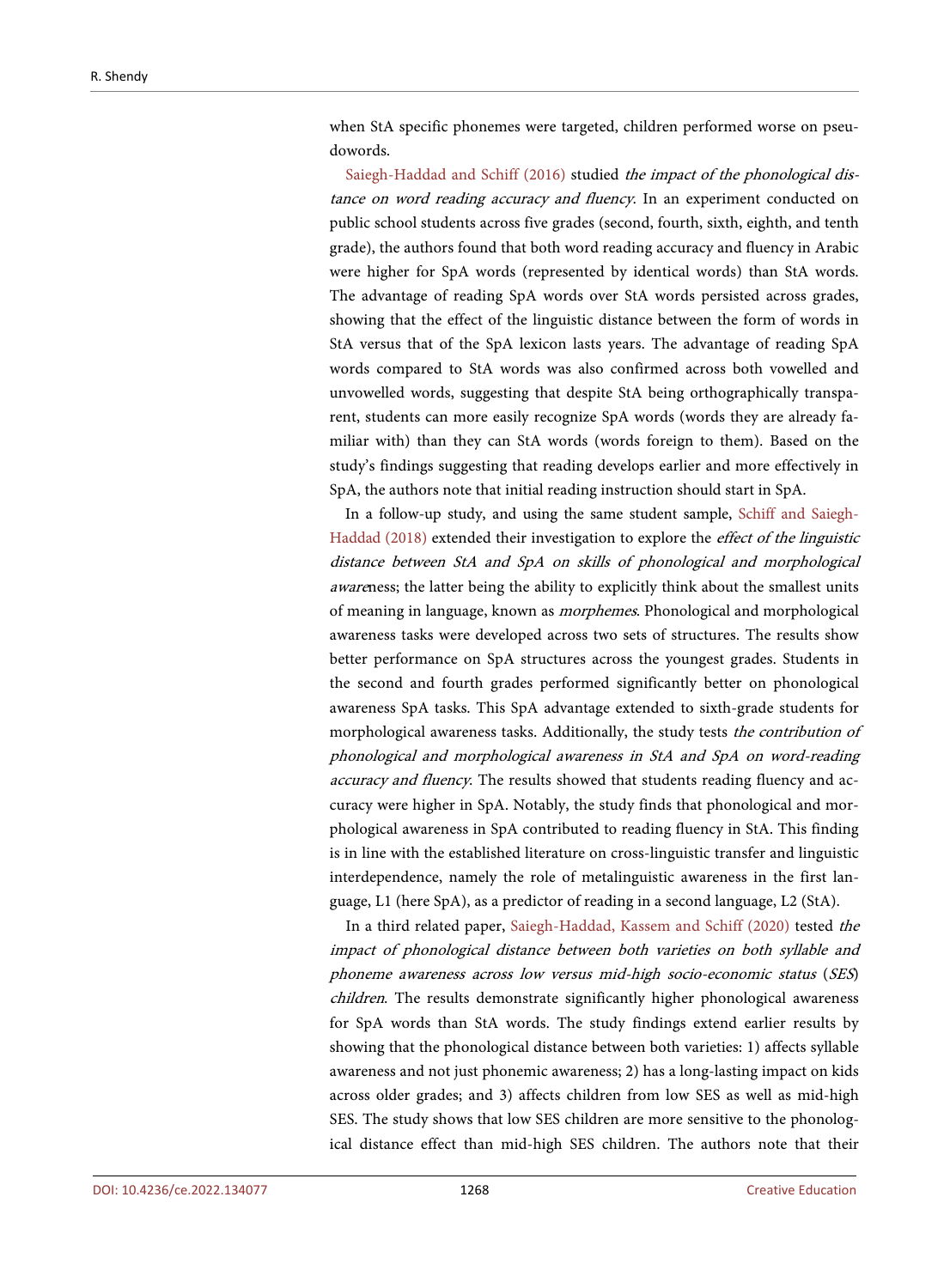finding is in accordance with the international evidence demonstrating low levels of phonological awareness in children from low SES. This is not surprising given that children from low SES families are likely to be linguistically disadvantaged and with poor emergent literacy skills. The family's SES effect is expected to be exaggerated in the case of Arabic diglossia, where a significant linguistic distance exists between the language of literacy and the language at home, and where many parents in this group might be illiterate or not competent in StA.

[Saiegh-Haddad and](#page-51-7) Haj (2018) tested the influence of phonological distance on the quality of phonological representation in the lexicons of children or in their long-term memory storage of words. Phonological representations critically impact word reading development and related academic skills such as phonological processing, word retrieval, word learning, word decoding, and reading comprehension. Examining four age groups—kindergarten, first grade, second grade, and sixth grade—the study confirms the negative impact of the phonological distance between StA and SpA on young children's ability to establish and develop an accurate phonological representation of StA words. Kindergarten children were not able to judge if the pronunciation of picture supported StA words was accurate or not even though all words were within their receptive vocabulary. This effect extends to first and second graders and even shows up in sixth graders. The results confirm that the more distant the phonological form of an StA word is from its SpA equivalent, the less likely children are able to judge the accuracy of their pronunciation, and the less likely they can encode an accurate phonological representation. Children had the highest accuracy scores and level of phonological representation in identical word types compared to the poorest performance in unique words.

Asaad and [Eviatar \(2013\)](#page-47-7) studied the impact of the phonological distance between StA and SpA on letter naming ability, the latter being a predictor of reading acquisition in many languages. The study tested this relationship for elementary school children from first, third, and fifth grade, in comparison to adults, represented by undergraduate students. The results show that the children's ability to retrieve letter names and sounds was slowest for letters that do not exist in SpA, particularly for first graders.

[Ibrahim \(2013b\)](#page-49-8) tested the impact of a phonological awareness training program on improving literacy in StA. The study examines if a two-year phonological awareness training program conducted on kindergarten children can help improve their reading abilities in StA at the end of the first grade. The results show that the treated group, who received the program, improved in some phonological tasks such as last phoneme match and phoneme count compared to the control group who did not receive the intervention. However, the treated group did not show significant improvement on tasks such as rhyme match and syllable count. There was also no significant difference between both groups in the performance of the reading test in first grade. The author notes this result to be surprising when compared to English for which studies have found that phono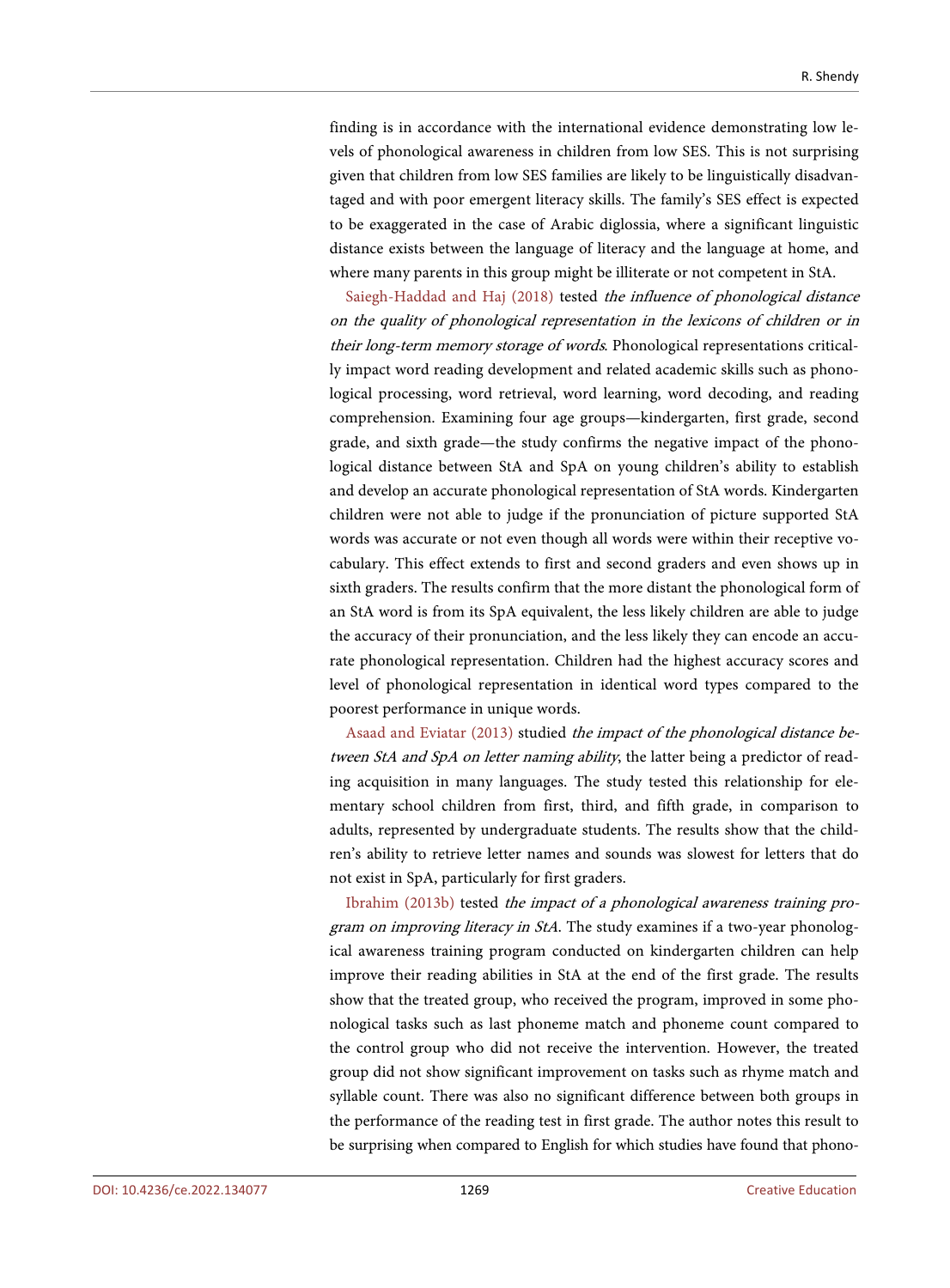logical intervention programs in kindergarten enhance reading in first grade. The author identifies Arabic diglossia as one of the factors behind the diverging finding.

Finally, on a morpho-syntactic level, [Khamis-Dakwar et al. \(2012\)](#page-49-10) examined the sensitivity and accuracy of children's grammaticality judgments across both Arabic language varieties. The study assesses children's knowledge of ten grammatical constructions in each of the two varieties, SpA and StA. A forced-choice grammaticality judgement task was administered to children in 1<sup>st</sup> to 5<sup>th</sup> grades. Of the ten grammatical constructions, six are realized differently across StA and SpA (such as subject-verb agreement and question formation), while four are realized in very similar ways across both varieties (such as sound plural markings and adjective definiteness/indefiniteness). The results show that the accuracy of children's grammaticality judgments was predicted by the particular language variety. Children performed better on items presented in SpA than in those presented in StA, and on items where the two constructions were similar in both varieties. In every grade level, children performed worse on StA-only constructions. The authors state that their findings suggest the need to assess alternative teaching methods that take into account the interference effect of diglossia on learning.

To sum up, this section demonstrates the pervasiveness of the impact of the linguistic distance between StA and SpA via summarizing studies that show that: both varieties function as two different languages at the metalinguistic level, there is a limited 21.2% overlap between both varieties in the children's lexicon; and that children are hindered in their ability to recognize StA-specific grammatical constructions. Furthermore, this section outlines the numerous studies that show the impact of this distance on various basic literacy skills: phonological awareness, morphological awareness, phonological representation, word decoding, reading fluency, and letter naming. Finally, the research confirms that the negative impact of the distance between SpA and StA is larger for families of lower SES. While not the focus of this paper, it is important to highlight that [Schiff & Saiegh-Haddad](#page-52-8) (2017) and [Saiegh-Haddad \(2020\)](#page-51-8) show that diglossia exerts a significant impact on word-reading accuracy and fluency in children with reading disability where dyslexic students were found to be even more adversely impacted by linguistic affiliation of a word with SpA or StA.

# **7. The Reality of Familiarizing Young Children with Standard Arabic**

A common claim often repeated among Arabs is that young children absorb StA directly, or indirectly, from their environment prior to entering school. Clearly this does not happen from daily speech, which takes place in SpA. However, some believe that it happens from parents reading storybooks in StA, or from children watching cartoons and TV shows in the variety. This section takes a more critical look at both these claims.

It is generally known that there is a very weak culture of reading to children in the Arab world [\(Abu-Rabia et al.,](#page-47-0) 2022; [World Bank,](#page-54-1) 2021a, [2021b;](#page-54-2) [World Bank,](#page-54-0)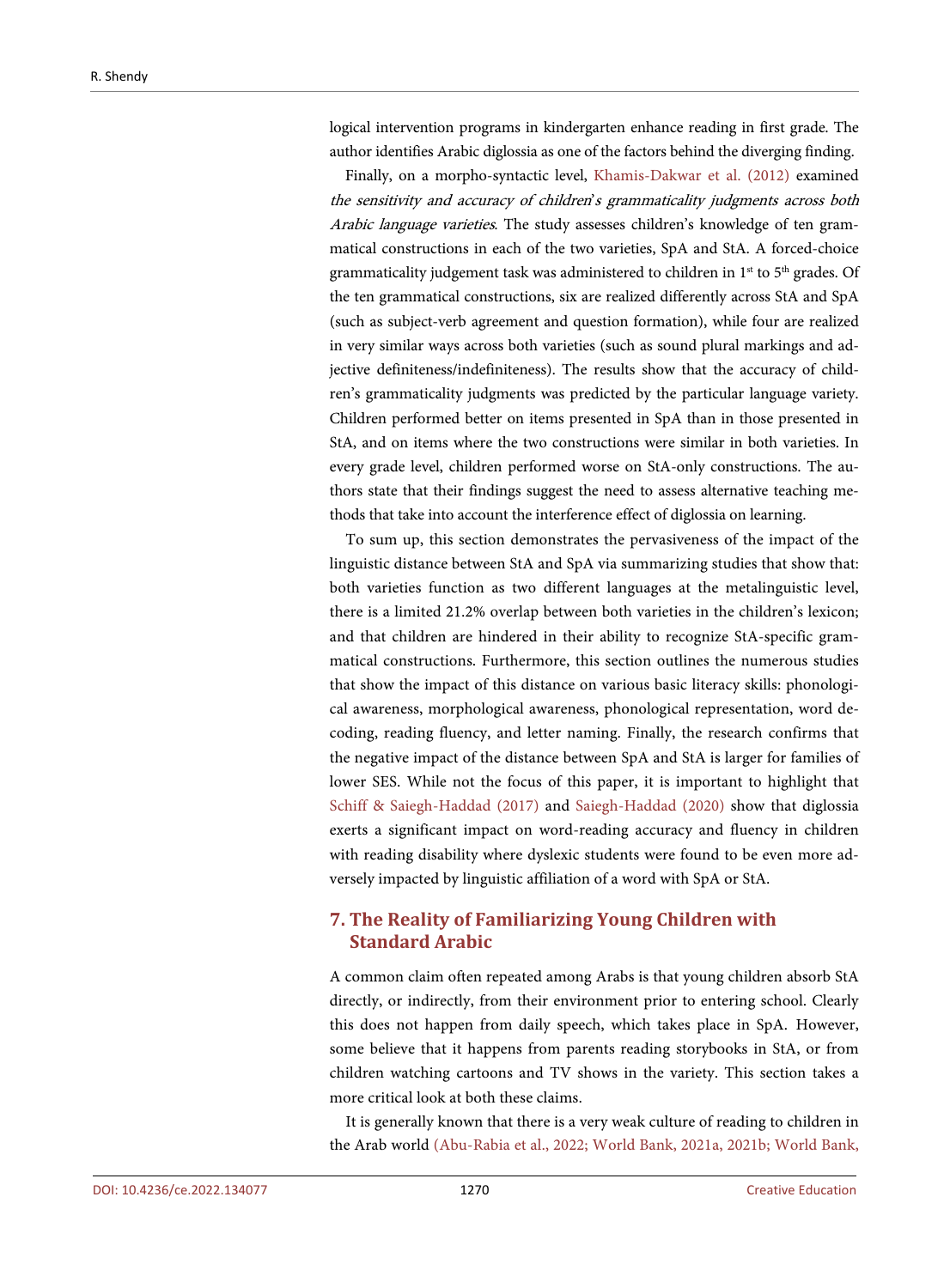2020). Among the few parents that do read Arabic storybooks, many avoid reading the StA text and resort to directly translating the text to SpA. This section presents new survey data supporting this view. As for acquiring StA from cartoons and TV, research confirms the limited role of screen time on language development in young children. Furthermore, the evidence shows that Arab children and parents are moving away from children shows in StA in favor of SpA ones. Given this limited role of reading and screen time, it is more accurate to expect that children embark on school with limited to no knowledge of StA. The second part of this section outlines studies demonstrating that learning StA requires consistent, explicit, and structured exposure to the language. This implies that teaching children the variety entails a level of deliberation and commitment that cannot be expected from random home exposure to StA by parents. The discussion confirms that children entering school receive their education in an unfamiliar second language which delays the learning of academic skills until that language of literacy is mastered. Acknowledging this reality is important to guide any future educational policies targeting Arabic language instruction.

#### **7.1. Exposure to Standard Arabic Prior to Entering School**

#### **7.1.1. Research Findings on Arab Parents' Reading Habits**

[Iraqi \(1990\)](#page-49-11) examined the book-buying habits of 290 families of Palestinian kindergarteners and finds that young children's lack of familiarity with StA affects parents' behavior towards storybook reading. The survey data shows that only 1.8% of the families read to their children from books, 58.2% recited stories from their childhood from memory, while the remaining 40% did use books in storytelling but did not read the text in the book. Instead, these parents first read the StA text on their own and then related the story orally in SpA to their children while showing the book illustrations. The two main reasons given by the latter group of parents for not reading the text were that the children do not understand the language of the book and that children do not enjoy being read to (from [Feitelson et al., 1993\)](#page-48-10).

A recent qualitative report by the International Literacy Association, [Louie](#page-50-5)  and [Sierschynski \(2020\),](#page-50-5) examines literacy practices of Arab Americans by interviewing Arab mothers living in the United States. The study found that the mothers chose to read English and not Arabic books to their children. The reason reported was that their children did not understand the formal Arabic used in books. One mother stated, "[if] I started reading this book to her, she would never make any sense, because it is formal Arabic instead of my slang, the spoken, everyday dialect." Interestingly, the study notes that the participants were all more fluent in Arabic than English and only used Arabic in their homes.

Additional evidence on the challenges of familiarizing children with StA prior to, or outside, school is presented in [Khamis-Dakwar et al. \(2012\).](#page-49-10) As part of a wider study, the authors developed a questionnaire for the parents of the 120 Palestinian students. The parental questionnaire gathered information on read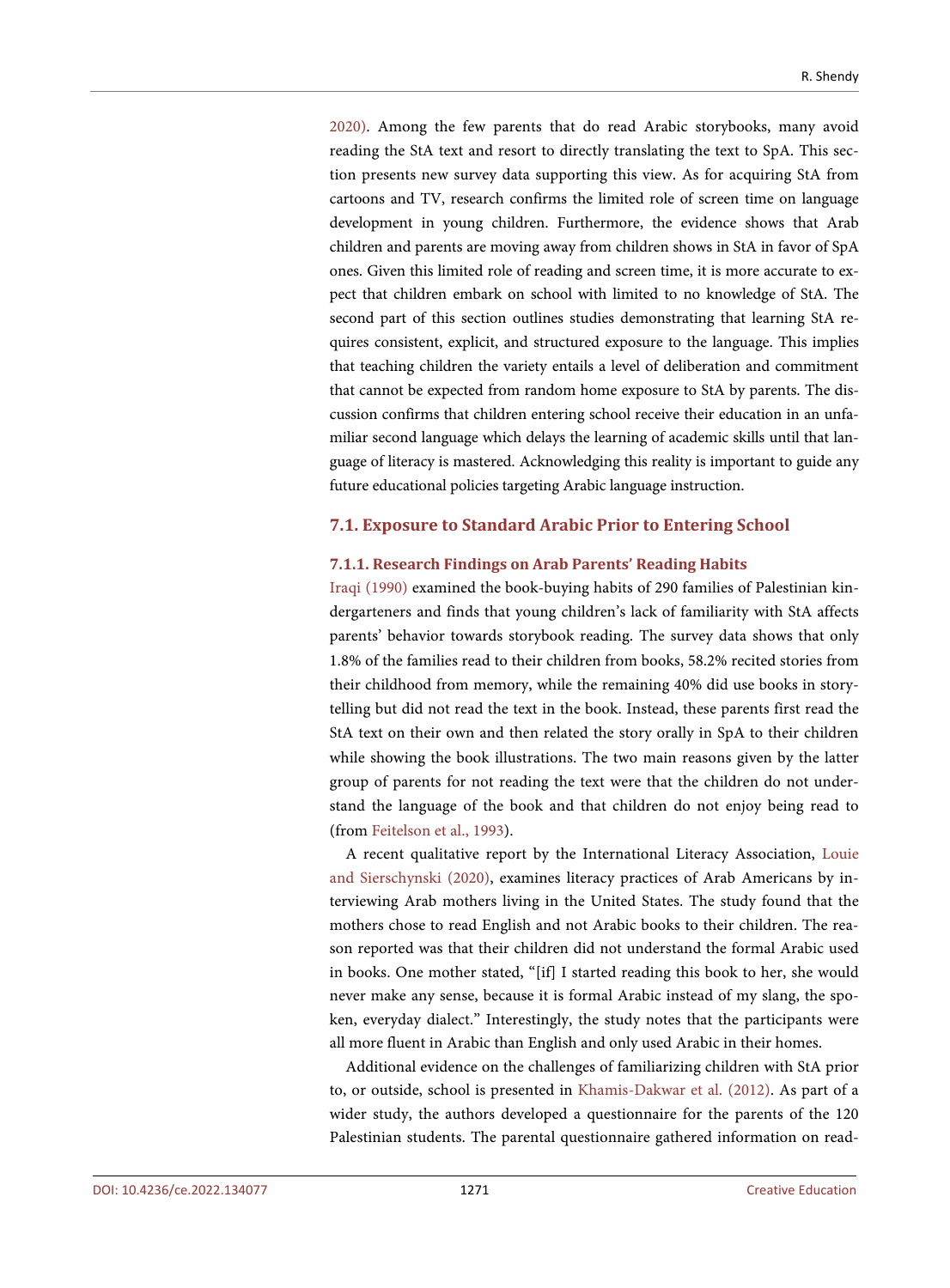ing literacy routines at home where parents were asked if they read stories to their children in StA or in SpA. They were also asked about their children's exposure to StA through television and radio broadcasts. On average, parents reported that their children watched about 12 hours of StA TV during summer-break compared to 9 hours a week during school time. They also reported reading to their children an average of 12 books during the school year versus 10 books during the summer break. Of the 120 participating students, 89 percent were read to in StA while the remaining 11 percent of the students heard simultaneous translations of the books in SpA as opposed to being read the actual StA text. Analyzing the questionnaire data, the study finds no significant correlation between home exposure to StA (through TV and reading in StA) and improved performance of language tasks in StA. The authors note that the impact of random home exposure to StA is likely minimal. The study recommends that any efforts dedicated towards facilitating literacy development, through increasing children's exposure to StA, should consider the fact that unsystematic exposure is not sufficient to develop children's emergent literacy skills in StA. The authors highlight the need for an approach that capitalizes on children's knowledge of SpA to facilitate the teaching of StA in schools.

#### **7.1.2. New Data on How Egyptian Parents Read to Their Children**

New data on Egyptian parents' reading practices in Arabic was collected by the author of this paper in an online multiple-choice survey. The online questionnaire was placed on a website that provides informal translations and original storybooks in Egyptian SpA. The respondents were asked questions such as: the reason behind their interest in the website (if they are parents who want to read to their child, adults who work with children, or adults learning Egyptian SpA), age of their children (if 10, or less), their location (if they live in Egypt, an Arab state, or elsewhere), how they read StA books (if they read the StA text or merely translate). Data was collected between February 2019 and February 2021 with a total of 1200 respondents.

Confining the data to parents with children 10 years or younger results in a sample of 615 respondents. [Table 6](#page-26-0) reveals that only 12% of the sample claimed to read the StA text out loud while 47% mixed between sometimes reading the StA text and sometimes translating it to SpA. Of the remaining respondents, 10% answered that they do not read any StA books and 31% do not read the StA text in the books and only translate the story into SpA. The latter two groups aggregate to an estimated 41% of parents not exposing their children to any StA through books. Interestingly these figures do not change when the sample is broken to families who live in Egypt versus those who live elsewhere. While the survey results confirm prior information on the reading behavior of Arab parents, they need to be interpreted within the survey context. These findings reflect reading patterns for a sample of parents who have self-selected into visiting a website that promotes reading and have voluntarily taken the survey. This implies a prior commitment and interest in reading to children.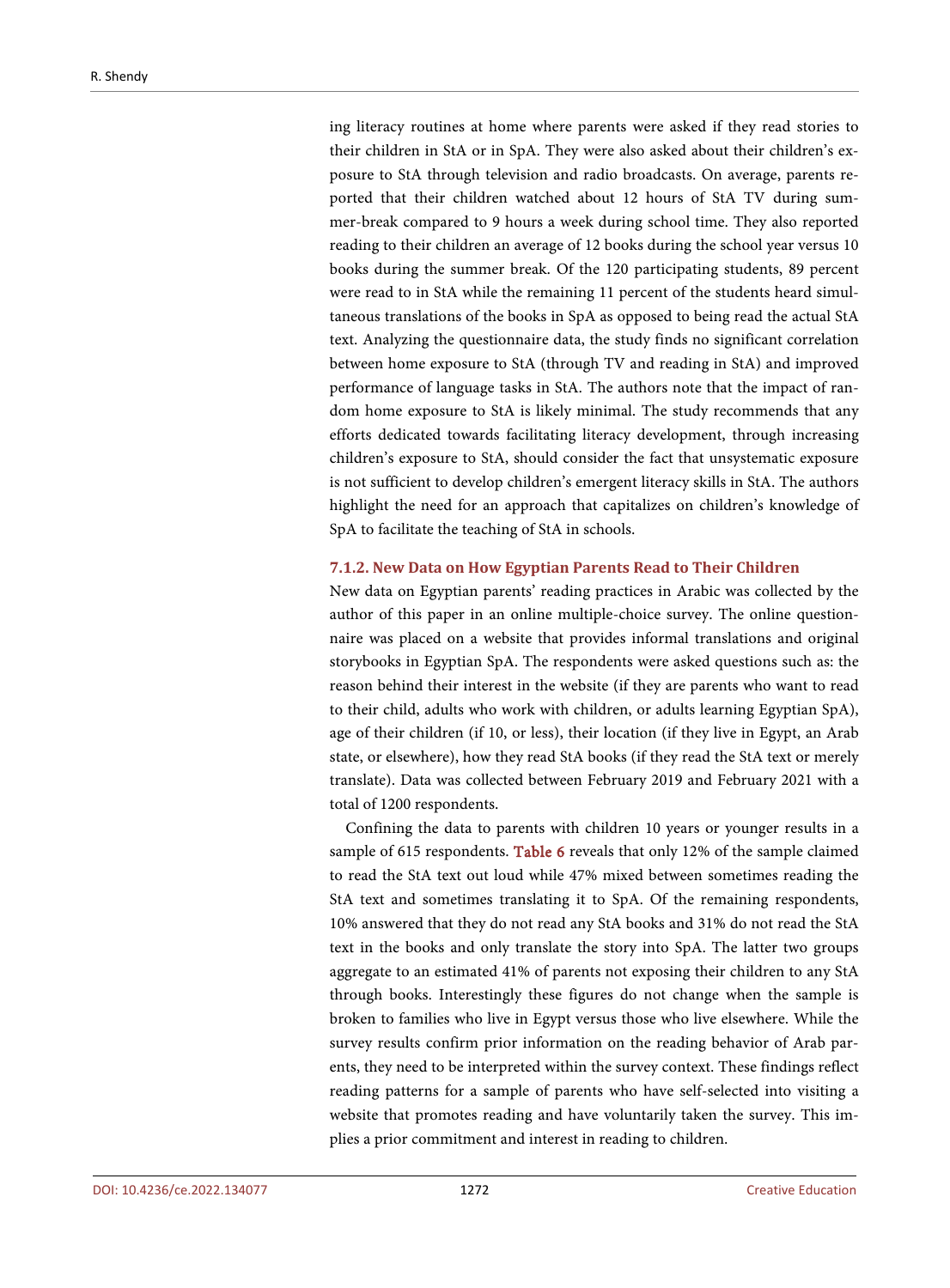<span id="page-26-0"></span>Table 6. Reading practices of Egyptian parents.

|                                                                       | <b>All Countries</b> | Egypt | <b>Other Countries</b> |
|-----------------------------------------------------------------------|----------------------|-------|------------------------|
| Sample Size                                                           | 615                  | 326   | 289                    |
|                                                                       | 100%                 | 53%   | 47%                    |
| <b>Reading Styles:</b>                                                |                      |       |                        |
| • Only reading written StA text                                       | 12%                  | 11.5% | 13%                    |
| $\blacksquare$ Mixing (sometimes reading StA & sometimes just to SpA) | 47%                  | 49.5% | 44%                    |
| Not reading the written text $\&$ only translating to SpA             | 31%                  | 31%   | 31%                    |
| • Do not read any StA books                                           | 10%                  | 8%    | 12%                    |

Source: Author's online survey. Data was collected over the period from February 2019 to February 2021.

The limited acquisition of StA from children's storybooks is not surprising considering a well-documented weak culture of reading [\(World Bank,](#page-54-1) 2021a). Despite the limited data on published children's books, it is known that a common print run of a new title in a country as big as Egypt is about 1000 copies. This figure pales when compared to the population of school-aged children in the country. In 2016/17, the total enrolment from kindergarten to Grade 12 amounted to 20.6 million students. Of this student population, 10% attended private schools, totaling to 2 million children who could afford buying children's books [\(Al Watan, 2017;](#page-47-10) [PwC, 2018/2019\).](#page-51-9) To put these figures in perspective, the total size of school-aged children in a country like Sweden is similar to that of privately schooled children in Egypt. Yet, Sweden exhibits a far more developed children's book market. As previously discussed, Arab parents do not read to their children in general, parents that do read to their children often use on-the-spot translating to SpA. Additionally, and as will be further demonstrated in the next section, the evidence shows that even in households where parents do sometimes read to their children StA, it is infrequent or unstructured enough to enable children to pick up on the language.

# **7.1.3. The Role of Screen Time on Language Development**

Regarding the claim that children acquire StA from screen time (cartoons and TV shows), the research shows that children acquire language through active exposure, such as via child-directed speech and social interactions, and not passively through media or overheard speech. While a few studies note a positive role of screen time on developing some aspects of language, this positive effect is more likely for older children. Furthermore, this research tends to reference acquiring a few new words as opposed to learning the structure and grammar of a language [\(Gleason & Ratner, 2009;](#page-48-11) [Kuhl et al., 2003;](#page-49-12) [Krcmar et al., 2007;](#page-49-13) [Robb et](#page-51-10)  [al., 2009;](#page-51-10) [Roseberry et al., 2009,](#page-51-11) [2014;](#page-51-12) [Taylor et al., 2018\).](#page-53-4) Screen time can be a tool for language development if complementary to social interaction, but not in its place. For Arab children, there is no social interaction in StA. Exposing young children to StA through screen time is not only questionable in terms of benefits to acquiring StA but is also inconsistent with messages from the World Health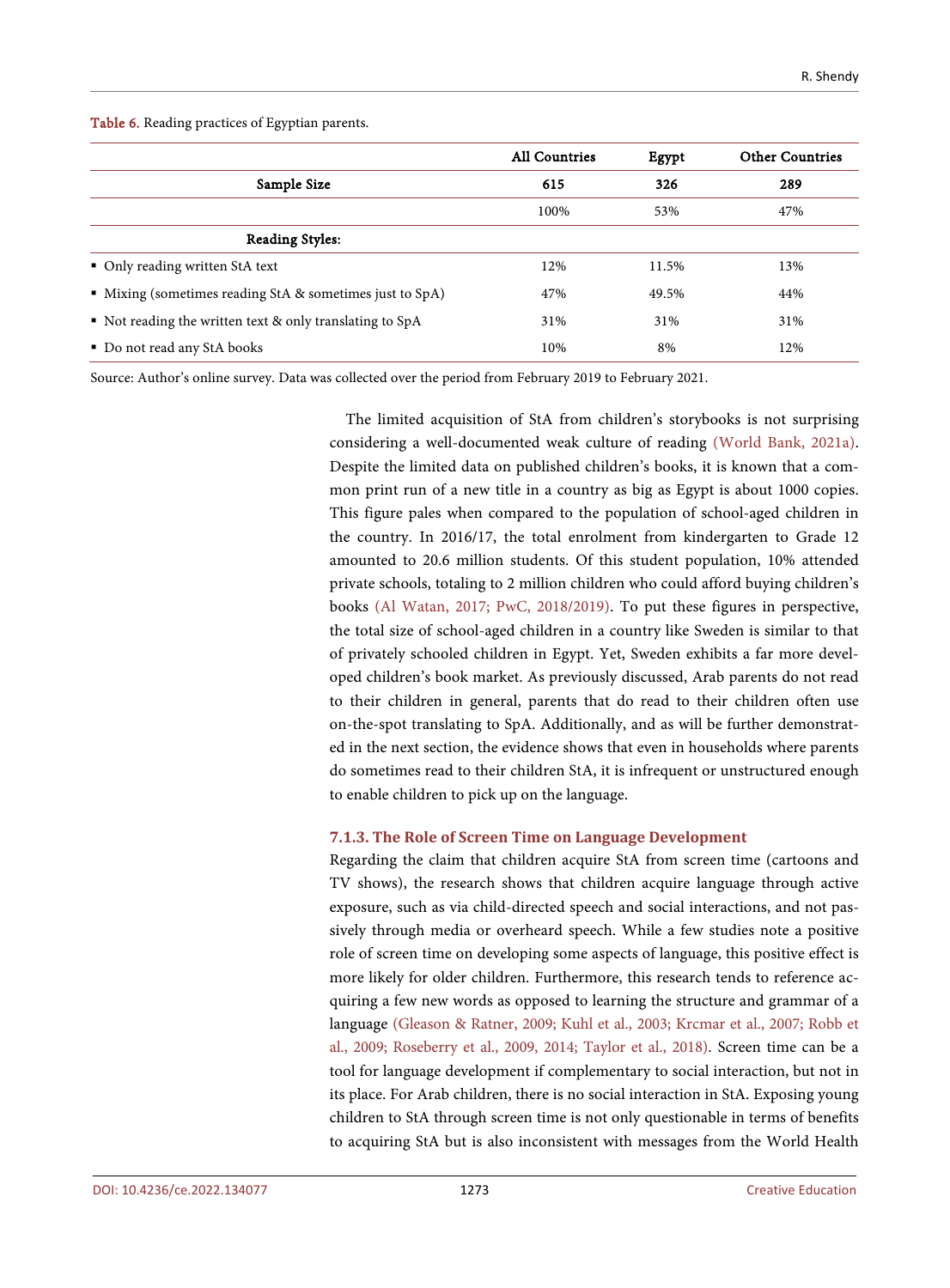Organization and pediatricians advocating for reducing screens for children under the age five.

Another challenge to acquiring formal Arabic through screen time is that children's media in StA has not been popular. For example, the contention in children's media in StA was recognized in Egypt in the Arabic version of the international children's television program "Sesame Street." After producing the version سمسم عالم/'ālam simsim in 2010 in Egyptian SpA, the team experimented in the following years and produced an StA version, سمسم یا افتح/'ifta*ḥ* yā simsim with the aim of catering to the entire Arab region. Nonetheless, the latter's lack of broad success led to a policy reversal and an Egyptian SpA sequel of 'ālam simsim returned in 2017. This was in addition to producing other regional dialect versions of the show. A similar experience happened with Disney movies. In 2012, Disney began dubbing their movies into StA instead of Egyptian SpA as has been previously done. Following an online outcry and reportedly lower viewings of the StA movies, Disney announced in 2017 its return to dubbing to Egyptian SpA. Another example is Netflix's recent animation movie, The Willoughbys, which was dubbed into both Egyptian SpA alongside the StA version. The lack of demand for children's media in StA has also been noted in [World](#page-54-1)  [Bank \(2021a\).](#page-54-1)

Taking an evidence-based approach towards understanding the extent of exposure of preschool children to StA, one can easily deduce that most children go to school unfamiliar with this variety of Arabic and receive it in school as a second language or L2.

# **7.2. Structured Approaches to Familiarize Children with Standard Arabic**

[Ayari \(1996\)](#page-47-1) noted, "the challenge posed by the learning of standard Arabic heavily burdens the Arab child, delaying his/her learning of academic skills until the language of literacy (literary Arabic) is mastered, if at all." The same sentiment is echoed in [Maamouri \(1998\),](#page-50-1) who discusses how Arab learners do not easily transition from "learning to read" to "reading to learn" that most children experience all over the world. He cites Anastase al-Karmali, one of the members of the Arabic Language Academy in Egypt, saying "The Arab studies the rules of the Arabic language in order to learn to read, whereas others read in order to learn the sciences."

In his paper, Ayari recognizes a role for the mother tongue as a medium of literacy in the initial stages of education and cites the argument presented by the UNESCO, a long-standing supporter of MTB education: "It is better, psychologically and pedagogically, to achieve literacy by two short jumps (that is, from illiteracy to literacy in the mother tongue and from literacy in the mother tongue to literacy in a second language) than by one long jump (that is, from illiteracy in the mother tongue to literacy in the second language)". Nevertheless, the author acknowledges that the language policy debate in the Arab world, like elsewhere, is driven by economic, political, and religious considerations and not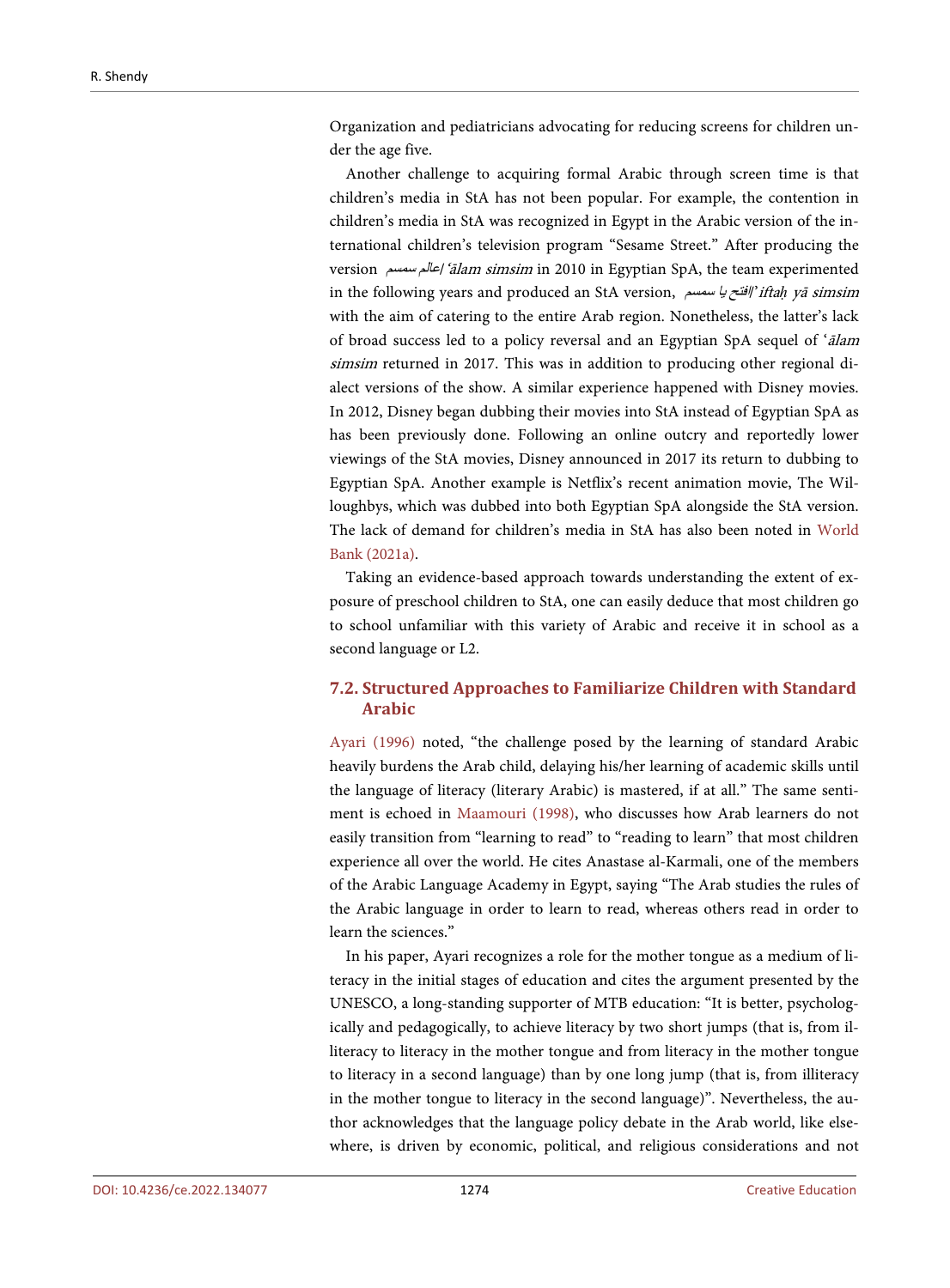necessarily by academics. He concedes that any call for using the vernacular as a language of instruction will meet resistance. Given this reality and restrictions, Ayari emphasizes the necessity of exposing young children to StA through activities, such as story reading to preschoolers, so that it is not a different language when they enter school. This section discusses research that assesses approaches to familiarizing young children with StA. All the studies have been conducted on Arabic speaking Palestinian children.

[Feitelson et al. \(1993\)](#page-48-10) tested whether the regular reading of stories in StA to kindergarteners would familiarize them with the literary variety and enhance their emerging literacy skills. The study was conducted on kindergarten children 5-6 years old. The experiment was designed such that teachers were instructed to read to their students' one of twelve storybooks, written in StA, during the last 15 to 20 minutes of each school day, repeatedly for a period of 6 months. Before starting to read, teachers were asked to explain no more than three keywords without which children might not be able to understand the story. At the end of the trial period, students in the experimental group were compared to a control group that used the regular Ministry of Education Arabic teaching program. The study finds that kindergarteners in the experimental class significantly outperformed their counterparts in the control group on listening comprehension tests. They also obtained higher scores on measures of active use of StA.

There are essential aspects of this experiment that should not be overlooked that contributed to the positive impact of story reading on children's acquisition of StA. First, because existing storybooks were heavily moralistic and written in abstract and difficult language, 12 new storybooks were specifically developed for the experiment to ensure content that is attractive for children. Second, to facilitate the children's understanding, the experimental storybooks were written in a language carefully chosen to include as many words as possible common to both StA and SpA. Third, the regularity of reading (daily) and the repetitiveness of reading (the same 12 storybooks) were important factors for the reported results.

In a similar study, [Abu-Rabia \(2000\)](#page-46-3) tested the impact of the early exposure of young children to StA on their reading comprehension in subsequent grades. The study finds that the early exposure of preschool children to StA enhanced their acquisition of the variety and improved their reading comprehension in first and second grades. Like the previous study, it is important to highlight key elements of the experiment design. The preschool and kindergarten students had three meetings per day with their teacher that all took place in StA. Each meeting lasted for 30 minutes and entailed teacher questions, a dialogue about daily subjects such as the weather, the date, and the season. Children were also asked to talk about their feelings and experiences of the day or the previous day. Moreover, various fun activities were conducted in StA, such as games, singing, and story reading. All teacher dialogue was in StA, and the children were encouraged to participate. Similar daily activities and interactions took place with the control group, with the only difference that it was in SpA. The structured and systematic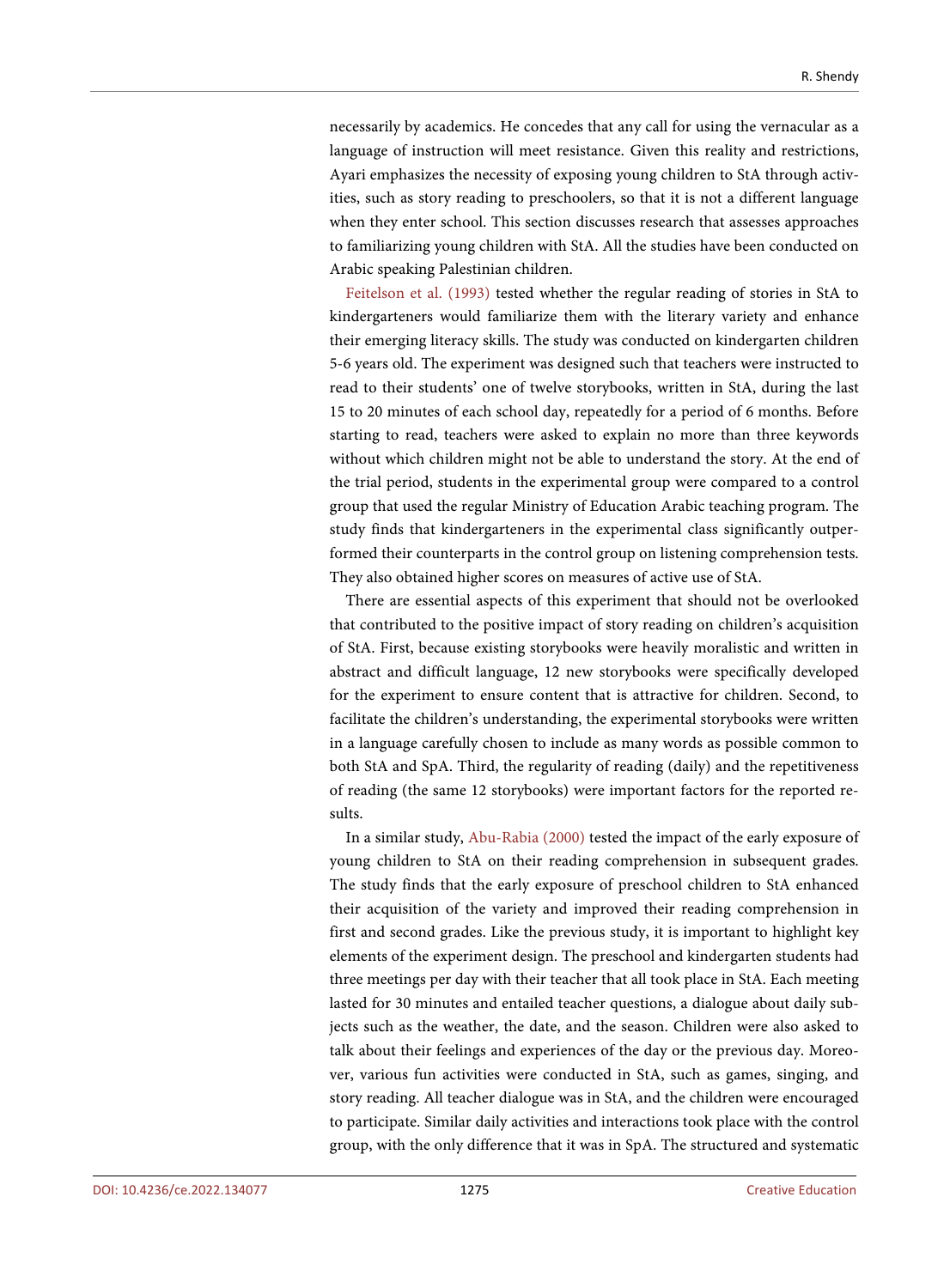exposure of the experimental group to StA, during preschool and kindergarten, was a critical factor for their improved reading comprehension test results achieved at the end of grades 1 and 2. Another key factor that needs to be considered in any broader implementation of this experiment is the Arabic teachers' capacity and competencies in their verbal use of StA.

[Saiegh-Haddad and](#page-52-1) Spolsky (2014) highlighted genuine challenges that confront the reality of expanding the early oral exposure of children to StA such that it is not a new language they only encounter in school. First, the de-facto rigid separation between the functionality of StA and SpA makes any use of StA in daily life unnatural and artificial. [Maamouri \(1998\)](#page-50-1) notes, "It would be naïve to assume that Arabs, even educated Arabs, would be speaking to each other and communicate in one common form of Modern Fusha." Saiegh-Haddad & Spolsky also note that the approach of aurally exposing children to StA requires a high level of oral proficiency of parents and teachers in communicating in StA—a proposition that is currently impossible given that many adults lack that level of proficiency. Consequently, the authors offer an alternative program, namely the Exposure through Reading Program (ERP). The ERP is founded on the notion that literacy acquisition in a language not spoken by children requires an explicit, structured, and controlled exposure. The ERP controls for three dimensions: content, time, and quantity. Controlled exposure to vocabulary is presented as essential to a successful linguistic exposure program. A basic steppingstone to learning new StA vocabulary is to build on the lexicon that children have already acquired in their respective SpA. Accordingly, compiling a list of identical, cognate, and unique Arabic words is highlighted as critical for constructing a controlled and graded exposure program that builds on the child's mother tongue. The study echoes [Khamis-Dakwar et al. \(2012\),](#page-49-10) who note that any efforts focusing on increasing young children's exposure to StA will need to consider that random exposure is insufficient to develop children's emergent literacy skills in the variety. All the approaches that have yielded positive results have all included structured, systematic, and regular exposure, in addition to social interactions in StA.

# **8. Diglossia in Practice: Examining Material for Teaching Child Literacy**

Previously, Section 6 presented a thorough literature review of research demonstrating the pervasive impact of the linguistic distance between StA and SpA on child literacy acquisition. The impact of diglossia is shown across various literacy skills such as phonological awareness, morphological awareness, phonological representation, word decoding, reading fluency, and letter naming. Acquiring basic literacy in StA is more challenging for children than in StA. Following to this discussion, Sections 7 outlined common misconceptions regarding the level of familiarity of preschool-aged children with the language of education, StA, and concludes that children enter school with limited to no knowledge of StA. Against this background, this section analyzes through the lens of diglossia edu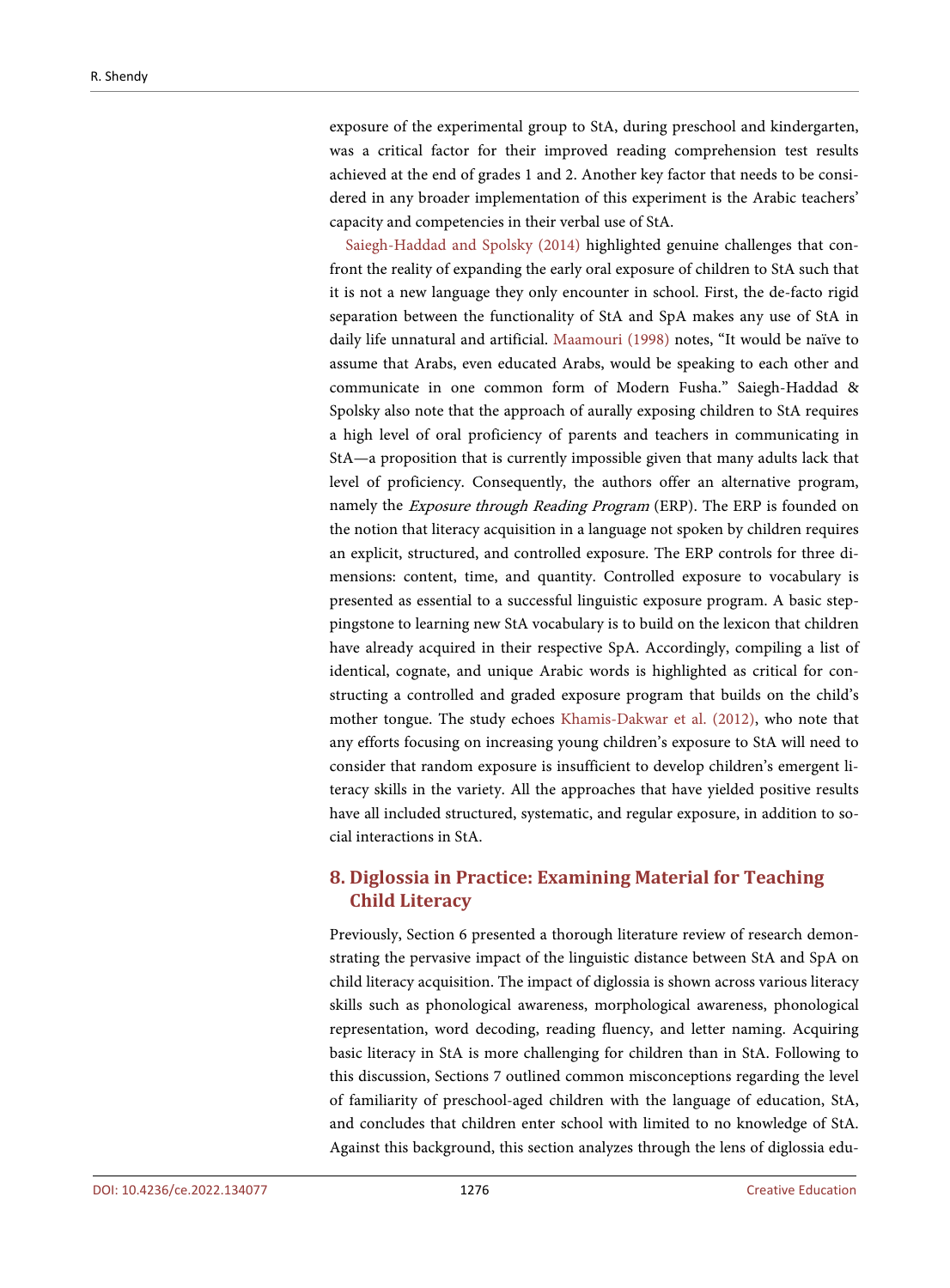cational print materials used to teach children initial literacy in StA. It assesses the extent of overlap between the StA used in these books and Egyptian SpA, the latter being the variety familiar to Egyptian children at the start of school. The more distant the textbook language is from the child's mother tongue SpA, the more challenging it is to acquire the most basic literacy skills. Analyzed in this section are the Ministry of Education of Egypt (MoE) first-year of kindergarten textbook for teaching literacy in Arabic, various alphabet-teaching books produced by regional private publishers, and a sample early-reader storybook graded by the Arabic 21 grading system; the only existing scale for Arabic children's books.

Two key findings stem from this analysis. First, all assessed material significantly diverges from the Egyptian child's SpA. Preschool children encounter numerous words outside their receptive vocabulary during the beginning stages of acquiring basic literacy skills such as phonics, blending, and decoding. Second, the assessment indicates that the divergence between the StA language of the textbook and the child's SpA increases for material developed by non-native publishers (in this case non-Egyptian publishers). The later finding casts doubt on the adequacy of sharing inter-regional literacy material and highlights the importance of developing local material that caters to each Arab country's SpA.

# **8.1. Egypt's Arabic Language Kindergarten Textbook**

The Arabic textbook of the Egyptian MoE is the primary tool used by schools, public and private, to teach the Arabic language. A new curriculum was launched in September 2018 for the first and second years of Kindergarten (KG1 & KG2) and First Grade. This section examines this new curriculum for KG1, named تُواصُلُ(*Tawasul*, which comprises two textbooks, one for each term.

The teacher's manual, which is publicly available on the MoE eLearning website, states that the new curriculum uses the phonics technique to teach the alphabet. The teacher's guide notes the different aspects of phonological awareness, including identifying single phonemes, syllables, segmenting, blending, and rhymes. Each alphabetical letter is presented in four different sounds represented by the four short diacritic marks, namely the fat*ḥ*ah, *ḍ*ammah, kasrah, and sukūn. For instance, the letter  $\forall b$  is introduced as  $\forall ba$ ,  $\forall b$ i,  $\forall bu$ , and  $\forall b$ . The manual explains that the letters of the alphabet are not presented in the textbook in their traditional sequence but are taught in the order of the letters that are used more commonly, with the goal of enabling children to construct and read words early on in their literacy learning process. The manual directs teachers to highlight the resemblance and differences between various letters that share the same shape yet differ in the placement of their dots, such as  $\leftrightarrow$ b, ت/t,  $\Delta t$ th, and  $\gamma/\gamma$ or  $\zeta/\zeta$ , and  $\zeta/kh$ . Furthermore, children are familiarized with the varying shapes of each letter which change based on their position in a word, at the start, middle or end. The curriculum also includes what is referred to as "common words" (الكل*مات الشائعة)*, somewhat equivalent to sight-words which children are expected to learn logographically. However, unlike sightwords in the English language, which tend to represent orthographical opaque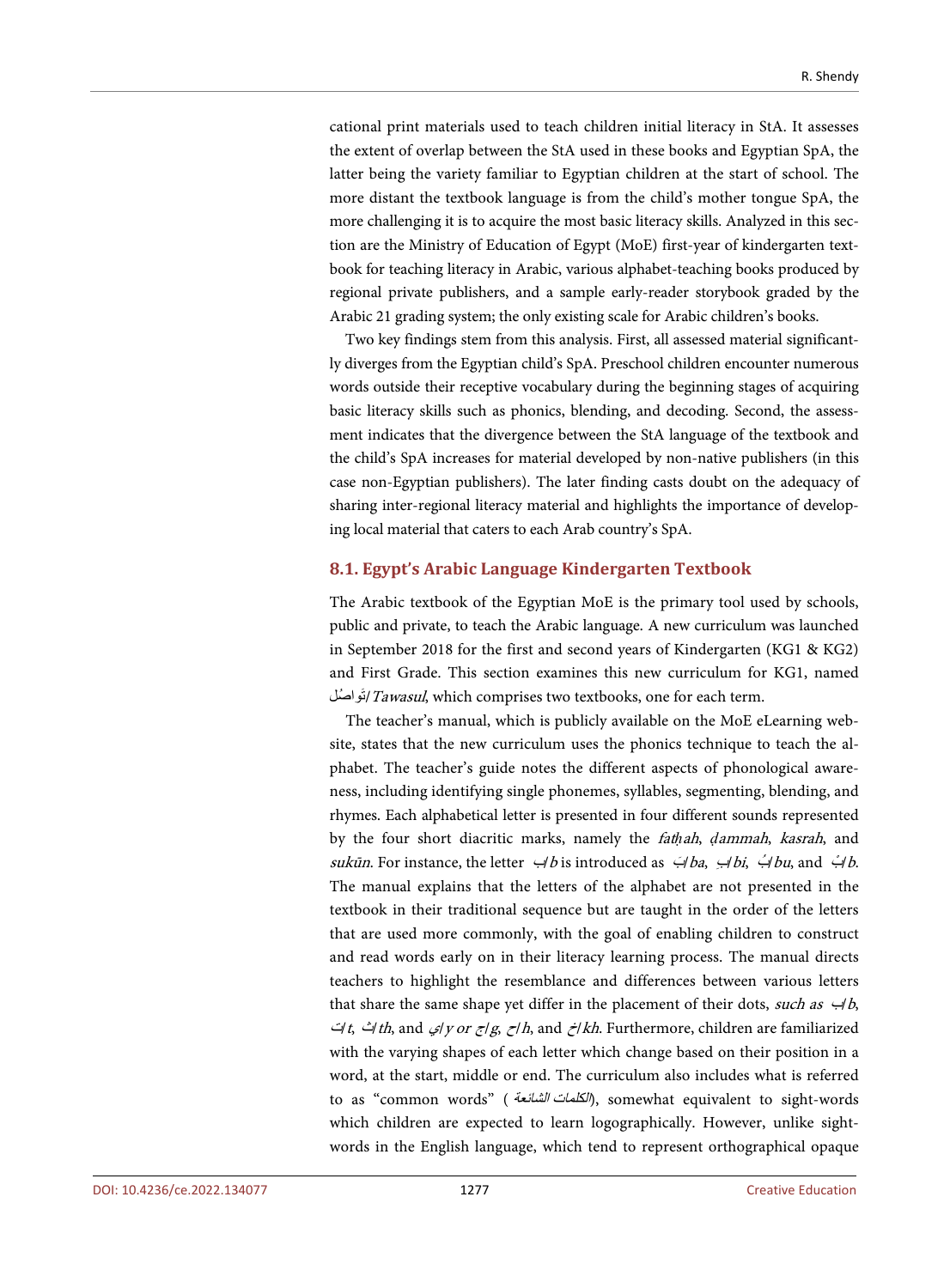words, almost all Arabic sight words are "orthographically transparent" (see Section 4 for a more nuanced identification of this term). In this respect, it is unclear what qualifies as an Arabic sight word.

In addition to vocabulary, the textbooks for each of the two school terms include thirteen short stories categorized into two types: "guided-stories" and "shared-stories." The former are short stories comprising two to four words per page and a maximum of six pages. The vocabulary in the stories is composed of letters that students have already learned and aim to help children practice blending and decoding. The second set, shared-stories, are meant to be read aloud with the objective of exposing children to StA. The shared-stories are longer, 8 to 10 pages, and with significantly more text. The manual instructs teachers to read each shared-story at specified times during the school year and there are no instructions to read them repeatedly throughout the school year.

Notably, the teacher guide makes no reference to Arabic diglossia and that the de-facto mother tongue of children is different from the StA of the textbook. For instance, there is no guidance on how to introduce letters that do not exist, or are of limited use, in SpA, particularly the letters ث/th, <sup>ذ</sup>/dh, <sup>ظ</sup>/*ẓ*, and ق/q. There are also no directions on how to teach StA vocabulary that is foreign to children. For instance, in teaching the first letter presented in the textbook,  $\text{diff}(\dot{\theta})$ , children are faced with a picture of an "ear'' and are expected to identify it as a word that starts with the letter sound a. While the StA word for "ear" أَنْ /'udhun does indeed begin with that letter sound, children know the word by its SpA name وِد*ن|widn* which starts with a different letter and sound, *w*. As shown in **Table 7,** the textbook is full of such encounters.

Considering the recognized importance of the aural knowledge of a language as a prerequisite during the initial stages of literacy learning, this section investigates the type of vocabulary used in the KG1 textbook to teach the sounds of the alphabet. Following [Saiegh-Haddad and](#page-52-1) Spolsky (2014), the words are categorized into three categories: identical, cognate, unique. [Table 7](#page-32-0) shows the overall breakdown of the KG1 textbook vocabulary. A few subjective elements to the categorization in [Table 7](#page-32-0) (and [Table 8\)](#page-35-0) are noted below; however, they are only relevant to a few words and, consequently, unlikely to change the overall findings:

 Under the category of unique words, two kinds of vocabulary are considered. The first are words that are phonologically different in StA to their SpA equivalent (e.g. فَبر fam in StA versus أَبُوُ) bu' in SpA for the word "mouth"). The second set of words in this group are words in StA that do not have an equivalent in SpA yet are likely not known to preschool children, meaning not in their receptive vocabulary. This is due to the non-contextual relevance of such words given the weak culture of reading and the limited exposure of children to vocabulary outside their daily encounters. An example of such words is the word for "lion cub" شبل /shibl which to most young child is known simply as  $\sqrt{2}$ /'asad (meaning simply "lion"). Accordingly, such unfamiliar words are categorized as unique words based on a subjective guess on which vocabulary is likely unknown to preschool children.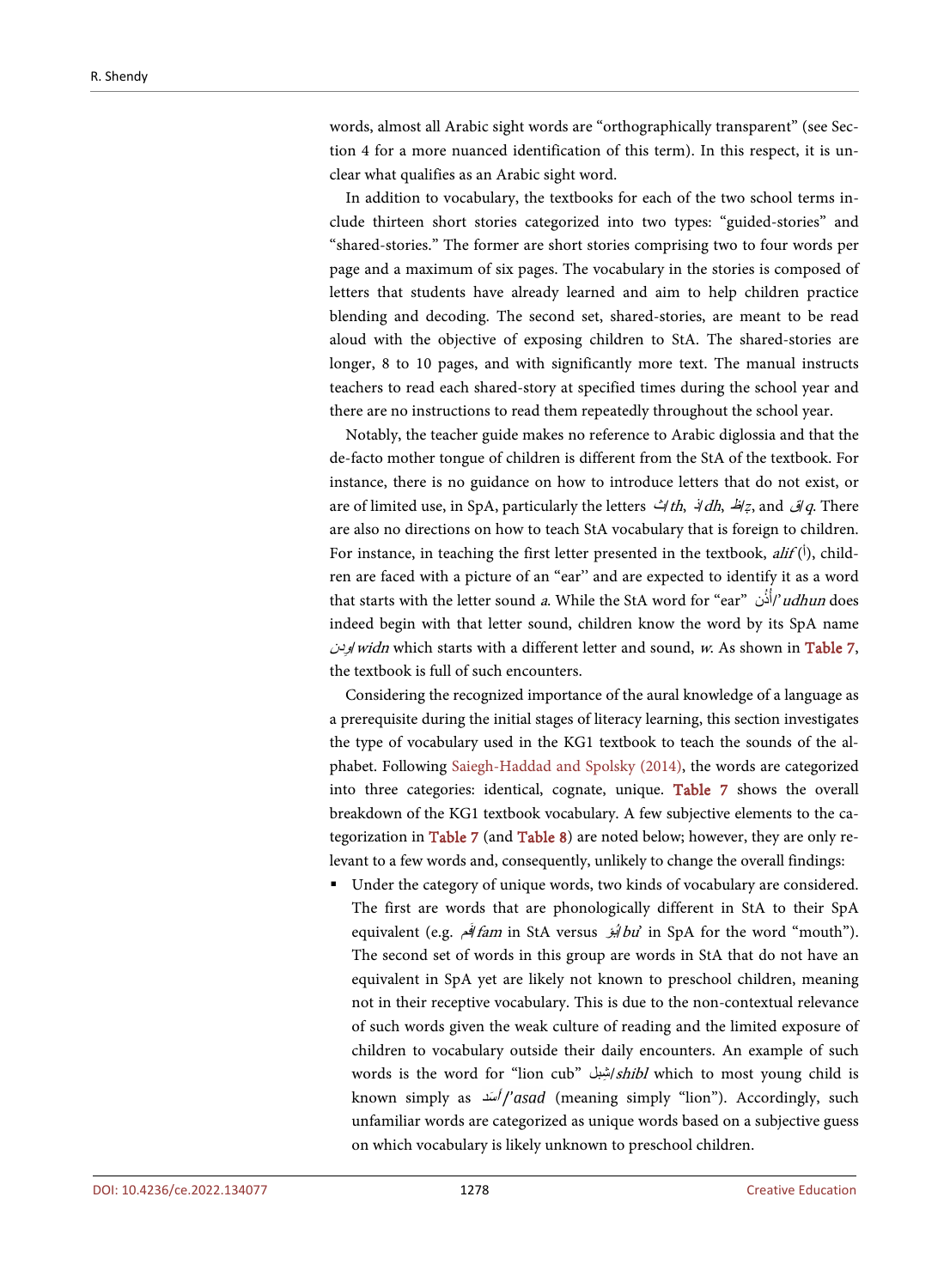|       | Identical                                                         | Cognate                                                                                                                                                                                   | Unique                                                          |
|-------|-------------------------------------------------------------------|-------------------------------------------------------------------------------------------------------------------------------------------------------------------------------------------|-----------------------------------------------------------------|
|       | أسَد، أرْنَب، أخطَّبوط، إشارٍة، أختي، أم، أب، أخ،<br>أر ض، أمي    | إصبَع(صُباع/صابِع)، أرجوحَة (مُرجيحَة)، أرز (رُز)، أبي<br>َ(أبويَا)،ِ أخي (ِأخويَا)                                                                                                       | أَذَن(وِدن)، أَنْف (مَناخير)، استَيْقظ<br>(صِحِي)، أَثاث (عَفش) |
| ب     | بَطَّة، بَاب، بِنْت، بُنّ، بَحْرٍ ، بُرْج، بالّون، بَصَلَة، بَلَح | بَيْت(بيت)، بَقَرَة (بَأَرَدَ)، بِطْيخ (بِّطْيُخ)، بُر ثَقَال(بُر ثُأن)، بُحَيْر ة<br>(بُحيرة) بِطْر يق(بَطْر يق)، بَيْض(بيّض)، بَيْعَاء(بَعْبَعَاء(بَعْبَعَان)                           | بَدْر (قَمَر/ أَمَر)                                            |
| ث     | تُفَّاح، تِمْسَاح، تَمر، تَاج، تُوت                               |                                                                                                                                                                                           | (unfamiliar) تِبْن                                              |
| ٹ     |                                                                   | تَعْلَب (تَعْلَب)، ثَلْج (تَلْج)، ثَلَاجَة (تَلَاجَة)، ثَعبان (تِعبان)، ثَوْر<br>(تَوَر)، ثُوْم(تَوَم)                                                                                    | ثِياب (لِبْس)                                                   |
| ج     | جِسْر، جَرَس، جَزَر، جَمَل، جَبَل، جُحْر                          | جَدّي(جِدّي)، جَدَّتي (جِدِّتي)، جُبْن(جِبنَة)، جِنْر (جِزر)                                                                                                                              | جُنْدي (عَسْكَر ي)                                              |
| ح     | حَمامَة، حُوت، حَبْل                                              | جِرْبَاء (حِرْبايَة)، حِمار (حُمار)، حِصان (حُصان)،<br>خَرْض(حرَّض)                                                                                                                       | حَمَل (خَروف صُغَيَّر)، حَطَب<br>(unfamiliar)                   |
| خ     | خَس، خَروف، خِيار، خَزنة                                          | خَوْخِ (خوَخِ)، خَيْط (خيْط)، خُضْراوات (خُضار)، خَيْمة (خيْمة)                                                                                                                           | خُبْز (عِيْش)                                                   |
|       | دُودَة، دِيك، دُر ج                                               | دُب (دِب)، دَواء (دَوا)                                                                                                                                                                   | دَرّاجة (عَجلة)، دَلْو (جَرْدَل)                                |
|       |                                                                   | نِراعِ (دِراعِ)، نِنْبِ(دِيبِ)، نُزِرَة (دُرَة)، ذَقْن(دَأن)، نُبَابَة (دِبّانَة)،<br>ذَبْل(دبٓل)                                                                                         |                                                                 |
| ر     | رَف، رُمّان، رِيشَة، رَمْل، رِجْل                                 | رَجُل (راجِل)، رُمْح (رِمْح)، رَأس (راس)                                                                                                                                                  |                                                                 |
| ز     | زَرافَة، زَبادي، زِير                                             | زِر (زُرار)، زُبد (زِبدَة)، زَيْت (زيّت)، زَيْتون (زَتُون)                                                                                                                                | زَ هُرَة (وَردَة)                                               |
| س     | سَمَكَة، سِتَارَة، سِيرِك، سَاعة، سُخُب، سَهم                     | سُلَحْفَاة (سُلْحِفَة)، سَرير (سِرير)، سُلَّم(سِلَّم)                                                                                                                                     | سَيَّار ة (عَرَبيَّة)                                           |
| ش     | شَجَرَة، شَمس، شَمع، شَعْر، شِراع                                 | شُبّاك (شِبّاك)، شاطِئ (شَط)                                                                                                                                                              | شِبل (أسد صغير)                                                 |
| ص     | صِينيّة، صَيّاد، صاروخ، صُورَة، صِنّارة                           | صُندوق (سَندوء)، صَمْغ (سَمْغ)                                                                                                                                                            | صُنبور (حَنَفيَّة)                                              |
| ض     | ضُفْدَع، ضِرِس، ضَبْع                                             | ضابِط (ظابِط)، ضَفيرَة (ضِفيرَة)                                                                                                                                                          |                                                                 |
| 上     | طِفْل، طَبّاخ، طاووس، طَبل                                        | طَبَق (طَبَأ)، طائرة (طَيّارة)، طَريق (طَريئ)، طُرطور (طَرطور)                                                                                                                            | طَبيب (دُكتور)، طُيُور (عَصافير) طَاولة<br>(ترابيزة)            |
| ظ     | ظَرْف                                                             | ظُفْر (ضافِر)، ظَهْر (ضَهر)                                                                                                                                                               | ظَنْبِي (غزال)، ظِباء (غزال)                                    |
| ع     | عِنَب، عَلَم، عَسَل، عَنْكبوت، عَصبير                             | عُصْفُور (عَصفور)، عُش(عِش)، عَيْن (عَيْن)، عَظْم (عَضم)، عِقد<br>(عَوُّد)                                                                                                                |                                                                 |
| غ     | غَوَّاص، غَسّالة، غُراب، غَزال، غُصن، غَذَم                       |                                                                                                                                                                                           | غِذاء (أكل)                                                     |
| ف     | فَرَولة، فِيل، فِنْجان، فُل، فُسْتَان، فَهد، فَراشة               | فَأَر (فار)، فأس (فاس)، فُرْشَاة (فُرْشَة)، فُسْتُق (فُسْدُوْ)                                                                                                                            | فَمِ (بُوْ )، فَرَس (حُصان)                                     |
| ق     |                                                                   | قَلَم (ألَم)، قِرْد (إرد)، قِطَة (أَطَة)، قَلب (ألب)، قُنْفُذ (أنْفِد)، قَصر<br>(أصر)، قِرش (إرش)، قِطارِ (أَطْرٍ)، قُطْن (أَطن)، قَلَعَة (أَلقة)،<br>قَمح (أمح)                          | قَفّازات (جُوانتي)، قَدَم (رِجل)، قِناع<br>(ماسك)               |
| ك     | كَلْب، كِتَاب، كُتُب، كُرْسِي، كَتْكُوت، كُو ع                    | كُرَة (كُورَة)، كأس (كاس)، كَتِف (كِتْف)، كُمَّتْرَى (كُمِّتْرا)                                                                                                                          |                                                                 |
| ل     | لَبَن، لِسان، لُوَلُوْ، لِفِت                                     | لَحم(لَحمَة) لُعبَة(لِعبَة) لَوْز (لوز)                                                                                                                                                   |                                                                 |
| م     | مَلْعَب، مَعجُون، مَشْبَك، مَطْبَخ، مَطَر                         | مَوْزِ (موٓز ) مَركَب(مَركِب) مِقَص(مَأص) مُثَلِّث(مُسَلِّس)<br>مِفْتَاحِ(مُفْتَاح) مِحْفَظَة(مَحْفَظَة) مِلْحِ(مَلْح) مِياه(مَيَّة) مَاعِز (مِعزَة)<br>مِضْرَب(مَضْرَب) مُشْمُش(مِشْمِش) | مِظَلَّة (شَمسِيَّة)، مُهَرِّج (بِلياتشو)،<br>مَطْرَقَة) شاكوش) |
| ن     | نَخْلَة، نَمْلَة، نَهْرٍ ، نَخلة                                  | نَجْمَة (نِجمَة)، نَسْنَاس (نِسْنَاس)، نَظَّارَة (نَصْلَارَة)                                                                                                                             | نُقُود (فلوس)                                                   |
| ۰     | هِلَال، هُدهُد، هَرَم                                             | هَدِيَّة (هِدِيَّة)                                                                                                                                                                       | هَاتِف (تِلْيفون)                                               |
| و     | وَلَد، وَرد                                                       | وَرَقَ (وَرَأ)، وَطواط (وِطواط)، وُرود (وَرد)                                                                                                                                             | وِسادَة (مَخَدّة)، وَجْه(وش)، وشاح<br>(unfamiliar)              |
| ي     | ياسمين، يَمامة                                                    | يُوسفى (يوسْتَفَندي)، يَد (إيد)                                                                                                                                                           |                                                                 |
| Total | 116                                                               | 108                                                                                                                                                                                       | 36                                                              |
| Words | 45%                                                               | 41%                                                                                                                                                                                       | 14%                                                             |

<span id="page-32-0"></span>Table 7. Arabic textbook for KG1 by The Ministry of Education of Egypt.

Source: The Ministry of Education of Egypt KG1 Arabic Language textbook "Tawasol". The sign (\*) in cognate words: represents two secondary phonemes that exists in spoken dialects, namely: /e:/ in *be:d* in SpA in place of *bayd* in StA for "eggs in mōz موزٓ in place of mawz وزْمَ in StA for "bananas" (see [Saiegh-Haddad &](#page-52-0) Henkin, 2014 for a related discussion on diphthong contraction).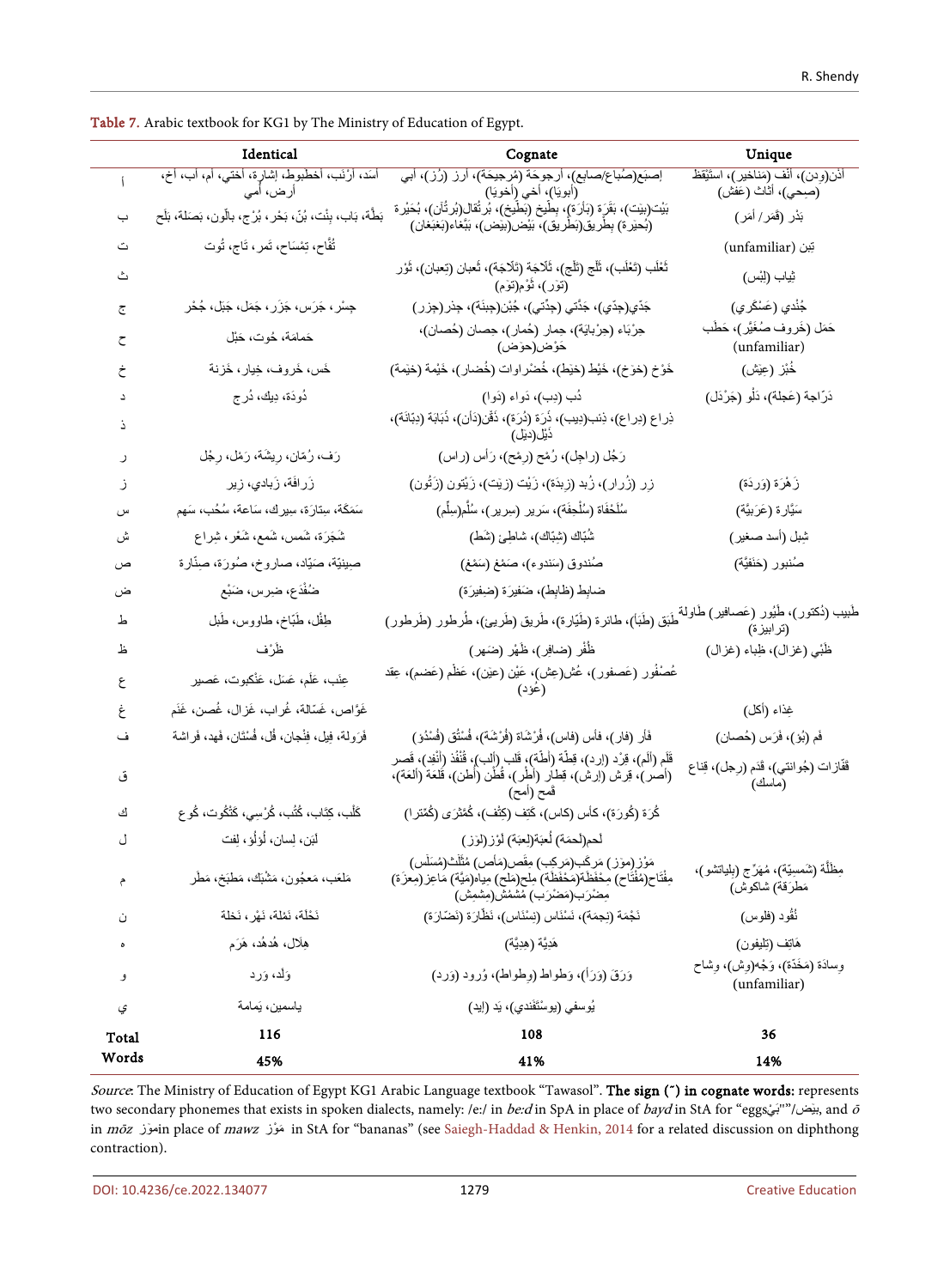- [Table 7](#page-32-0) & [Table 8](#page-35-0) compare the StA textbooks vocabulary to Cairene SpA, the dialect representing Egyptian SpA (see Section 1 for a discussion on this generalization).
- All indefinite nouns in SpA end with the inflection mark, called تنوین  $t$ anwīn, which is depicted by doubling the short vowel *ḍ*ammah and is pronounced as that vowel followed by an n-sound at the end of the word (e.g.  $\frac{\partial u}{\partial x}$ ). Such inflection, like most others, has been dropped in SpA. Most of the vocabulary used in the textbook ends with tanwīn. If one were to consider this ending, there would be no common words between StA and SpA in the textbook. Accordingly, this end-of-word inflection mark has been ignored for all the textbook words.

[Table 7](#page-32-0) demonstrates that only 45% of the textbook vocabulary aimed at teaching letter sounds to KG1 students are identical words, i.e. completely overlap in StA and SpA forms. More than half of the textbook vocabulary is different to children's familiar SpA. Of the remaining 55%, cognates account for 41% and unique words 14%. The extent of deviation of the cognate words from SpA varied in the degree of phonological difference. They span from one phonological parameter difference (e.g. اِبْطَيْخ biṭṭīkh in StA versus اِبْطَيْخ ) parameter difference (e.g. "watermelon"); to two phonological parameters difference (e.g. ارْبْت $z$ ayt in StA versus /زیّت /zēt in SpA for "oil"); to three phonological parameters difference (e.g. أُنفِد q*unfudh* in StA versus <sup>المُ</sup>نفِد q*unfudh* in StA versus أُنفِد an*fid* in SpA for "hedgehog"); in comparison to more phonological parameters (e.g. رجوحة َ ُ <sup>أ</sup>/'urgū*ḥ*ah in StA versus رجیحة َ مُ/murgē*ḥ*ah in SpA for "swing").

In the context of analyzing material used to introduce phonics to preschool children, any deviation from SpA critically affects literacy acquisition at this early stage of learning letter sounds. The reason can be demonstrated with a couple of examples from the textbook. The first example is from the second letter introduced in the textbook, the letter  $\frac{A}{m}$ . Children are presented with a picture of a "banana" and "scissors" and are asked to identify which of the two items starts with the sound $a/mi$ . Based on the child's SpA, none of these words start with that sound because the word "banana" in SpA is موز mōz, which starts with the sound mo, and the SpA word for "scissors" is مأصَ/ma'a*ṣṣ* and starts with the sound *ma*. At such an early learning stage, children are not aware of the StA pronunciation of these words being اتَموُّل mawz, which starts with ma, and َص مقِ/miqa*ṣṣ*, which begins with the sound mi.

The same point can be seen with another example from the third letter introduced in the textbook,  $\forall$ *b*. Students are asked if the word for "watermelon" starts with  $\frac{1}{2}$ bi or  $\frac{1}{2}$ bu. Based on the children's knowledge of SpA, none of these options are correct because they know "watermelon" by its SpA pronunciation, طیخةَ ب/ba*ṭṭ*īkha, which starts with the sound ba. Given that prior knowledge of a language is a critical prerequisite to acquiring decoding skills, these two examples constitute frustrations that children face early during the process of learning basic literacy.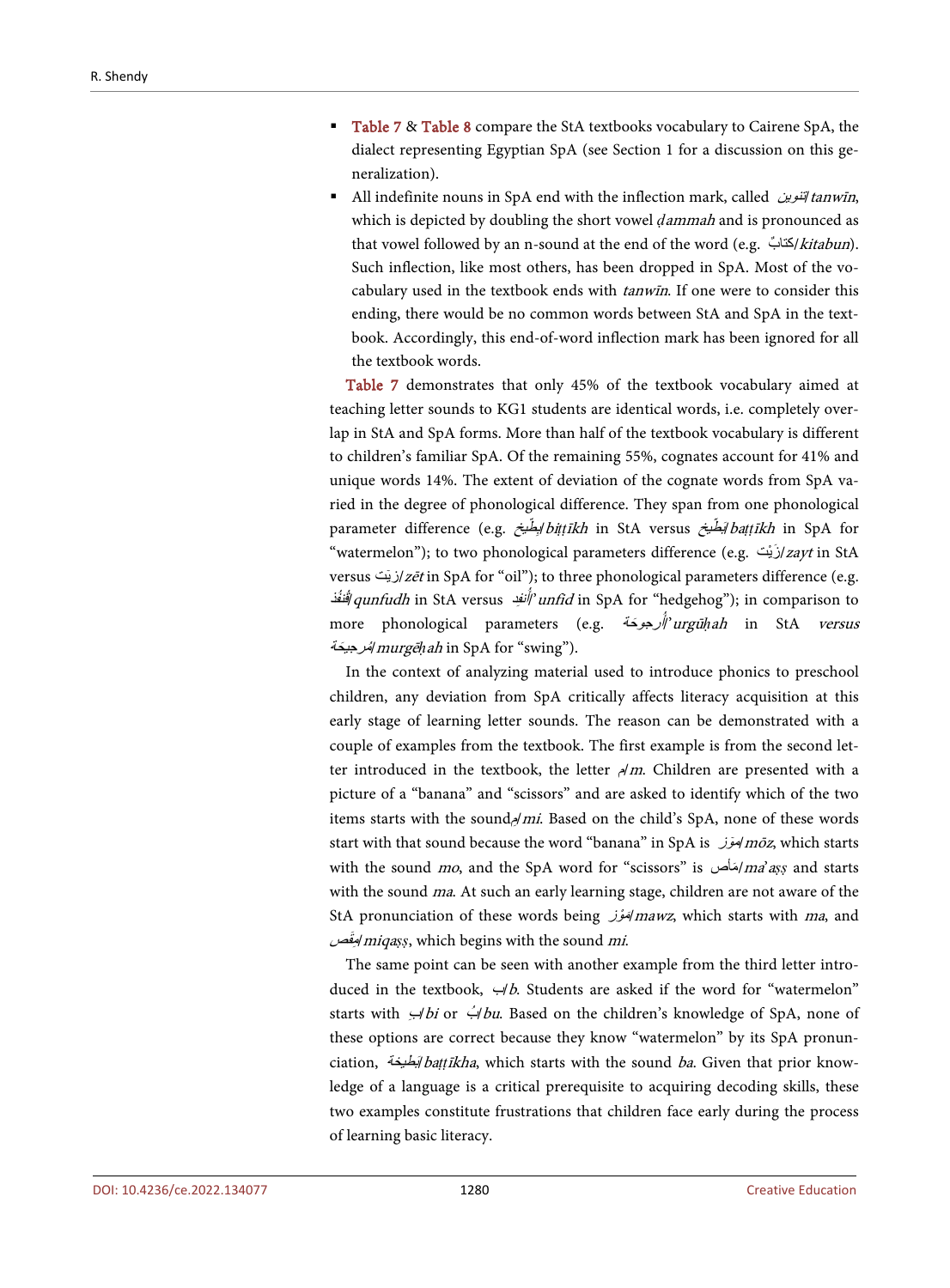It is worth noting that many of these examples can be avoided with an increased awareness of diglossia and its impact on the early stages of literacy learning. Apart from words that start with the sounds that do not exist in Egyptian SpA (such as the frontal fricatives *ث/th, 4dh*, and *ط/ẓ*), there are many alternative identical words familiar to children that can facilitate the early learning of letter sounds. For example, the letter  $\ddot{q}$  has limited usage in SpA as it tends to be pronounced similar to a glottal stop (as in a *hamza*,  $e$ ) instead of its StA pronunciation as a uvular plosive. With some deliberation and attention to children's lexicon, one can find SpA vocabulary with the "proper" StA pronunciation of the letter such as in words for ت*فوي qawī* for "strong," اقِصَة g*i*ș*sa* for "story," and أ*قرصان qursān* for "pirate," which accurately represent the sounds قَ *qa, قَالَ qu*, and  $\phi$ *i qi*. This is not to say that there should be no effort to teach new StA vocabulary to children; rather, the process of exposing young children to StA must be structured and preferably not used at the initial stages of teaching phonics and decoding.

As for the previously mentioned textbook shared-stories aiming to expose children to StA, a rough assessment shows that such stories are not developed at an appropriate level to children's knowledge of StA. The stories diverge from the research discussed in Section 7.2 that highlights that StA is best acquired through storybooks written in StA lexicon closest to SpA. Additionally, the studies demonstrate the need to read the stories repeatedly over long periods of time. That is not the case in the textbook shared-stories. For instance, the first story, *أرنب مميز فعلأ (A Really Special Rabbit)*, is instructed to be read only at the very start of the school year. The story has numerous cognates and many unique words different from their SpA synonyms, including: قفز َ /qafa*ẓ*<sup>a</sup> (he jumped), ذھب َ /dhahaba (he went), أصدقاء/'*ṣ*diqā' (friends), بحث َ /ba*ḥ*atha (he searched), رأیت ُ /ra'aytu (I saw), طعام/ta'ām (food), تسلق َ /tasallaqa (he climbed), لماذا/limadha (why), الذي/'alladhi (that), معاً /ma'an (together), لقي/laqiya (he found), عادتَ /'ādat (she returned), یجعل/yag'al (he makes). Although not discussed in this paper, the non-familiar StA syntax structure is an additional challenge for students.

# **8.2. Alphabet Teaching Material by Non-Egyptian Private Publishers**

#### **8.2.1. Alphabet Teaching Books by Regional Publishers**

[Table 8](#page-35-0) summarizes the findings from examining alphabet teaching books published by three regional private publishing houses; Dar Al-Hadaek and Asala from Lebanon and Wahed El Hikayat from the UAE. The Asala Ascend series contains 28-alphabet books that are graded by the only Arabic grading system, the Arabic 21 system [\(Arabic 21 Standard\),](#page-47-11) at level B  $(\rightarrow)$ , which is suggested for KG2 or 5 to 6-year-olds (Arabic 21 is further discussed in Section 8.2.2). Given that the books under study are not in the public domain, [Table 8](#page-35-0) does not show the detailed word analysis as reported in [Table 7,](#page-32-0) and only shares a few demonstrative examples.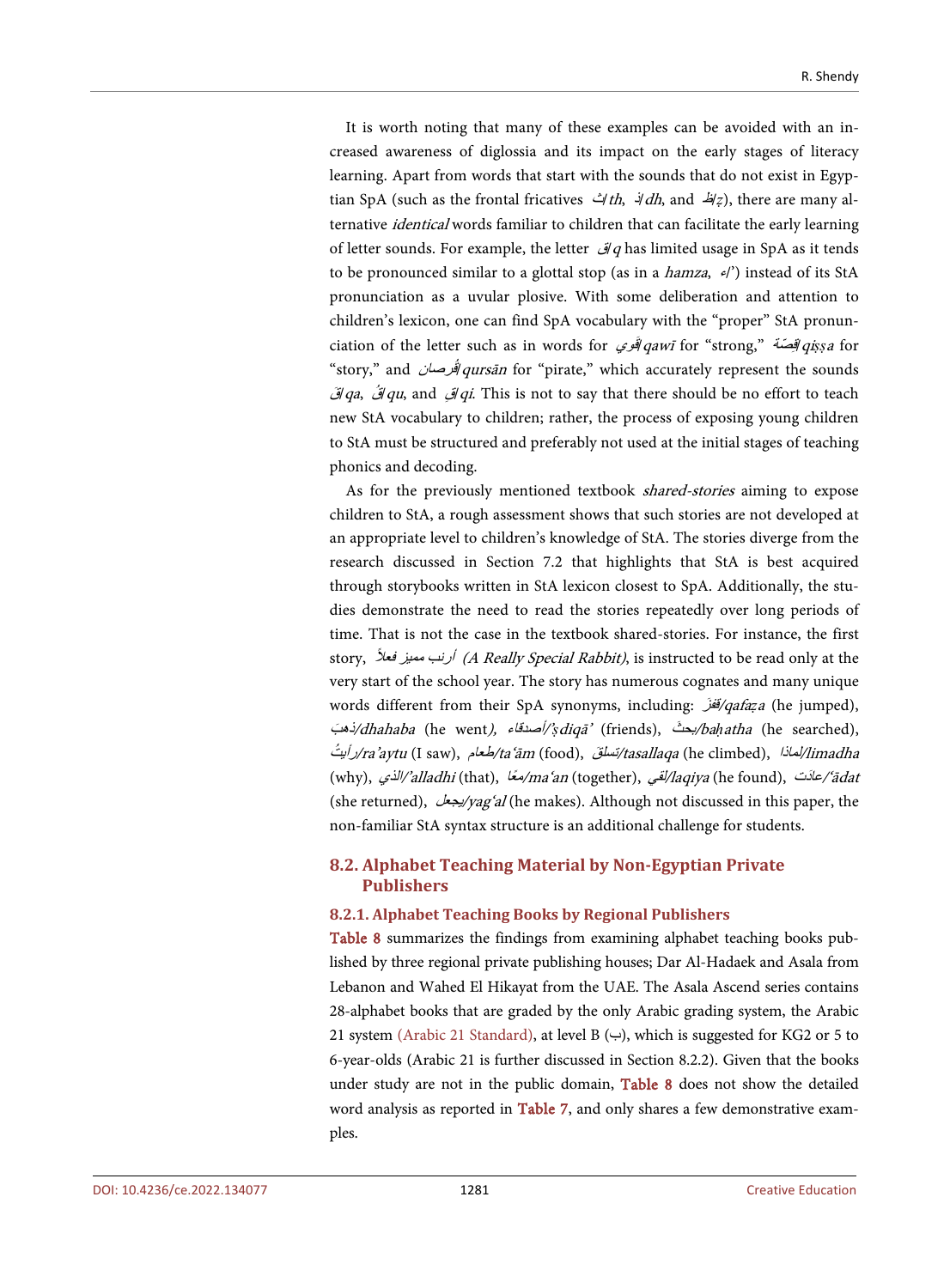| <b>Book Title</b><br>Identical<br>Cognate<br>(Year of Publication) |                      |                                                                                                                                 | Unique                                                                                                                          | Total |  |  |  |  |
|--------------------------------------------------------------------|----------------------|---------------------------------------------------------------------------------------------------------------------------------|---------------------------------------------------------------------------------------------------------------------------------|-------|--|--|--|--|
| Publisher: Ministry of Education of Egypt:<br>٠                    |                      |                                                                                                                                 |                                                                                                                                 |       |  |  |  |  |
| KG1 Textbook<br>(from Table 7)                                     | 116 (45%)            | 108 (41%)                                                                                                                       | 36 (14%)                                                                                                                        | 260   |  |  |  |  |
|                                                                    | $\blacksquare$       | Publisher: Dar Al-Hadaek from Lebanon:                                                                                          |                                                                                                                                 |       |  |  |  |  |
| Letters & Words<br>(First Edition 2014)                            | أرنب، تمساح، مِشْمِش | گأس(کاس)، مِلح (مَلح)، صُرْصـور<br>(صُرصـار)                                                                                    | جذاء(جزمة)، دجاجة (فَرخة)، إجاص (كُمِّترى)،<br>مِذياع(راديو)، ذَنَب(ذيل)، قلاووظ (unfamiliar)                                   |       |  |  |  |  |
|                                                                    | 44 (36%)             | 47 (40%)                                                                                                                        | 28 (24%)                                                                                                                        | 117   |  |  |  |  |
|                                                                    | ٠                    | Publisher: Asala from Lebanon:                                                                                                  |                                                                                                                                 |       |  |  |  |  |
| My Letters in<br>a Dictionary                                      | بطة، بنت، حوت، عصير  | مر أه (مر اية)، صَعْثَر (زَ عِثَر )، زَ هر ية<br>(زُ هريّة/فازة)، يَد (إيد)، إصبَع (صُباع)،<br>زُجاج (إزاز )، كَلِمَة (كِلْمَة) | صحن(طبق)، دُراق(خوخ)، دُمية (عروسة)،<br>حَسون (unfamiliar)، نَبض(unfamiliar)،<br>مَلفوف (كُرنب)، سَكاكير (حلويات)، حَسَكَ (شوك) |       |  |  |  |  |
| (First Edition 2011)                                               | 191 (38%)            | 184 (37%)                                                                                                                       | 123 (25%)                                                                                                                       | 498   |  |  |  |  |
| 28 Ascend Alphabet<br><b>Books</b>                                 | أسد، طِفل، غُصن      | نِلْفَاز (تَلْفَزْيُون)، مِسْمَار (مُسْمَار)، كَعْكَ<br>(كَحكَ)، إِوَزْة (وزْة)، صُندوق (سَندووْ)                               | طَحين (دقيق)، هِرَّة (أطِّة)، جُرِ ذ(فار كبير)،<br>واوي(unfamiliar)، ليث (أسد)، نَعجة<br>(خار وف)، پر کض (پجر ی)                |       |  |  |  |  |
| (First Edition 2012)                                               | 110 (41%)            | 97 (36%)                                                                                                                        | 61 (23%)                                                                                                                        | 268   |  |  |  |  |
|                                                                    | ٠                    | Publisher: Wahet Al Hekayat from the UAE:                                                                                       |                                                                                                                                 |       |  |  |  |  |
| The Basket of Letters                                              | شَمس، كيس، جَمَل     | ماعزة (معزة)، ظُفر (ضافر )، گُنغر<br>(كانجارو)، نَمر(نِمر)، أصابع (صوابع)                                                       | أفعي (تعبان)، حافلة (أتوبيس)، جَورب (شراب)،<br>مِظلة (شمسية)                                                                    |       |  |  |  |  |
| (First Edition 2016)                                               | 81(38%)              | 89(41%)                                                                                                                         | 46(21%)                                                                                                                         | 216   |  |  |  |  |
| The Location of Letters<br>(First Edition 2019)                    | خَشَب، فر اشة، كاكاو | حِرباء(حِرباية) ظلام(ضَلمة) مِياه(مَيَّه)                                                                                       | سِياج (سور)، نُحام (فلامِنجو)، وَجه (وش)،<br>دُعسوقة (unfamiliar)، صوص (كتكوت)،<br>بربوع (unfamiliar)                           |       |  |  |  |  |
|                                                                    | 39 (44%)             | 30 (34%)                                                                                                                        | 20 (22%)                                                                                                                        | 89    |  |  |  |  |

<span id="page-35-0"></span>Table 8. Regional material for teaching early literacy.

Source: published books by the various publishers listed in the table. The analyzed books are not in the public domain; accordingly, the full breakdown is not provided for copyrights considerations.

> Like [Table 7,](#page-32-0) less than half of the words are familiar to children the way they are accustomed to pronouncing them, as shown by the portion of identical words ranging from 36% to 44%. The table shows a larger percentage of unique words for the non-Egyptian publications, ranging from 21% to 25%, compared to 14% for the Egyptian MoE textbook. This indicates that non-local publications have more words that are entirely unfamiliar to Egyptian preschool children.

> This higher percentage of unique words can be explained in terms of the publisher's country of origin. Many of the words used in these textbooks might be familiar to children in those regions; however, they are unknown to Egyptian children. For instance, some of the unique words entail a choice of StA vocabulary that is more commonly used in these countries than alternative StA syn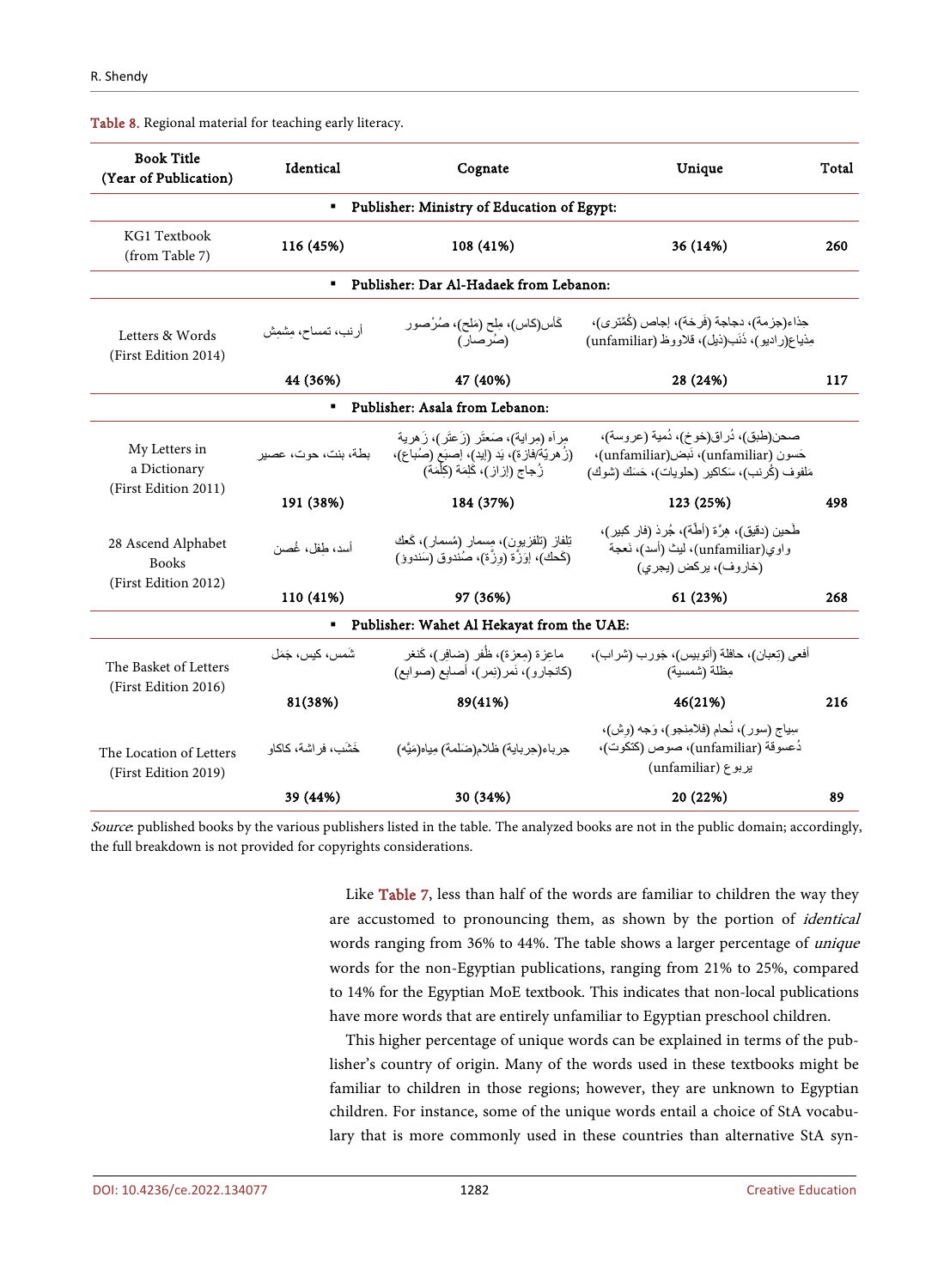onyms that are more common in Egypt. Examples of such words are صحنَ /*ṣ*a*ḥ*<sup>n</sup> versus طبق/*ṭ*abaq for "plate," راشِ <sup>ف</sup>/firāsh versus سریرَ /sarīr for "bed," دمیةُ/dumyah versus *عَلَفوف "walad* for "boy," عروسة/'*arūsah* for "doll," محروسة/w*alad* for "boy," دروسة/ versus كرنبُ /kurunb for "cabbage." Another set of vocabulary that contributes to the larger portion of unique words is an increased use of words that admittedly do not have an SpA equivalent but are likely unknown to Egyptian children. Examples of these words are  $\frac{1}{2}$ /khuld for "mole", words for different kinds of birds ( /*ḥ*assūn, dūrī, sunūnū, tūkān), یربوع/yarbū' for "jerboa," and *واوي wāwī* for "jackel," as well as words like *بأبخن(nabd* for "pulse" and َضبة <sup>ھ</sup>/ha*ḍ*abah for "plateau".

Using non-familiar vocabulary in Arabic alphabet books is common among many publishers. This pattern is also witnessed in books that are geared towards teaching first words to young children, such as "The Usborne First Thousand Words in Arabic" published in 2014 by Usborne Publishing Ltd, and the book كل*ماتي الأولى* (*My First Words*) published by Dar El Shorouk (Egypt) in 2002.

#### **8.2.2. An Example of a Graded Early Reader Storybook.**

Finally, this section presents one demonstrative example of a graded early-reader storybook. In 2017, the Arab Thought Foundation, an international and independent Lebanon-based foundation, launched the Arabic 21 benchmark [\(Arabic 21](#page-47-11)  [Standard\).](#page-47-11) It is the first attempt at classifying and grading the level of Arabic text in children's books for the various school grades. The benchmark aims to be a regional guide for grading material developed by publishing houses in the Arab world and international publishing houses that print in Arabic as well as to aide authors and illustrators of children's books. The notes to the benchmark emphasize the readability, comprehensibility, and age appropriateness of the text as key elements to teaching literacy.

This section examines one of the storybooks graded by Arabic 21 titled أقدام كبیرة كبیرة) Big Big Feet), published by Asala in 2018. The book is graded at the fifth level; grade H  $(A)$ . Based on the benchmark, books in this level are suggested for Grade 1 or children ages 6 to 7. The Arabic 21 guiding notes indicate that H-level books should entail "some repetition of words and employ vocabulary that is mostly close to SpA." A word-for-word analysis of the storybook reveals that about 30% can be classified as unique words (e.g. قدم/qadam in StA versus رجل/rigl in SpA for "foot," تكدح/takda*ḥ* in StA versus تتعب/tat'ab for "tired," یسار/yasār in StA versus شمال/shimāl for "left," عسیرة/'asīrah in StA versus صعبة/*ṣ*a'bah for "difficult,", and أنف/'anf in StA versus مناخیر/manakhīr for "nose"). An estimated 44% are cognate words that vary in their degree of phonological distance from their SpA form (e.g. تعبىَ /ta'bā versus تعبانة/ta'bānah for "tired," خَشْنَة /*khashinah* versus/حَشْنَة /*khishnah* for "rough," خَشْنَة //taṣ*rukh* versus ُ ُصرخ <sup>ت</sup>/tu*ṣ*rukh for "scream"). An analysis of the syntaxial variation of the StA story text vis-a-vis SpA is beyond the scope of the present study.

The above discussion provides two key insights. First, the limited awareness of the importance of word familiarity and receptive vocabulary as prerequisites to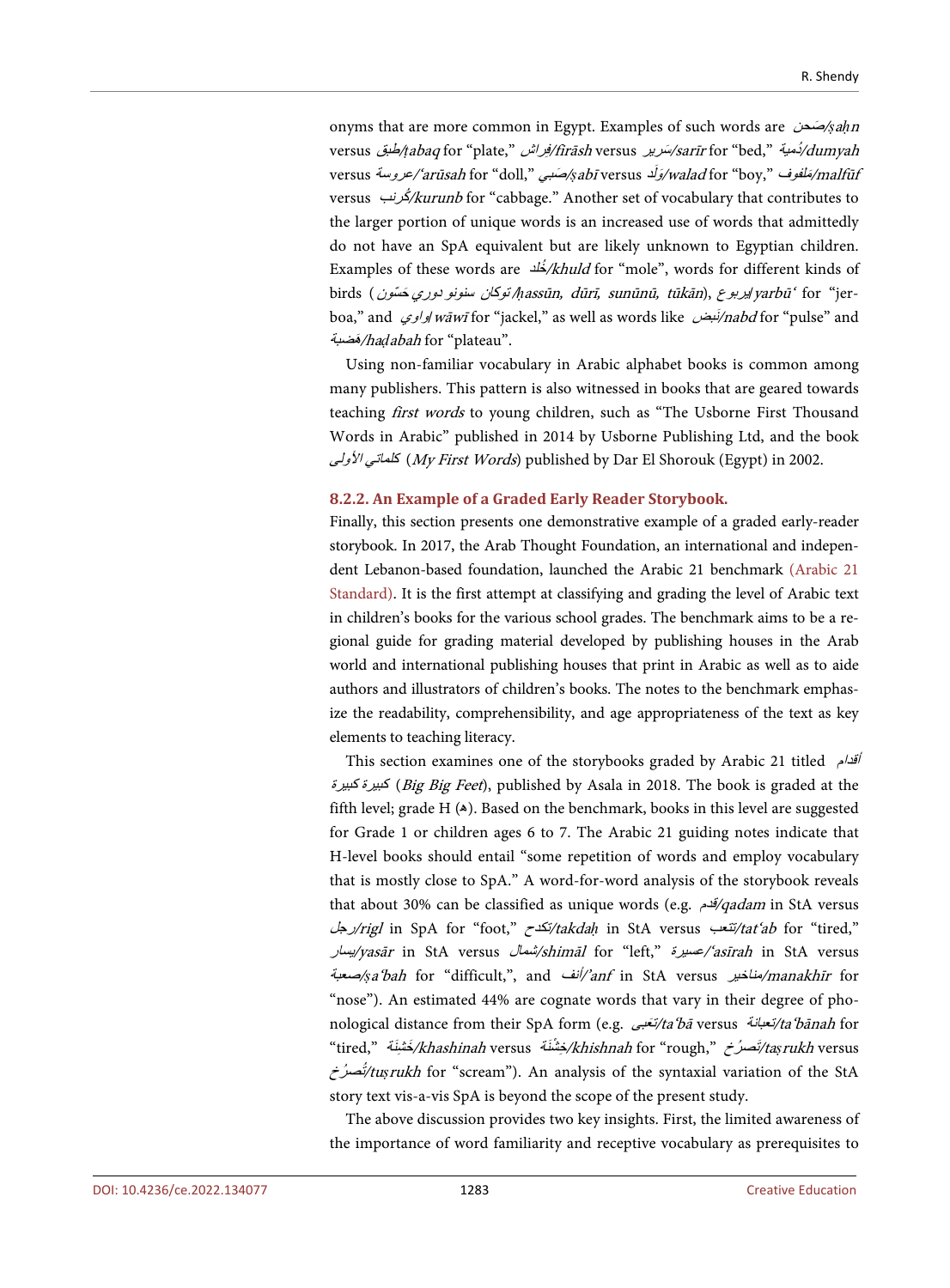literacy acquisition. Second, a lack of understanding the impact of Arabic diglossia, i.e. the implication of the distance between the spoken form of the language and its written form. This is evident in the design of all analyzed books and the extent of divergence from the child's familiar lexicon. Furthermore, the analysis suggests that it might be unsuitable to develop inter-regional teaching material at such early stages of teaching literacy. This is expected given the different regional SpAs on which any teaching material should be founded. Finally, a superficial analysis of two storybooks (a shared-story in the Egyptian MOE Arabic teaching textbook and the Arabic-21 graded storybook) highlights the challenges of developing storybook text in StA that significantly overlaps with SpA.

#### **9. A Role for Mother Tongue**

#### **9.1. Mother Tongue-Based Education: Theory and Evidence**

Significant to this discussion is research on Mother Tongue-Based (MTB) education and the role of initiating literacy acquisition in SpA as a bridge to literacy in the official language, StA. The UNESCO has long been a supporter of MTB education. More recently, various other international agencies have braced this policy [\(UNESCO, 2008a,](#page-53-5) [2008b;](#page-53-6) [Bensen, 2004;](#page-47-12) [UNICEF, 2016,](#page-53-7) [2019;](#page-53-8) [USAID](#page-53-9) & RTI, [2011;](#page-53-9) [USAID, 2012,](#page-53-3) [2014,](#page-53-10) [2017;](#page-53-11) [World Bank, 1997;](#page-54-5) [World Bank &](#page-54-6)  [SEAMEO,](#page-54-6) 2009).

In MTB education, children start their schooling in their first language, L1, which is the language they speak, think, understand, and use to express themselves. An educational policy that adopts L1 as the Language of Instruction (LoI), employs L1 as the primary language of educational print material and classroom communication across the various subjects. Subsequently, there is a planned gradual transition to a second language (L2)—be it a formal or a foreign language—at a specified time in elementary school. In MTB education, students learn core concepts in their familiar language, L1, and later learn the vocabulary and labels for those same concepts in L2. Teaching initial literacy in the child's language capitalizes on what children already know before entering school. It facilitates the understanding of sound-symbol or meaning-symbol correspondences and efficiently allows children to employ psycholinguistic guessing strategies that are important at such an early stage of literacy acquisition. Furthermore, under MTB education, students can practice writing as soon as they understand the orthographic rules of their language because they already know the LoI.

Under Cummins' influential theory of linguistic interdependence, children's proficiency in L2 is a function of their competence in L1. The idea is that learning a language requires cognitively demanding tasks that are common across all languages, such as literacy, content learning, and abstract thinking. For instance, reading acquisition, which is one of the most complex and demanding learning processes that children face in their early years of schooling, involves the recruitment and coordination of multiple cognitive and neural resources to build up a fluent mapping between letters and their sounds. Acquiring those skills in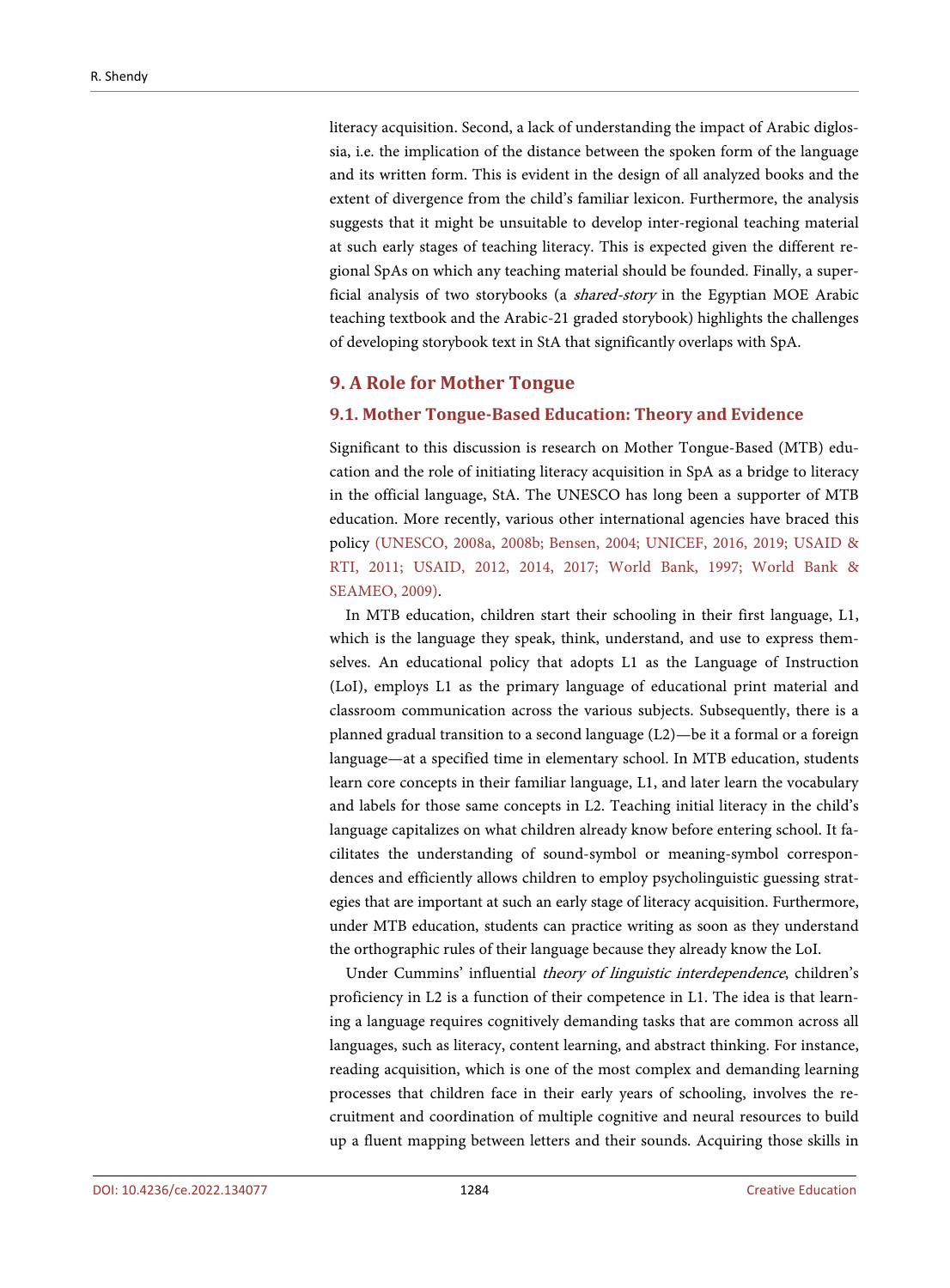L1 allows students to then transfer them to a subsequent language [\(August &](#page-47-13) [Shanahan, 2006;](#page-47-13) [Ball, 2010;](#page-47-14) [Cummins, 1979,](#page-47-2) [2000,](#page-48-12) [2007;](#page-48-13) [Goodrich et al., 2013;](#page-48-14) [Kim & Piper, 2019;](#page-49-1) [Lallier & Carreiras, 2017;](#page-50-6) [USAID & RTI, 2011\).](#page-53-9)

This implies that learning literacy in L1, or SpA in this paper, lays the foundations and facilitates the learning of L2, StA. The cross-language transfer between SpA and StA should be more direct than between many other languages, such as between English and Chinese or English and Hindi. This is because both varieties share the same orthographic system and overlapping phonology and lexicon [\(Koda & Zehler 2008;](#page-49-0) [Kim & Piper, 2019;](#page-49-1) [Luk & Bialystok, 2008;](#page-50-7) [Schiff &](#page-52-4)  [Saiegh-Haddad, 2018;](#page-52-4) [Wang et al., 2006,](#page-54-7) [2009;](#page-54-8) [Wawire & Kim, 2018\).](#page-54-3) It is important to note that the positive impact of learning in L1 extends beyond teaching concepts related to reading and writing. It enables the early learning of other skills, such as numeracy. For example, a child being examined on a worded math problem is likely to better grasp its content when presented in his familiar language SpA. Assessing children's math skills in StA can impact the perception of their actual numeracy capabilities due the challenge of understanding the language in which the math problem is presented. In this respect, MTB education contrasts with educational programs that initiate literacy in L2, which may succeed in teaching students to decode words, but it can take many years before children are able to comprehend what they are reading.

Most recently the World Bank published a thorough report titled "Loud and Clear: Effective Language of Instruction Policies for Learning," which describes its latest policy approach on using LoI as part of the operationalization of the literacy policy package in support of its new learning targets [\(World Bank,](#page-54-2)  [2021b\).](#page-54-2) Based on the recent World Bank Learning Poverty indicators, the report highlights shockingly low learning levels in various parts of the World. The study notes that "without consideration of LoI issues, one might erroneously conclude that teachers lack the knowledge and skills to teach … An alternative plausible consideration is that teachers are required to provide instruction in a language that students do not speak or understand." The paper outlines the theoretical underpinning behind supporting LoI in the mother tongue and presents various country case studies that demonstrate MTB education policy successes in improving learning outcomes for literacy and numeracy. The World Bank's policy on LoI is based on five key principals: 1) teaching children in a language they understand for at least the first 6 years of primary schooling, 2) using a language children understand for instruction in academic subjects beyond reading and writing, 3) introducing any additional language as a "foreign" language with a focus on oral language skills, 4) continuing to use the language that children understand for instruction even after the "foreign" language becomes the main LoI, and finally 5) continuously plan, develop, adapt, and improve LoI policies. The report acknowledges challenges to adopting sound LoI policies, such as the lack of stakeholder knowledge of the benefits of teaching in a language that students speak and understand, in addition to political and eco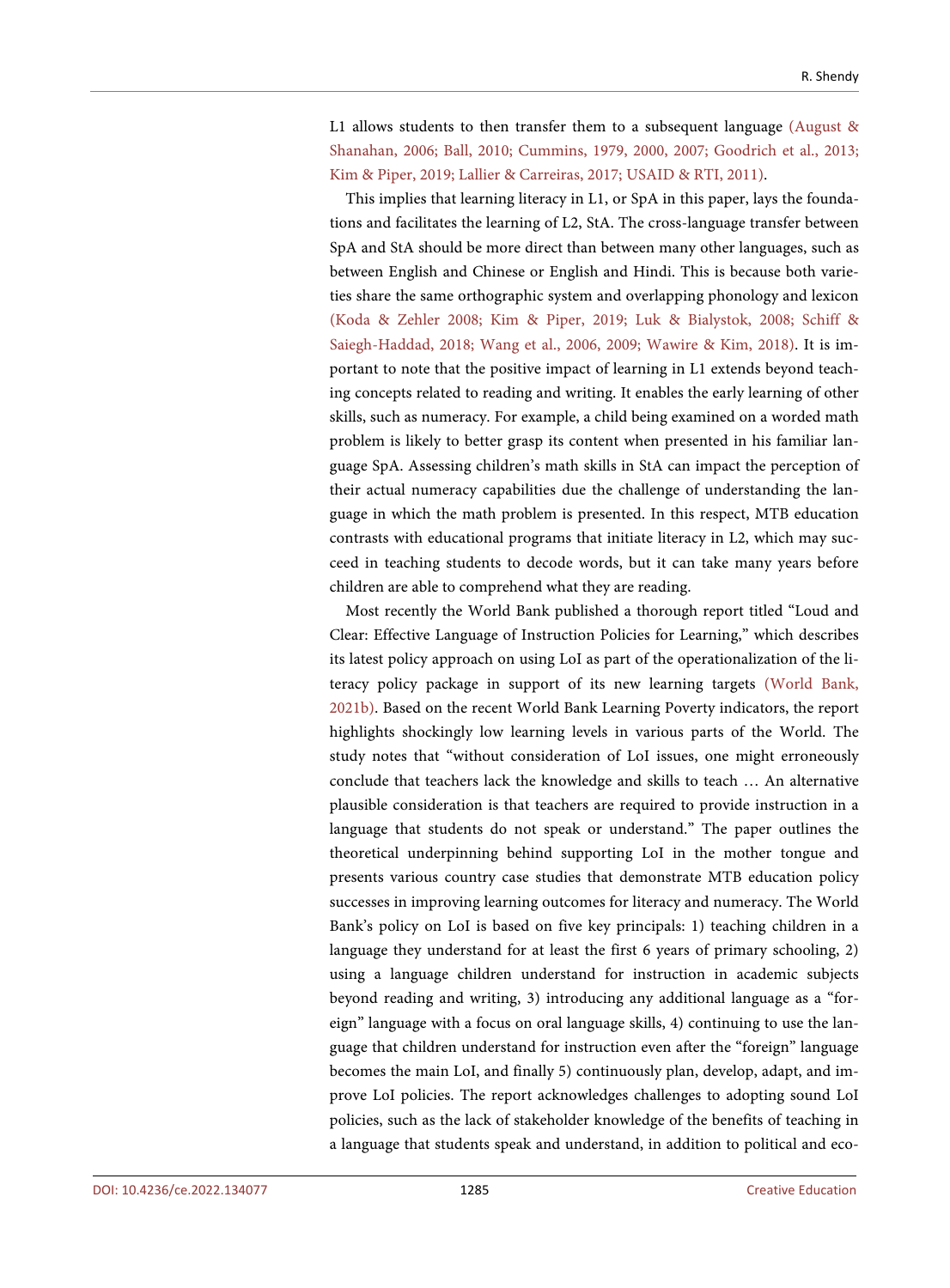nomic considerations that go beyond the education sector and relate to national or political identity.

In addition to the substantial and growing body of research cited in the World Bank report, there are numerous empirical studies—including from Sweden, Norway, the Philippines, Cameroon, Cyprus, Haiti, the United States, Ethiopia, and Kenya—supporting the role of the mother tongue in helping to transition children to the official language of education and improving scholastic attainment [\(Bull, 1990;](#page-47-15) [DeGraff, 2016;](#page-48-15) [Ganuza & Hedman, 2019;](#page-48-16) [Myhill, 2014;](#page-50-0) [Oster](#page-50-8)[berg, 1961;](#page-50-8) [Pavlou & Papapavlou, 2004;](#page-50-9) [Piper et al., 2016,](#page-50-10) [2018a,](#page-51-13) [2018b;](#page-50-11) [Saiegh-](#page-52-1)[Haddad & Spolsky, 2014;](#page-52-1) [Ramachandran, 2012;](#page-51-14) [Rickford,](#page-51-15) 2005; [Seid, 2018;](#page-52-9) [Sie](#page-52-10)[gel, 2006;](#page-52-10) [Simpkins & Simpkins, 1981;](#page-52-11) [Walter & Chuo, 2011;](#page-53-12) [Walter & Dekker,](#page-53-13)  [2011;](#page-53-13) [Yiakoumetti, 2006\).](#page-54-9) In these studies, randomized trials are used to measure the impact of language policy on students' scholastic achievement. A treated group of students receiving schooling instruction in L1 is compared to a control group that follows the traditional educational policy in L2. Students' learning outcomes on basic literacy skills (such as decoding, reading fluency, comprehension in L1) and other subjects (such as proficiency in L2 and math) are compared over a duration of time.

While MTB education is commonly found to positively impact scholastic attainment, in some instances, challenges to good policy implementation do not allow the realization of its benefits. Among the obstructions often cited is the disconnect between theory and policy on the one hand and practice on the other. For instance, the implementation of MTB education can sometimes face significant resistance from parents and the community due to fears that it will harm students in acquiring L2, the language associated with long-term outcomes, labor market opportunities, prestige, and success. There is a lack of understanding among stakeholders on how competence in L1 will serve better learning outcomes in L2. Some challenges are more relevant to countries with multiple mother tongue languages where it is too expensive to develop educational material in the mother tongues of the different regions (e.g. in Kenya). A related challenge is the difficulty of sourcing competent teachers who know the different mother tongues of the country. Additional obstacles relate to the absence of essential ingredients needed to effectively implement a new educational policy, such as: the lack of teachers' professional development, preparing them to teach in the new LoI, and the absence of manuals to guide teachers on how to teach under the new LoI policy [\(Piper et al., 2016,](#page-50-10) [2018a,](#page-51-13) [2018b\).](#page-50-11) [Kerwin and Thorton](#page-49-14)  [\(2021\)](#page-49-14) show that the effectiveness of a new policy intervention can be highly sensitive to small changes in the program's input. They compare the learning outcomes from a full-cost versus a reduced-cost version of an early-grade MTB education program in Uganda. The results show lower learning gains to the low-cost version. It is thus critical not to overlook key ingredients essential for a successful implementation before concluding on the effectiveness of MTB educational policies.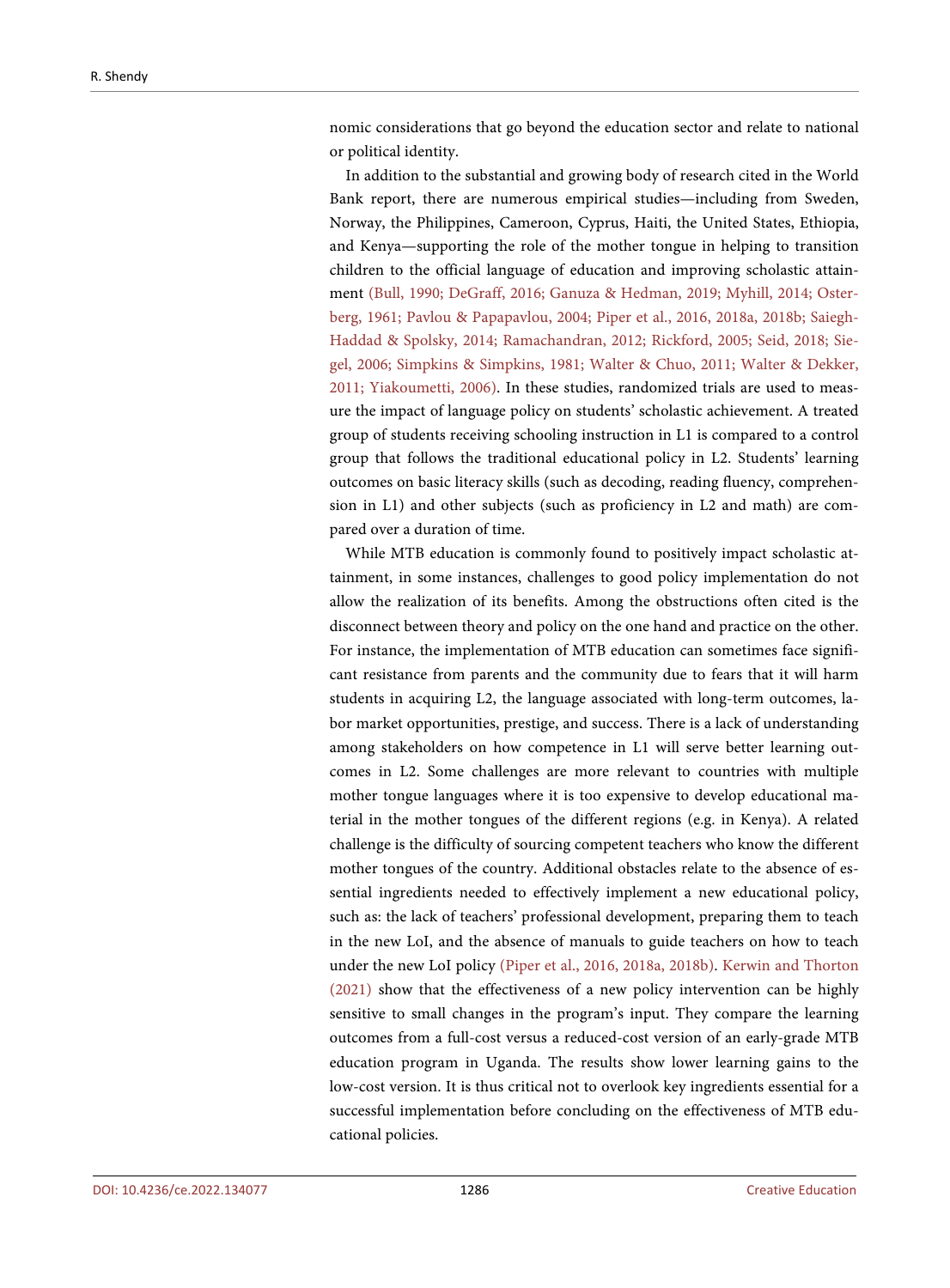# **9.2. Mother Tongue-Based Education: An Option for Arab Countries?**

With regards to the Arab region and the teaching of the Arabic language, promoting the use of the mother tongue as the initial language of literacy instruction has received limited attention in research and none in practice. As noted in Section 7.2, [Ayari \(1996\)](#page-47-1) recognized the view advocating for using the mother tongue as a medium of literacy in the initial stages of education. [Maamouri](#page-50-1)  [\(1998\)](#page-50-1) highlighted the pedagogical relevance of vernacularizing the teaching of Arabic and notes, "Using the vernacular in the early stages of Arabic literacy acquisition can bring invaluable assistance to Arab learners. It would make the learning of the decoding skills easier by connecting the letters of the Arabic orthographic system to known and more accessible language patterns and forms."

More recently, [Saiegh-Haddad & Spolsky \(2014\)](#page-52-1) and [Saiegh-Haddad et al.](#page-52-7)  [\(2020\)](#page-52-7) address whether it is better to start teaching reading and writing skills in the vernacular SpA and later transfer to StA or start directly teaching the standard. While the authors present sound arguments for teaching initial literacy in SpA, they note key challenges, such as the lack of educational material in SpA, the resistance of the community against accepting SpA as a LoI, in addition to the strong religious and political ideology that StA is sacred and is the language of Arab unity. Taking these challenges as givens, compounded with the additional challenge that children are unlikely to know StA prior to starting school, the authors introduce a "second-best" strategy, namely the Exposure through Reading Program discussed in Section 7.2.

Various development agencies have supported MTB education in many parts of the world during the past decades, in Latin America, Asia, and Sub-Saharan Africa. However, none of this work has addressed the Arab region. Recently the World Bank published three reports that mention or discuss the teaching of Arabic [\(World Bank,](#page-54-1) 2021a, [2021b:](#page-54-2) Annex D; [World Bank, 2020\)](#page-54-0). The attention to the weak teaching policies of Arabic has been triggered by the remarkably low performance of Arab states on the Learning Poverty indicator and the various international reading assessments (Section 5). Both reports [World Bank](#page-54-0) (2020) and [World Bank \(2021b\)](#page-54-2) acknowledge the significant gap between StA and SpA. The studies note that StA is like a new language (L2) for children starting school and highlight the struggle to acquire basic literacy skills in the variety. The 2020 report states, "The close connection among language, religion, and national identity makes it difficult to make a regional recommendation." [World Bank](#page-54-2)  [\(2021b\)](#page-54-2) (Annex 4) makes recommendations such as encouraging parents to read to their children from an early age, developing more children literature that uses colloquial and standard Arabic as appropriate, devoting sufficient time in the curriculum to the development of Arabic skills, and the need to use evidence-based pedagogical methods in the early years. Both reports fall short of making a direct recommendation to use SpA as the initial LoI.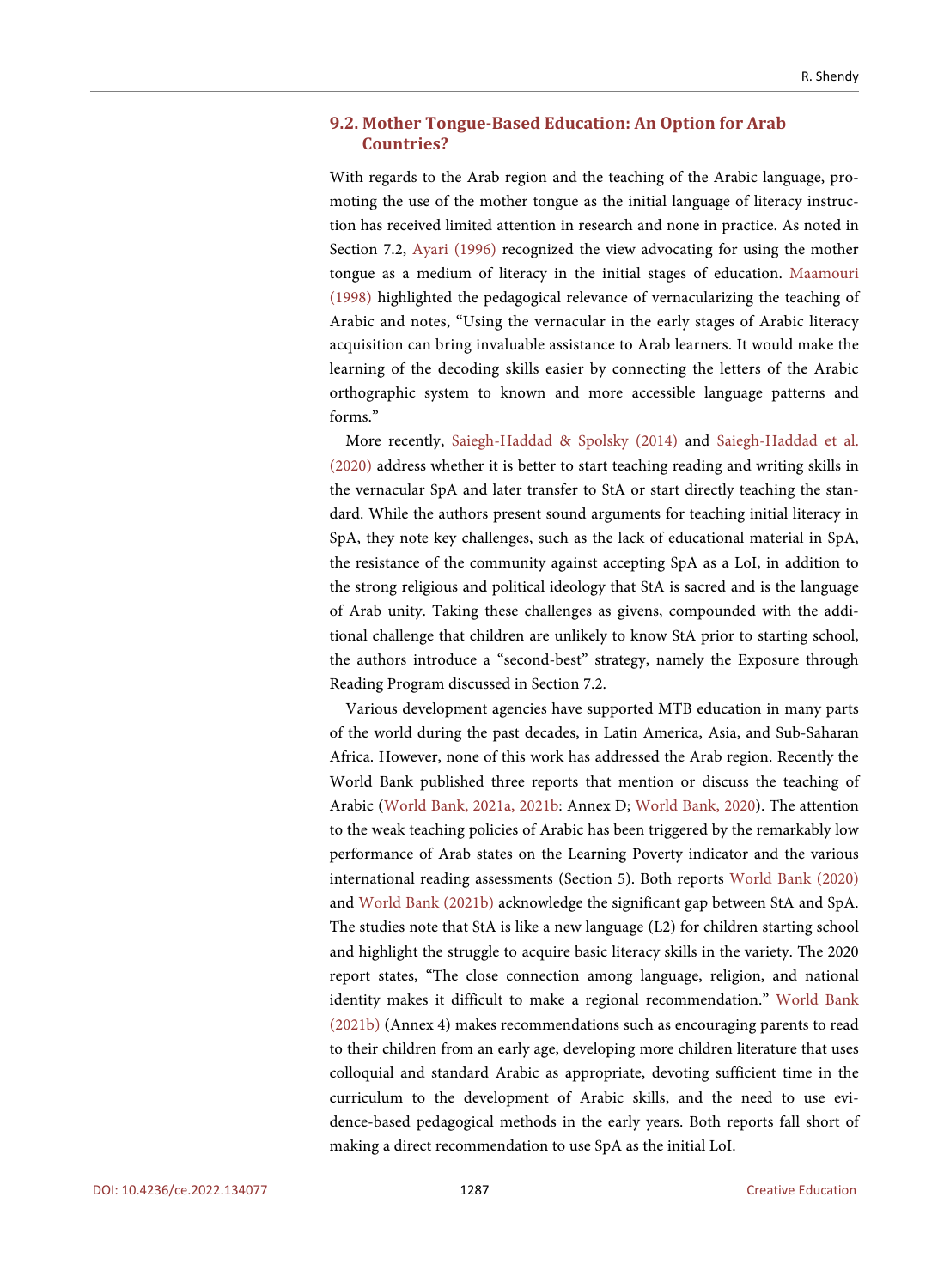The [World Bank \(2021a\)](#page-54-1) report, titled "Advancing Arabic Language Teaching and Learning," provides specific policy recommendations to improve the teaching of Arabic. The report rightly acknowledges the numerous challenges to teaching StA to young children, including: StA being predominantly a written language and not a mother tongue, challenges due to the linguistic distance between SpA and StA, the need for oral language comprehension as a prerequisite to literacy, a weak culture of parents reading to their children, the reality that many parents might not be literate or competent in StA, and the fact that many teachers suffer a lack of competence in StA. However, despite all these clearly outlined challenges, the study does not recognize a direct role for SpA (L1) in education policy or as a bridge to learning StA (L2).

For example, among the study's recommendations is to define and harness common features and vocabulary between StA and SpA in addition to expanding children's early exposure to StA. The premise of both these recommendations can be challenged. Regarding the commonalities between StA and SpA, and based o[n Saiegh-Haddad and](#page-52-1) Spolksy (2014), the report seems to underrepresent the extent of the difference between StA and SpA. The World Bank study states, "There is significant overlap between colloquial forms of Arabic and MSA… around 60% of the five-year-olds' lexicon was the same as, or very close to, MSA." This statement can be misleading given that the 60% is composed of 21.2% identical and 40.6% cognate words, the latter varying in the degree of phonological distance from the spoken dialect. As discussed in Section 6, [Saiegh-Haddad \(2022\)](#page-52-3) demonstrates that only cognates distant by *one single* vowel have phonological representation similar to identical words. Notably, the percentages of the [Saiegh-Haddad and](#page-52-1) Spolksy (2014) study regarding the overlap between SpA and StA lexicon are based on Palestinian SpA. As discussed in Section 2 and noted in the [World Bank \(2021a\)](#page-54-1) study, Palestinian SpA is found to be the closest to StA in terms of shared lexicon. This implies that the overlap between both varieties will be even smaller for all other SpA dialects. Finally, by solely focusing on lexicon (vocabulary), the report ignores the academic consensus regarding the linguistic distance between StA and SpA, which spans other language domains such as syntax and morphology.

As for the World Bank report's recommendation for early exposure of preschool-aged children to StA, it is not clear how this can be achieved considering the absent interaction in the language, the low levels of reading to Arab children in StA, the limited role of screen time, and the need for a structured and systematic exposure to the variety, as thoroughly discussed in Section 7. In general, the success of an education strategy that relies on parents' actions in the years prior to school is highly questionable.

# **9.3. The Role of Mother Tongue: Children Literature and Emergent Literacy Skills**

An additional angle to this discussion is the role of mother tongue in children's literature and consequently in developing pre-literacy skills. While writing adult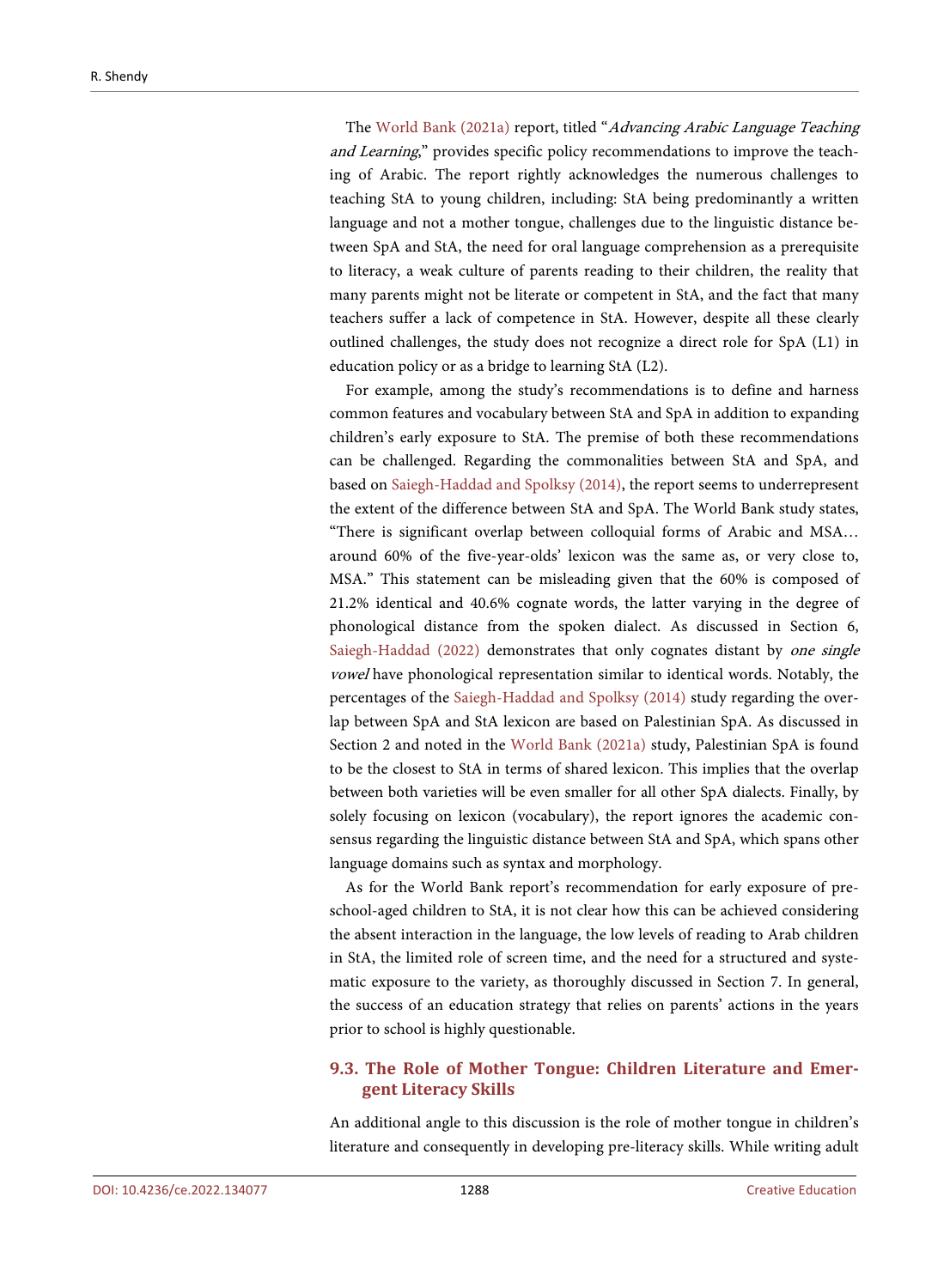books in SpA is somewhat accepted (as the case is in Egypt, discussed in Section 2), children's books are almost exclusively in StA. Confining children's books to a language that children only master after several years of schooling is a likely contributor to the low rates of reading to children. [Shendy \(2019\)](#page-52-12) discusses the role of language in children's literature and highlights the misconceptions associated with writing in the vernacular. The paper examines the common practice that parents resort to, which is constantly translating the StA text of storybooks to SpA that children understand (also discussed in Section 7). In employing this practice, a significant part of reading time is spent defining and explaining unfamiliar words, which is likely to discourage parents from reading. For example, reading in StA in the intimate setting of a bedtime story strips familiarity and pleasure from the experience, making it more instructional than leisurely. Indeed, orally translating storybooks from a foreign language to a child's mother tongue is an accepted practice. However, it is usually not the only mode of reading to a child—as is the case in the Arabic-speaking world.

[Shendy \(2019\)](#page-52-12) further highlighted research showing various benefits of reading to children in supporting their cognitive, emotional, and social development. Read-aloud is often the children's first entrance into literacy. Studies show that reading to children develops essential emergent literacy or pre-literacy skills. It enhances children's print motivation (i.e. being interested in printed material). It develops their oral language, comprehension, and listening skills. Read-aloud improves children's phonological awareness as they attend to repeats, rhymes, and refrains. It develops print awareness, such as understanding how to handle a book, reading from right to left, and recognizing pictures, symbols, signs, letters, and words, in addition to understanding the relationship between illustrations and text. It further stimulates narrative and expressive skills as children get interested in retelling a story. Moreover, it boosts inquisitive skills and critical thinking as children question the story plot and character motivations. Emergent literacy is the stage during which pre-school-aged children acquire basic and crucial skills that facilitate learning to read and write [\(Lonigan et al., 2008;](#page-50-12) [Whi](#page-54-10)[tehurst & Lonigan, 1998\).](#page-54-10)

It is critically important to note that emergent literacy skills are transferable, meaning when acquired in one language they are easily transferable to another. Pre-literacy skills developed through reading storybooks written in SpA, a language that shares common orthography and overlapping phonology and lexicon with StA, will directly serve literacy development in the latter. Furthermore, making children's literature in spoken everyday dialect will make reading accessible to more parents, including those lacking competency in StA.

Aside from developing early literacy skills, reading broadens children's imaginations. Through a story, children acquire factual knowledge and learn how the world works. They experience other people, places, times, and events. Stories can provide an excellent means for children to develop empathy and contemplate ethical questions. [Mendelsohn et al. \(2018\),](#page-50-13) published in the journal of The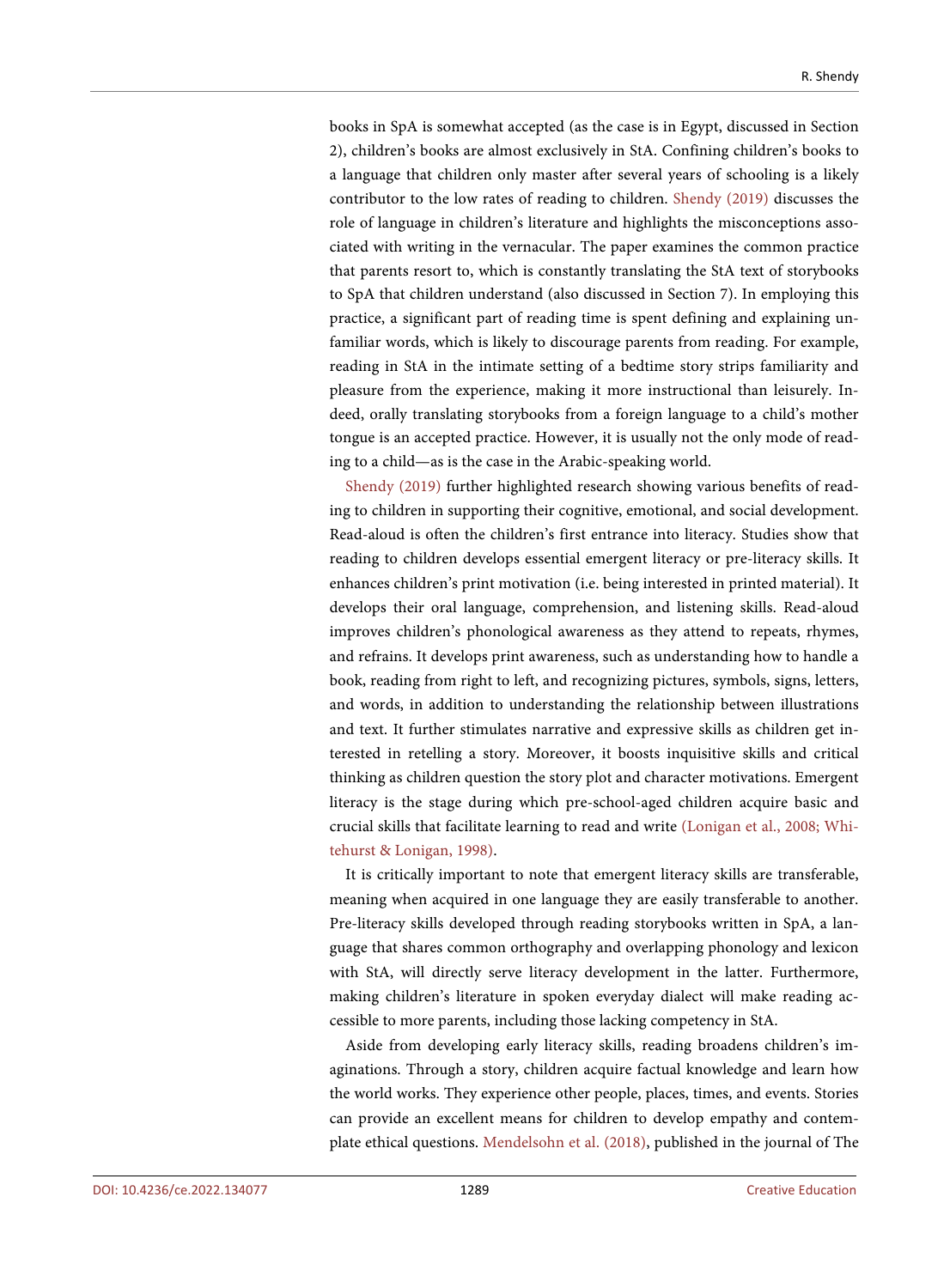American Academy of Pediatrics, finds that read-aloud lowers the risk of developing attention problems and hyperactivity later in life. A 2002 report by the Organization for Economic Co-operation and Development [\(OECD, 2002\)](#page-50-14) shows the benefits of reading for pleasure where reading enjoyment is more important for children's educational success than their family's socioeconomic status. Examining brain activation in kindergarten children through neuroimaging scans, [Powers et al. \(2016\)](#page-51-16) find that a strong family literacy environment may help rewire the brain from left hemisphere to the right, providing resiliency for young readers predisposed to dyslexia. Additionally, using MRI images of young children's brains[, Hutton et al. \(2019\)](#page-48-17) demonstrate how illustrated storybooks are optimal at enhancing connectivity of attention, visual, and language brain networks in preschool-age children. Finally, [Brockington et al. \(2021\)](#page-47-16) show the positive impact of story read-aloud on hospitalized children as presented in increased oxytocin and decreased cortisol levels, leading to a reduction in pain levels and the negative emotions associated with hospitalization.

[World Bank \(2021b\)](#page-54-2) Annex D acknowledges the role of children's literature in the spoken dialect as a tool to improve learning outcomes. One approach to address this issue is to promote two distinct categories of children's books, each serving a different purpose. The first is books in StA that are read to (or read by) children with the objective of teaching them the StA language variety. A second category can be children's books in SpA that can cater to emergent literacy development and encourage the culture of reading for pleasure. Advocating the same, [Maamouri \(1998\)](#page-50-1) states, "Storybooks in colloquial Arabic could be used as an intergenerational approach to Arabic first literacy acquisition."

# **10. Conclusion and Recommendations**

There is a consensus in the academic literature on the sizable distance between StA and SpA across various language domains: lexicon, phonology, syntax, and morphology. From a linguistic standpoint, the two varieties function as two different languages. SpA is Arab children's mother tongue, L1, while the formal variety StA is a second language, L2. StA, being the language of education, means that there is a mismatch between Arab children's mother tongue and the language in which they acquire literacy. Children entering school lack adequate knowledge of StA, which hinders their learning throughout their education. In fact, it takes several years of schooling for children to gain proficiency in L2.

The current policy of teaching Arabic is not working. In the Arab region, Learning Poverty rates, as recently reported by the World Bank, are second only to Sub-Sarahran Africa. More than one-half of the children in Arab countries are in Learning Poverty—they cannot read and understand an age-appropriate text by age 10. The poor reading levels have been confirmed by various international assessments and are shown to affect academic achievement in other subjects. This poor performance across Arab countries, regardless of wealth, is prevalent despite the significant investments in education made by the region in the past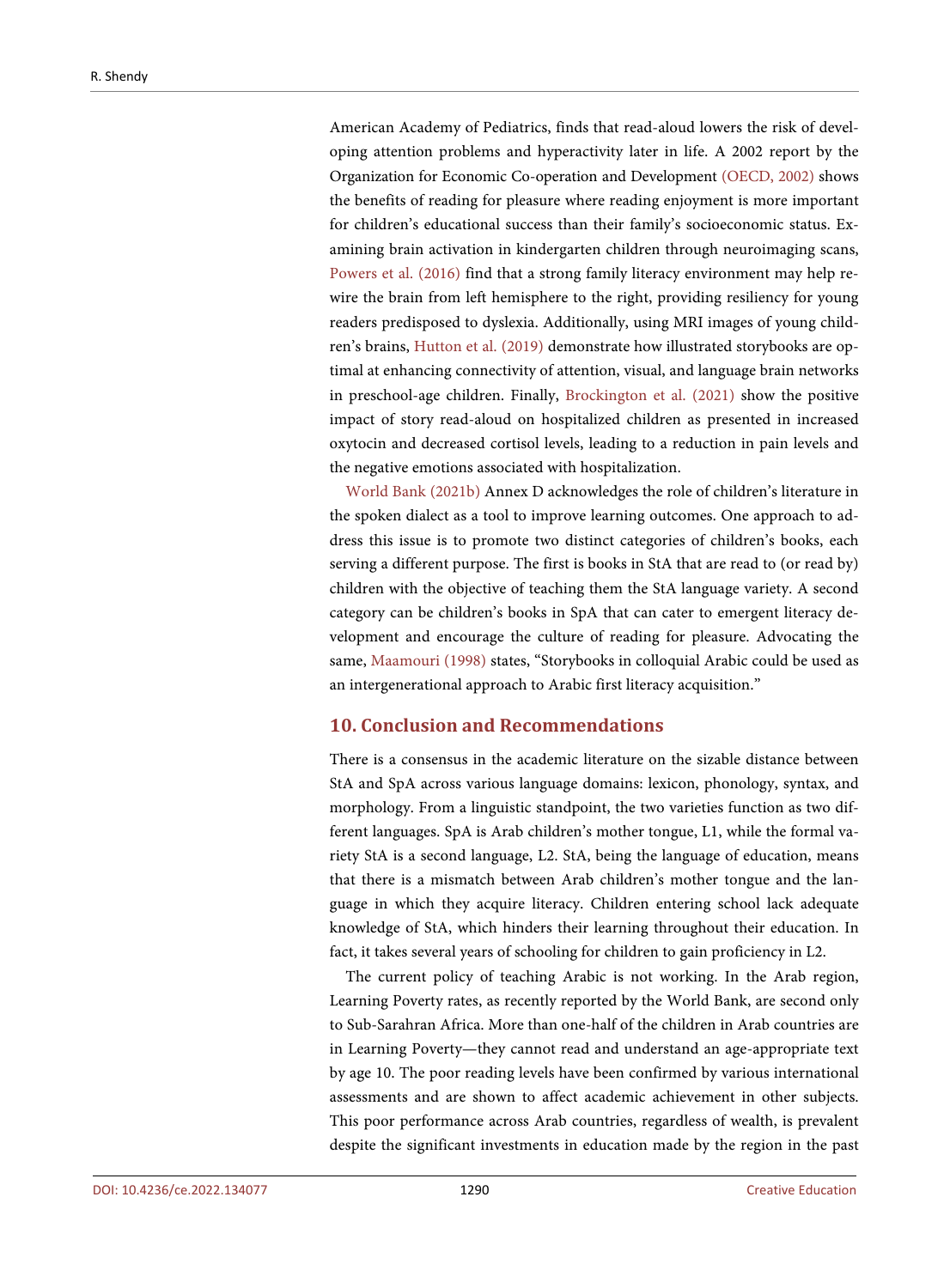decades.

Numerous studies from the field of applied Arabic linguistics are reviewed in this paper. The findings confirm that children are better at learning basic literacy skills—phonological awareness, morphological awareness, phonological representation, word decoding, reading fluency, letter naming—in SpA rather than StA. Furthermore, this study examines several StA literacy teaching materials produced by different publishers in different Arab countries. The analysis demonstrates that more than 50% of the StA vocabulary used to teach initial literacy diverges from the child's familiar SpA. Arab children are learning initial and basic reading skills in an "estranged" language. Notably, acquiring literacy in L2 is not unheard of. For instance, children of immigrant families are commonly subjected to learning in a non-home language. However, what is uncommon in the case of Arabic-speaking countries is that all children—who are citizens of a single country and who speak a shared L1—initiate literacy acquisition in L2, a language different from their mother tongue.

A common recommendation to address the unfamiliarity of preschool-aged children to StA advocates for early oral exposure to the language variety to bridge the literacy-orality gap and thus prepare children for literacy acquisition in StA. Recommenders of this approach suggest achieving this through storybook read-aloud, cartoons, and TV shows in StA. The implementation and effectiveness of such a recommendation is questionable. First, the evidence shows a poor culture of reading to young children. Of those who read, many ignore the StA text and instantly translate it to SpA while other parents may lack competency in it. Second, learning a language through screen time is highly doubtful in light of the established scientific evidence demonstrating that children learn language actively, such as through social interactions, as opposed to passively through screen time or indirect speech. As discussed in this paper, socially interacting in StA cannot be expected. Generally, it seems inadequate to design an educational policy and a literacy acquisition program that is dependent on parents' actions in the years prior to entering school. Any education policy that maintains StA as the LoI needs to be designed acknowledging that children entering school receive StA as L2.

Accepting this state of affairs calls for examining the research on MTB education and its benefits. Under MTB education, literacy in L1 is a bridge to learning L2, the latter being a country's formal language or a foreign one. Numerous development institutions have supported MTB education policies, and many regions in the world have experimented with, or adopted, mother tongue language of instruction policies. The benefits of teaching in L1 extend beyond learning to read and write and are shown to impact achievement scores across various subjects, such as math and sciences, in addition to providing the steppingstone for proficiency in L2. In the case of StA and SpA, the cross-language transfer of skills is expected to be more direct than for many other L1/L2 languages. This is because both varieties share the same orthographic system and have overlapping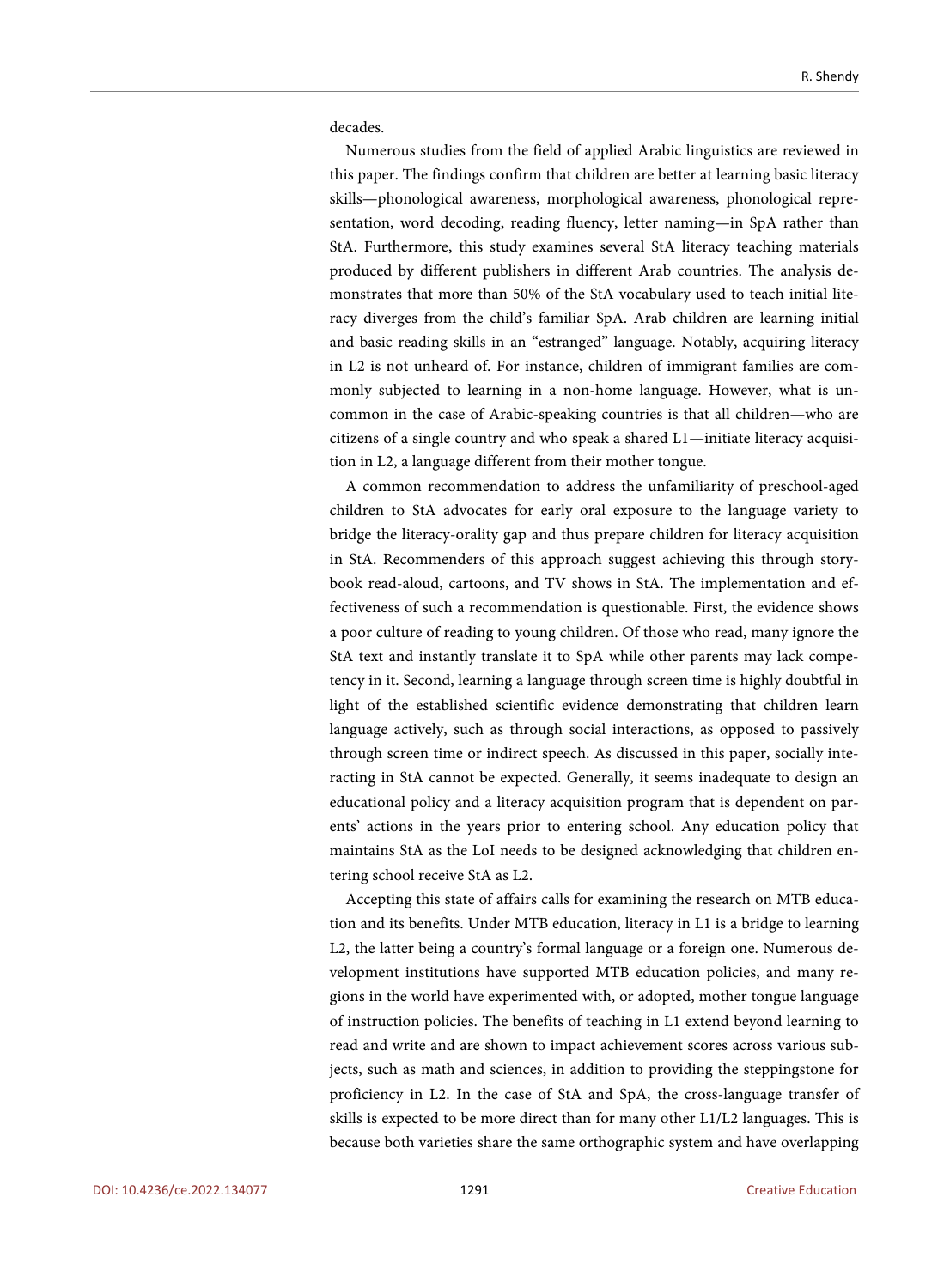phonology and lexicon.

Pursuing MTB education policy is not without challenges. The resilience of the community to accept the mother tongue as the LoI is a key obstacle. This challenge emerged in the few attempts to include some dialect in the curriculum, by Algeria and Morocco, which were received with a public backlash [\(Arab](#page-53-14)  [Weekly, 2015;](#page-53-14) [Morocco World News, 2018;](#page-50-15) [The Economist, 2017\).](#page-53-15) As discussed, most Arabs are not aware of the complexity of the Arabic language. They attribute the challenges they encounter in learning and commanding StA to the profoundness of the language, as opposed to the diglossic state of the language and its uniquely "frozen" quality. Accordingly, any efforts toward promoting the use of SpA as a LoI requires outreach and awareness campaigns targeted to a wide set of stakeholders, policymakers, teachers, parents, and the public. Various stakeholders will need to be educated on what constitutes a child's mother tongue. Additionally, it will be critical to address public fears and anxieties regarding undermining the learning of StA through adopting a MTB education policy. Addressing the latter will entail educating stakeholders on the role of the mother tongue as a bridge to learning StA. It can also be helpful to share relevant country experiences such as how teaching Welsh and Catalan in the United Kingdom and Spain do not threaten the official country languages, English and Spanish, respectively.

Another challenge often cited in discussions of MTB education relates to the choice of mother tongue in nations with multiple languages. Admittedly, this can be a challenge in some MENA countries, such as Algeria, Morocco, and Iraq [\(World Bank, 2020\).](#page-54-0) Nevertheless, many countries with a similar challenge, such as Nigeria & South Africa, are dealing with this complex multilingual situation through experimenting with MTB education system that transition to the country's lingua franca in later grades. However, it is worthwhile to note that this is not likely to be a big concern in many other Arab states where most inhabitants are accustomed to one dominate dialect. For instance, in the case of Egypt, the Cairene dialect is familiar to most Egyptians, and deviations of other SpA vernaculars from Cairene SpA are minor compared to their disparity with StA. Additionally, teachers can be trained on how to explain such regional dialectical differences to learners and help them negotiate them.

Putting the political and religious considerations aside and prioritizing evidenced-based pedagogical methods, it is clear that MTB education is a policy that Arab nations need to consider. While LoI is one aspect of educational policy, it is a critical one. Arab countries need to accept the diglossic nature of Arabic, examine its costs and limitations, and try to manage and mitigate them. However, more research can help guide this process. Each Arab country needs to conduct randomized experiments to compare the outcomes of MTB education with traditional instruction in StA. Under such trails, students from both treated and control groups are compared on a wide range of measures, such as testing their speaking, listening, writing, and reading skills in SpA and StA, in addition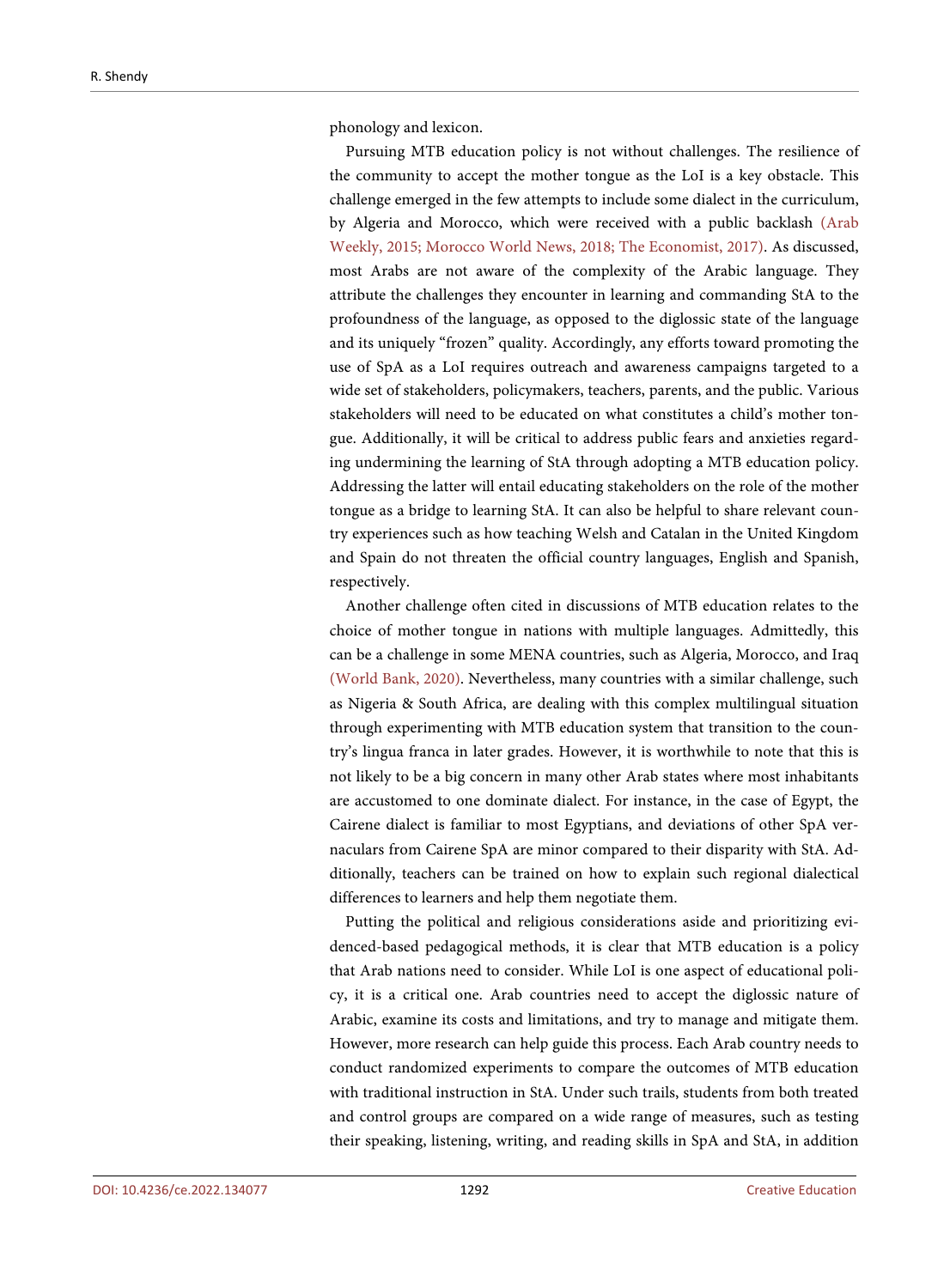to their performance in other subject areas. As discussed in this paper, it will also be essential to assess the sensitivity of a mother tongue LoI policy to complementary ingredients that are critical to its success and to examine the requirements for the scalability of such a policy, if found successful. Additionally, it will be helpful to undertake quantitative studies that estimate the overlap between StA and SpA in children's lexicon for the different Arab nations (similar to [Saiegh-Haddad & Spolsky,](#page-52-1) 2014). However, as suggested by the existing literature on the linguistic distance between the various Arab nations' SpAs and StA, indicating that Palestinian SpA is closest to the standard variety, one can expect that most countries will have less or very similar overlaps as those reported for Palestinian children.

In the meantime, and while Arab nations decide on what methodology to adopt to modernize Arabic language instruction, it is critical to encourage and guide the development of teaching material that takes diglossia into account. During the early years, there needs to be a deliberation in choosing vocabulary and language that overlaps in StA and SpA, with additional attention given to children's receptive vocabulary. Furthermore, encouraging children's literature in SpA, and enriching the Arab children's library with storybooks in the language they understand, can help popularize the culture of reading to children from a very young age. It will also support the development of emergent literacy skills that will serve children as they start learning to read and write in StA.

# **Acknowledgements**

I am immensely grateful to Professor Elinor Saiegh-Haddad for her invaluable input and research guidance. I would also like to extend my special thanks to Hossam Abouzahr, founder of the Living Arabic Project, for reviewing and editing the paper. Finally, I wish to express my appreciation to Amr El-Bargisi for his assistance and advice on the intricacies of the Arabic language.

# **Conflicts of Interest**

The author declares no conflicts of interest regarding the publication of this paper.

## **References**

- <span id="page-46-2"></span>Abadzi, H. (2017). Improving Arab Students' Academic Achievement: The Crucial Role of Rapid Reading and Grammar Mastery in the Early Grades. Al Qasimi Foundation for Policy Research.<https://doi.org/10.18502/aqf.0047>
- <span id="page-46-1"></span>Abu-Leil, A. K., Share, D. L., & Ibrahim, R. (2014). How Does Speed and Accuracy in Reading Relate to Reading Comprehension in Arabic? Psicológica, 35, 251-276.
- <span id="page-46-0"></span>Abunasser, M. (2015). Computational Measures of Linguistic Variation: A Study of Arabic Varieties. Ph.D. Thesis, University of Illinois at Urbana-Champaign.
- <span id="page-46-3"></span>Abu-Rabia, S. (2000). Effects of Exposure to Literary Arabic on Reading Comprehension in a Diglossic Situation. Reading and Writing, 13, 147-157. <https://doi.org/10.1023/A:1008133701024>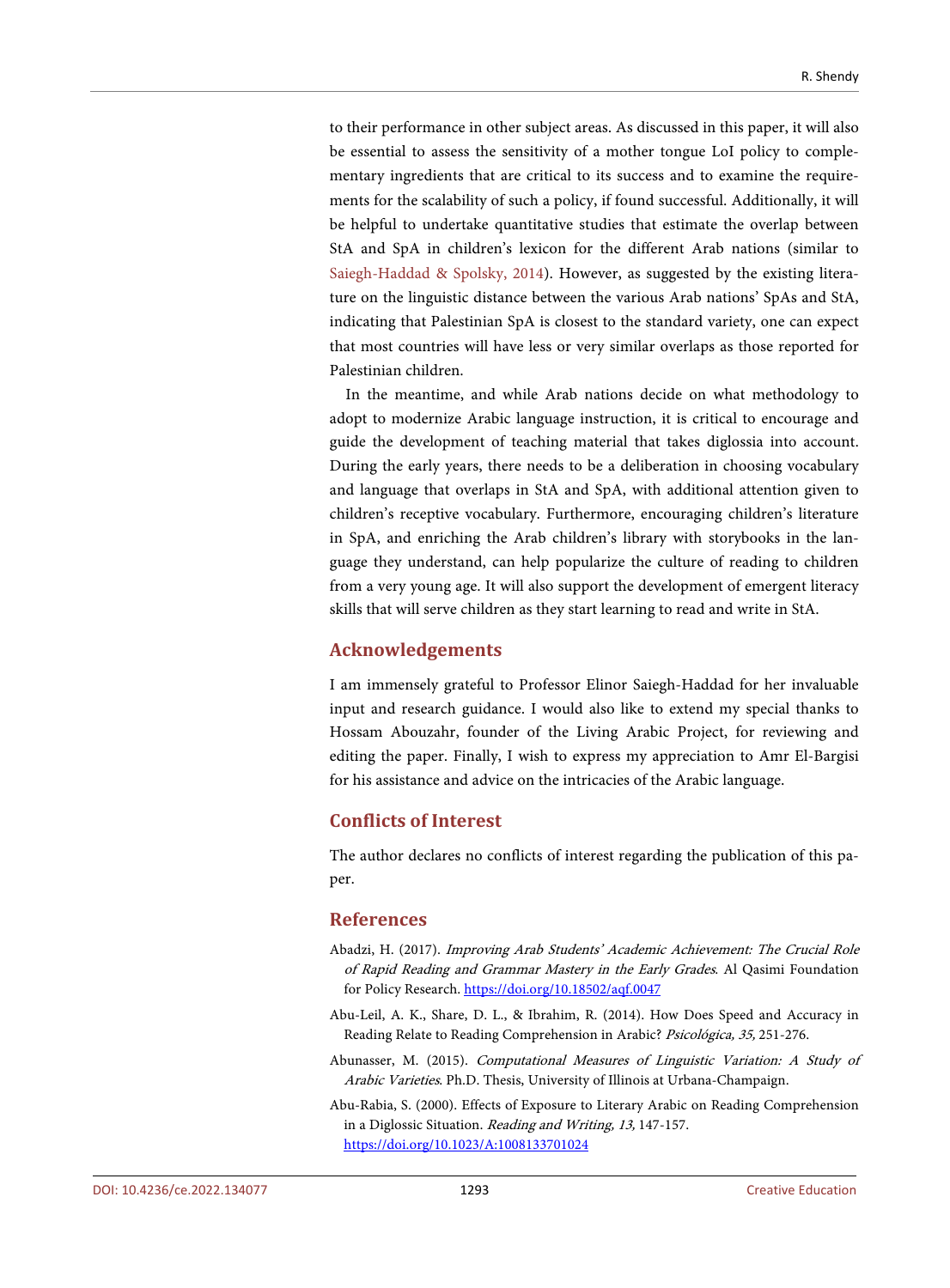- <span id="page-47-6"></span>Abu-Rabia, S. (2019). The Role of Short Vowels in Reading Arabic: A Critical Literature Review. Journal of Psycholinguistic Research, 48, 785-795. <https://doi.org/10.1007/s10936-019-09631-4>
- <span id="page-47-0"></span>Abu-Rabia, S., Kedan, E., & Wattad, H. (2022). The Influence of Diglossia on Syntactic Proficiency in Modern Standard Arabic among Regular and Struggling Readers. Creative Education, 13, 252-282[. https://doi.org/10.4236/ce.2022.131016](https://doi.org/10.4236/ce.2022.131016)
- <span id="page-47-10"></span>Al Watan (2017). Education Statistics for Public and Private Schools in the Governorates (Translated). <https://www.elwatannews.com/news/details/1963482>
- <span id="page-47-5"></span>Arab Reading Index-ARI (2016). UNDP & Mohammed Bin Rashid Al Maktoum Foundation (MBRF). UAE.
- <span id="page-47-11"></span>Arabic 21 Standard. <https://arabthought.org/en/arabi21/index>
- <span id="page-47-7"></span>Asaad, H., & Eviatar, Z. (2013). The Effects of Orthographic Complexity and Diglossia on Letter Naming in Arabic: A Developmental Study. Writing Systems Research, 5, 156-168. <https://doi.org/10.1080/17586801.2013.862163>
- <span id="page-47-13"></span>August, D., & Shanahan, T. (2006). Developing Literacy in Second-Language Learners: A Report of the National Literacy Panel on Language, Minority Children, and Youth. Center for Applied Linguistics, Lawrence Erlbaum Associates.
- <span id="page-47-1"></span>Ayari, S. (1996). Diglossia and Illiteracy in the Arab World, Language. Culture and Curriculum, 9, 243-253.<https://doi.org/10.1080/07908319609525233>
- <span id="page-47-14"></span>Ball, J. (2010). Enhancing Learning of Children from Diverse Language Backgrounds: Mother Tongue-Based Bilingual or Multilingual Education in the Early Years. UNESCO.<http://unesdoc.unesco.org/images/0021/002122/212270e.pdf>
- <span id="page-47-4"></span>Bassiouney, R. (2020). Arabic Sociolinguistics (2nd ed.). Georgetown University Press. <https://doi.org/10.1515/9781474457361>
- <span id="page-47-12"></span>Bensen, C. (2004). The Importance of Mother Tongue-Based Schooling for Educational Quality. Commissioned Study for EFA Global Monitoring Report, UNESCO. <https://unesdoc.unesco.org/ark:/48223/pf0000146632>
- <span id="page-47-9"></span>Boyle, H., & Salah, W. (2018). Reading Reform in Egypt: Do the Second-Grade Textbooks Reflect the New Direction? Prospects: Quarterly Review of Comparative Education, 47, 197-213[. https://doi.org/10.1007/s11125-018-9435-z](https://doi.org/10.1007/s11125-018-9435-z)
- <span id="page-47-16"></span>Brockington, G., Moreira, A. P. G., Buso, M. S., da Silva, S. G., Altszyler, E., Fischer, R., & Moll, J. (2021). Storytelling Increases Oxytocin and Positive Emotions and Decreases Cortisol and Pain in Hospitalized Children. Proceedings of the National Academy of Sciences of the United States of America, 118, e2018409118. <https://doi.org/10.1073/pnas.2018409118>
- <span id="page-47-15"></span>Bull, T. (1990). Teaching School Beginners to Read and Write in the Vernacular. In E. H. Jahr, & O. Lorentz (Eds.), Tromsø Linguistics in the Eighties (Vol. 11, pp. 69-84). Novus Press.
- <span id="page-47-8"></span>Cromley, J. G. (2009). Reading Achievement and Science Proficiency: International Comparisons from the Programme on International Student Assessment. Reading Psychology, 30, 89-118[. https://doi.org/10.1080/02702710802274903](https://doi.org/10.1080/02702710802274903)
- <span id="page-47-2"></span>Cummins, J. (1979). Linguistic Interdependence and the Educational Development of Bilingual Children. Review of Educational Research, 49, 222-251. <https://doi.org/10.3102/00346543049002222>
- <span id="page-47-3"></span>Cummins, J. (1981). The Role of Primary Language Development in Promoting Education Success for Language Minority Students. In California State Department of Education (Ed.), Schooling and Language Minority Students: A Theoretical Framework (pp. 3-49). Department of Education, Evaluation, Dissemination and Assessment Center.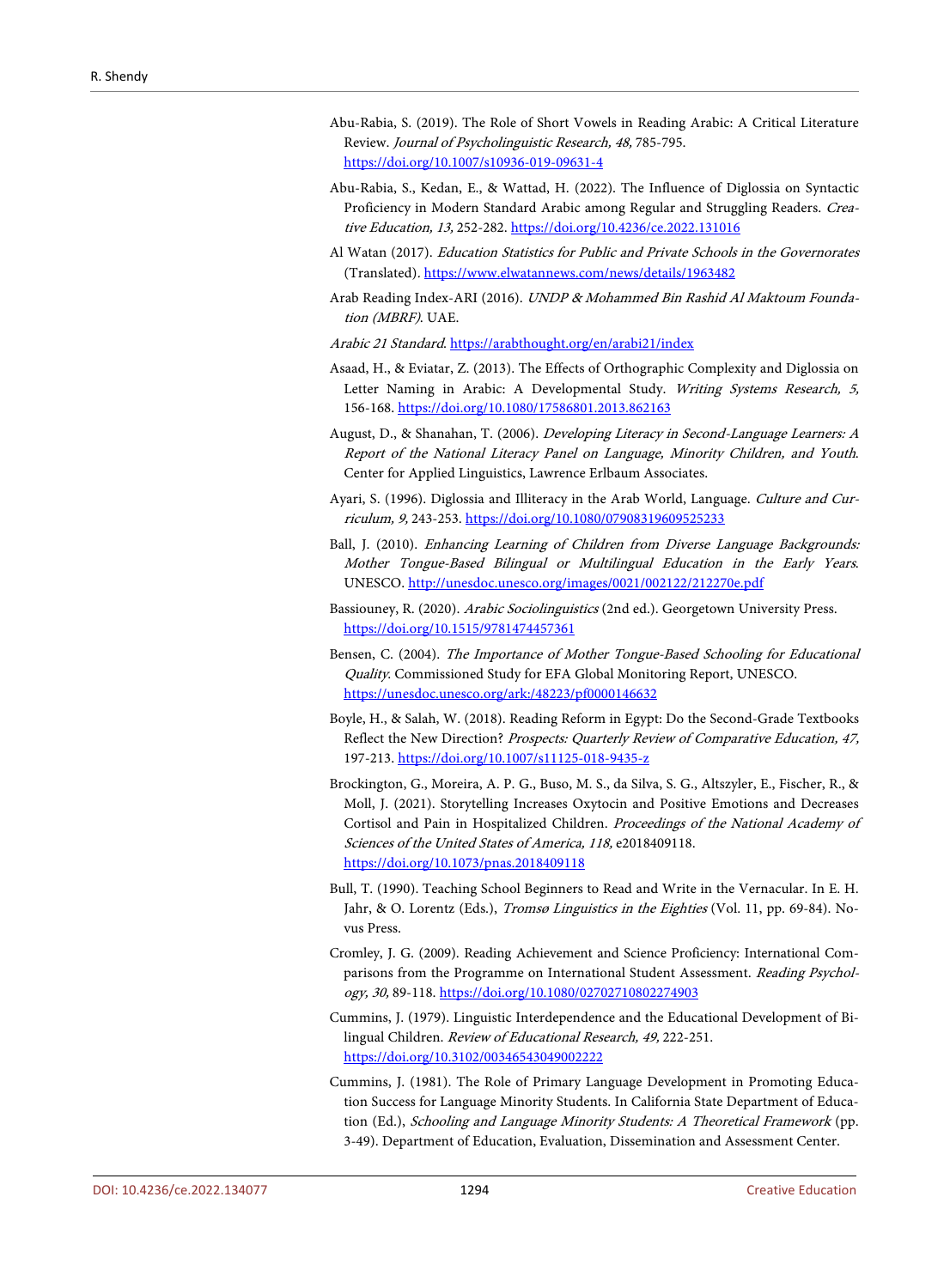- <span id="page-48-12"></span>Cummins, J. (2000). Language, Power, and Pedagogy: Bilingual Children in the Crossfire. Multilingual Matters[. https://doi.org/10.21832/9781853596773](https://doi.org/10.21832/9781853596773)
- <span id="page-48-13"></span>Cummins, J. (2007). Rethinking Monolingual Instructional Strategies in Multilingual Classrooms. Canadian Journal of Applied Linguistics, 10, 221-240. <https://journals.lib.unb.ca/index.php/CJAL/article/view/19743/21428>
- <span id="page-48-6"></span>Daniels, P., & Share, D. (2018) Writing System Variation and Its Consequences for Reading and Dyslexia. Scientific Studies of Reading, 22, 101-116. <https://doi.org/10.1080/10888438.2017.1379082>
- <span id="page-48-15"></span>DeGraff, M. (2016). Mother Tongue Books in Haiti: The Power of Kreyòl in Learning to Read and in Reading to Learn. Prospects, 46, 435-464. <https://doi.org/10.1007/s11125-017-9389-6>
- <span id="page-48-7"></span>Dempster, E. R., & Reddy, V. (2007). Item Readability and Science Achievement in TIMSS 2003 in South Africa. Science Education, 91, 906-925. <https://doi.org/10.1002/sce.20225>
- <span id="page-48-9"></span>Eviatar, Z., & Ibrahim, R. (2000). Bilingual Is as Bilingual Does: Metalinguistic Abilities of Arabic-Speaking Children. Applied Psycholinguistics, 21, 451-471. <https://doi.org/10.1017/S0142716400004021>
- <span id="page-48-5"></span>Eviatar, Z., & Ibrahim, R. (2014). Why Is It Hard to Read Arabic? In E. Saiegh-Haddad, & M. Joshi (Eds.), Handbook of Arabic Literacy: Insights and Perspectives (pp. 77-96). Springer. [https://doi.org/10.1007/978-94-017-8545-7\\_4](https://doi.org/10.1007/978-94-017-8545-7_4)
- <span id="page-48-3"></span>Fahmy, Z. (2011). Ordinary Egyptians: Creating the Modern Nation through Popular Culture. Stanford University Press[. https://doi.org/10.1515/9780804777742](https://doi.org/10.1515/9780804777742)
- <span id="page-48-10"></span>Feitelson, D., Goldstein, Z., Iraqi, J., & Share, D. (1993). Effects of Listening to Story Reading on Aspects of Literacy Acquisition in a Diglossic Situation. Reading Research Quarterly, 28, 71-79.<https://doi.org/10.2307/747817>
- <span id="page-48-1"></span>Ferguson, C. A. (1959). Diglossia. Word, 15, 325-340. <https://doi.org/10.1080/00437956.1959.11659702>
- <span id="page-48-16"></span>Ganuza, N., & Hedman, G. (2019). The Impact of Mother Tongue Instruction on the Development of Biliteracy: Evidence from Somali-Swedish Bilinguals. Applied Linguistics, 40, 108-131[. https://doi.org/10.1093/applin/amx010](https://doi.org/10.1093/applin/amx010)
- <span id="page-48-11"></span>Gleason, J. B., & Ratner, N. B. (2009). The Development of Language (Chapter 4). Pearson.
- <span id="page-48-14"></span>Goodrich, J. M., Lonigan, C. J., & Farver, J. M. (2013). Do Early Literacy Skills in Children First Language Promote Development of Skills in their Second Language? An Experimental Evaluation of Transfer. Journal of Educational Psychology, 105, 414-426. <https://doi.org/10.1037/a0031780>
- <span id="page-48-2"></span>Haeri, N. (2003). Sacred Language, Ordinary People. Palgrave Macmillan. <https://doi.org/10.1057/9780230107373>
- <span id="page-48-0"></span>Haeri, N. (2009). The Elephant in the Room: Language and Literacy in the Arab World. In D. R. Olson, & N. Torrance (Eds.), The Cambridge Handbook of Literacy (pp. 418430). Cambridge University Press.<https://doi.org/10.1017/CBO9780511609664.023>
- <span id="page-48-4"></span>Harrat, S., Meftouh, K., Abbas, M., Jamoussi, S., Saad, M., & Smaili, K. (2015). Cross-Dialectal Arabic Processing. In A. Gelbukh (Ed.), Computational Linguistics and Intelligent Text Processing. CICLing 2015. Lecture Notes in Computer Science (Vol. 9041, pp. 620-632). Springer[. https://doi.org/10.1007/978-3-319-18111-0\\_47](https://doi.org/10.1007/978-3-319-18111-0_47)
- <span id="page-48-8"></span>Hasbrouck, J., & Tindal, G. (2017). An Update to Compiled ORF Norms (Technical Report No. 1702). Behavioral Research and Teaching, University of Oregon.
- <span id="page-48-17"></span>Hutton, J., Dudley, J., & Horowitz-Kraus, T. (2019). Functional Connectivity of Atten-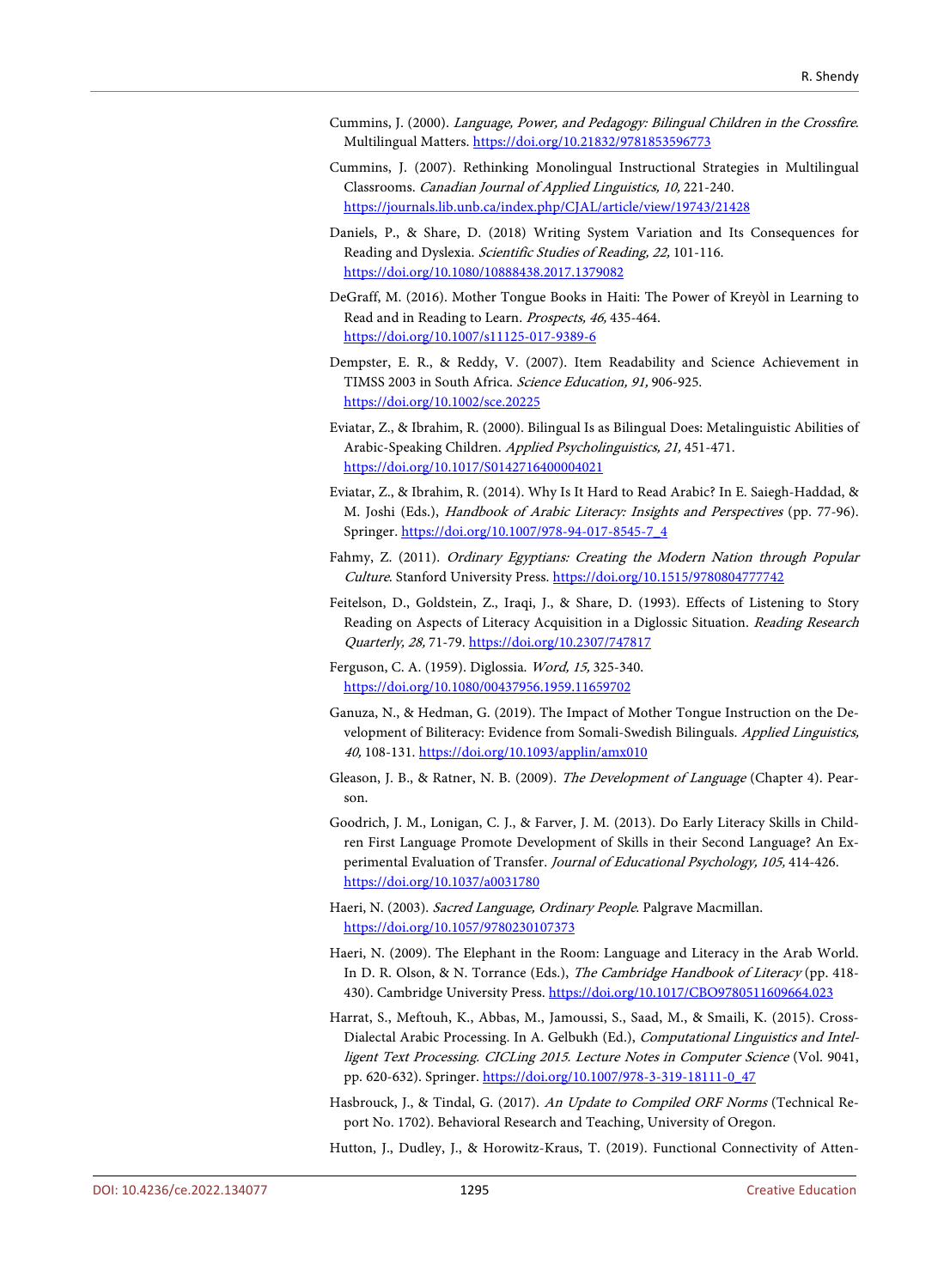tion, Visual and Language Networks during Audio, Illustrated and Animated Stories in Preschool-Age Children. Brain Connectivity, 9, 580-592. <https://doi.org/10.1089/brain.2019.0679>

- <span id="page-49-5"></span>Ibrahim, R. (2009). The Cognitive Basis of Diglossia in Arabic: Evidence from a Repetition Priming Study within and Between Languages. Psychology Research Behavior and Management, 2, 93-105.<https://doi.org/10.2147/PRBM.S5138>
- <span id="page-49-7"></span>Ibrahim, R. (2013a). Reading in Arabic: New Evidence for the Role of Vowels Signs. Creative Education, 4, 248-253.<https://doi.org/10.4236/ce.2013.44036>
- <span id="page-49-8"></span>Ibrahim, R. (2013b). Beginning Readers in Arabic and the Distance between Literary and Spoken Arabic. Creative Education, 4, 307-314.<https://doi.org/10.4236/ce.2013.45046>
- <span id="page-49-4"></span>Ibrahim, R., & Aharon-Peretz, J. (2005). Is Literary Arabic a Second Language for Native Arab Speakers? Evidence from Semantic Priming Study. Journal of Psycholinguistic Research, 34, 51-70[. https://doi.org/10.1007/s10936-005-3631-8](https://doi.org/10.1007/s10936-005-3631-8)
- <span id="page-49-3"></span>Ibrahim, R., & Bentin, S. (2000). Bilingual Organization of Spoken and Literary Arabic in Native Arabic Speakers: Two Languages or One? Manuscript submitted for publication.
- <span id="page-49-11"></span>Iraqi, J. (1990). Kriah bifnejalde gan chovah dovre aravit leu'at peulot ha 'asharah alternativiot kederech leshipur havanat hanikra umejumanujot lashon [Reading to Arabic-Speaking Kindergarten Children Compared to Alternative Enrichment Activities as a Means of Improving Reading Comprehension and Language Skills]. Unpublished Master's Thesis, University of Haifa.
- <span id="page-49-14"></span>Kerwin, J., & Thorton, R. L. (2021). Making the Grade: The Sensitivity of Education Program Effectiveness to Input Choices and Outcome Measures. Review of Economics and Statistics, 103, 251-264. [https://doi.org/10.1162/rest\\_a\\_00911](https://doi.org/10.1162/rest_a_00911)
- <span id="page-49-6"></span>Khamis-Dakwar, R., & Froud, K. (2007). Lexical processing in Two Language Varieties: An Event-Related Brain Potential Study of Arabic Native Speakers. In M. Mughazy (Ed.), Perspectives on Arabic Linguistics (pp. 153-168). John Benjamins. <https://doi.org/10.1075/cilt.290.13kha>
- <span id="page-49-10"></span>Khamis-Dakwar, R., Froud, K., & Gordon, P. (2012). Acquiring Diglossia: Mutual Influence of Formal and Colloquial Arabic on Children's Grammatical Judgement. Journal of Child Language, 39, 61-89.<https://doi.org/10.1017/S0305000910000784>
- <span id="page-49-9"></span>Khateb, A., Taha, H., lias, I., & Ibrahim, R. (2013). The Effect of the Internal Connectedness of Written Arabic Words on the Process of the Visual Recognition: A Comparison between Skilled and Dyslexic Readers. Writing Systems Research, 5, 214-233. <https://doi.org/10.1080/17586801.2013.834244>
- <span id="page-49-1"></span>Kim, Y. S. G., & Piper, B. (2019). Cross-Language Transfer of Reading Skills: An Empirical Investigation of Bidirectionality and the Influence of Instructional Environments. Reading and Writing, 32, 839-871.<https://doi.org/10.1007/s11145-018-9889-7>
- <span id="page-49-0"></span>Koda, K., & Zehler, A. (Eds.) (2008). Learning to Read across Languages: Cross-Linguistic Relationships in First- and Second-Language Literacy Development. Routledge. <https://doi.org/10.4324/9780203935668>
- <span id="page-49-13"></span>Krcmar, M., Grela, B., & Lin, K. (2007). Can Toddlers Learn Vocabulary from Television? An Experimental Approach. Media Psychology, 10, 41-63.
- <span id="page-49-12"></span>Kuhl, P., Tsao, F., & Liu, H. (2003). Foreign-Language Experience in Infancy: Effects of Short-Term Exposure and Social Interaction on Phonetic Learning. Proceedings of the National Academy of Sciences of the United States of America, 100, 9096-9101. <https://doi.org/10.1073/pnas.1532872100>
- <span id="page-49-2"></span>Kwaik, K., Saad, M., Chatzikyriakidis, S., & Dobnik, S. (2018). A Lexical Distance Study of Arabic Dialects. Procedia Computer Science, 142, 2-13.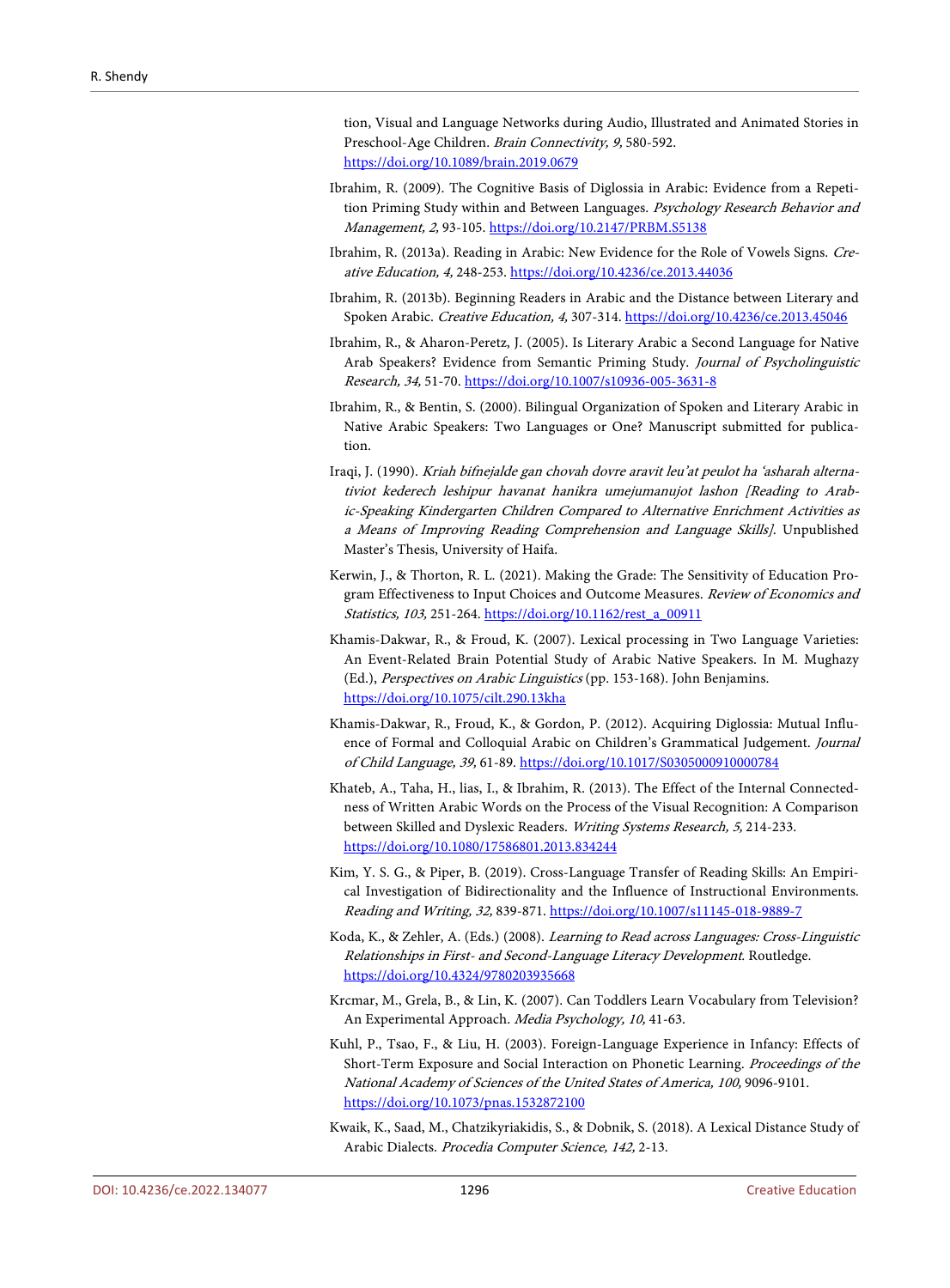#### <https://doi.org/10.1016/j.procs.2018.10.456>

- <span id="page-50-6"></span>Lallier, M., & Carreiras, M. (2017). Cross-Linguistic Transfer in Bilinguals Reading in Two Alphabetic Orthographies: The Grain Size Accommodation Hypothesis. Psychonomic Bulletin & Review, 25, 386-401.<https://doi.org/10.3758/s13423-017-1273-0>
- <span id="page-50-12"></span>Lonigan, C. J., Schatschneider, D., & Westberg, L. (2008). Impact of Code-Focused Interventions on Young Children's Early Literacy Skills. In Developing Early Literacy. Report of the National Early Literacy Panel (pp. 107-151). National Institute for Literacy.
- <span id="page-50-5"></span>Louie, B., & Sierschynski, J. (2020). Culturally Sustaining Instruction for Arabic-Speaking English Learners. The Reading Teacher, 74, 159-167.<https://doi.org/10.1002/trtr.1920>
- <span id="page-50-7"></span>Luk, G., & Bialystok, E. (2008). Common and Distinct Cognitive Bases for Reading in English-Cantonese Bilinguals. Applied Psycholinguistics, 29, 269-289. <https://doi.org/10.1017/S0142716407080125>
- <span id="page-50-1"></span>Maamouri, M. (1998). Language Education and Human Development: Arabic Diglossia and Its Impact on the Quality of Education in the Arab Region. World Bank, Mediterranean Development Forum.
- <span id="page-50-13"></span>Mendelsohn, A., Cates, C. B., Weisleder, A., Johnson, S., Seery, A., Canfield, C., Huberman, H., & Dreyer, B. (2018). Reading Aloud, Play, and Social-Emotional Development. Pediatrics, 141, e20173393[. https://doi.org/10.1542/peds.2017-3393](https://doi.org/10.1542/peds.2017-3393)
- <span id="page-50-15"></span>Morocco World News (2018). Morocco's Education Ministry Defends Use of Darija in Primary School.

[https://www.moroccoworldnews.com/2018/09/253041/education-ministry-darija-scho](https://www.moroccoworldnews.com/2018/09/253041/education-ministry-darija-school) [ol](https://www.moroccoworldnews.com/2018/09/253041/education-ministry-darija-school)

- <span id="page-50-3"></span>Mullis, I. V. S., & Martin, O. M. (2013). TIMSS 2015 Assessment Frameworks. Boston College, TIMSS & PIRLS International Study Center. <http://timssandpirls.bc.edu/timss2015/frameworks.html>
- <span id="page-50-0"></span>Myhill, J. (2014). The Effect of Diglossia on Literacy in Arabic and Other Languages. In E. Saigh-Haddad, & R. M. Joshi (Eds.), Handbook of Arabic Literacy: Insights and Perspectives (pp. 197-223). Springer. [https://doi.org/10.1007/978-94-017-8545-7\\_9](https://doi.org/10.1007/978-94-017-8545-7_9)
- <span id="page-50-4"></span>O'Reilly, T., & McNamara, D. S. (2007). The Impact of Science Knowledge, Reading Skill, and Reading Strategy Knowledge on More Traditional "High-Stakes" Measures of High School Students' Science Achievement. American Educational Research Journal, 44, 161-196[. https://doi.org/10.3102/0002831206298171](https://doi.org/10.3102/0002831206298171)
- <span id="page-50-14"></span>OECD (2002). Reading for Change: Performance and Engagement across Countries. Results from PISA 2000. Organization for Economic Cooperation and Development. <https://doi.org/10.1787/9789264099289-en>
- <span id="page-50-2"></span>OECD (2018). PISA <sup>2018</sup> Results. <https://www.oecd.org/pisa/publications/pisa-2018-results.htm>
- <span id="page-50-8"></span>Osterberg, T. (1961). Bilingualism and the First School Language: An Educational Problem Illustrated by Results from a Swedish Dialect Area. Vasterbottens Tryckeri.
- <span id="page-50-9"></span>Pavlou, P., & Papapavlou, A. (2004). Issues of Dialect Use in Education from the Greek Cypriot Perspective. International Journal of Applied Linguistics, 14, 243-258. <https://doi.org/10.1111/j.1473-4192.2004.00061.x>
- <span id="page-50-10"></span>Piper, B., Zuilkowski, S., & Ong'ele, S. (2016). Implementing Mother Tongue Instruction in the Real World: Results from a Medium-Scale Randomized Controlled Trial in Kenya. Comparative Education Review, 60, 776-807[. https://doi.org/10.1086/688493](https://doi.org/10.1086/688493)
- <span id="page-50-11"></span>Piper, B., Zuilkowski, S., Dubeck, M., Jepkemei, E., & King, S. J. (2018b) Identifying the Essential Ingredients to Literacy and Numeracy Improvement: Teacher Professional Development and Coaching, Student Textbooks, and Structured Teachers' Guides. World Development, 106, 324-336[. https://doi.org/10.1016/j.worlddev.2018.01.018](https://doi.org/10.1016/j.worlddev.2018.01.018)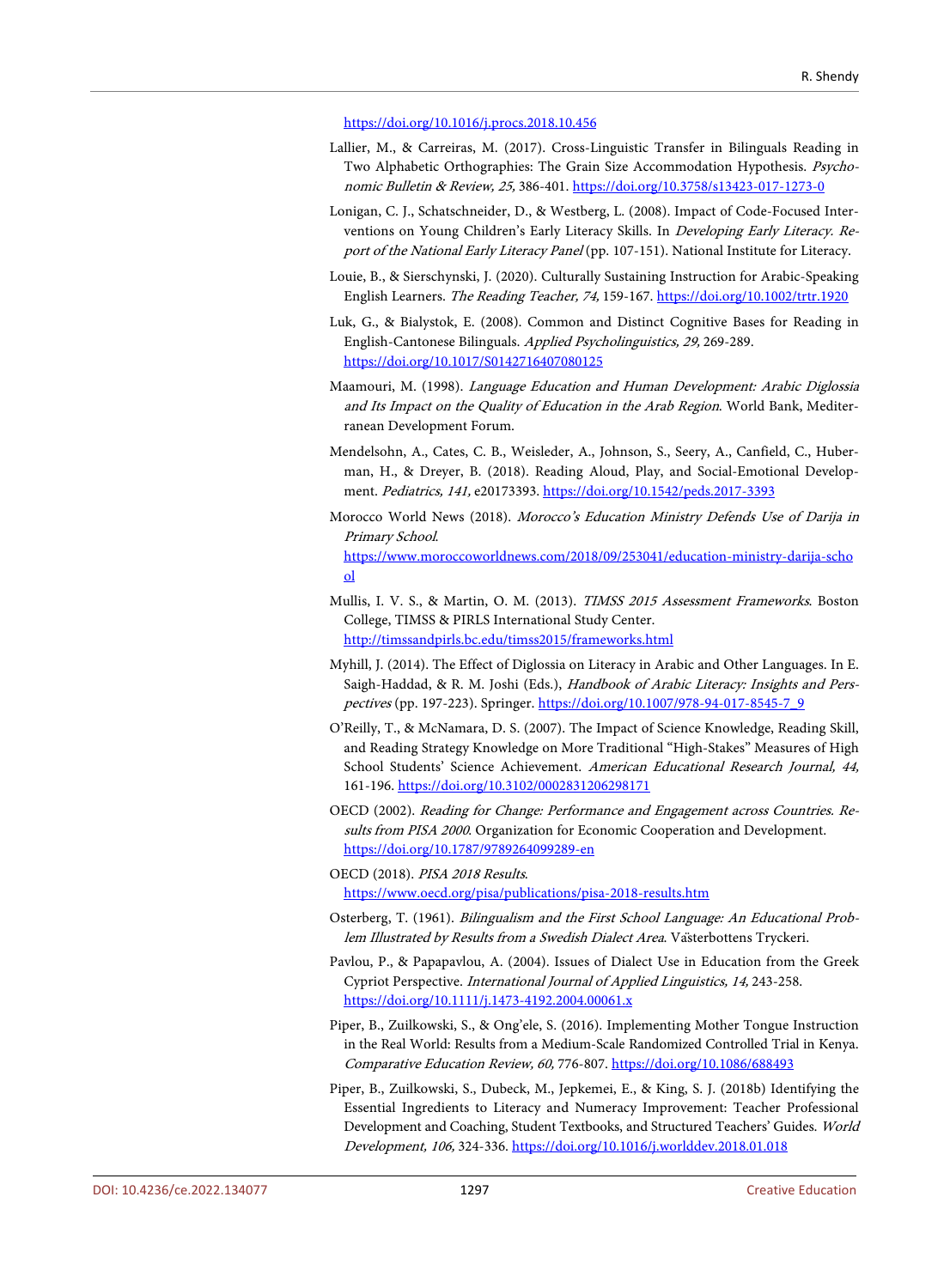- <span id="page-51-13"></span>Piper, B., Zuilkowskib, S., Kwayumbac, D., & Oyanga, A. (2018a). Examining the Secondary Effects of Mother Tongue Literacy Instruction in Kenya: Impacts on Student Learning in English, Kiswahili, and Mathematics. International Journal of Educational Development, 59, 110-127. <https://doi.org/10.1016/j.ijedudev.2017.10.002>
- PIRLS (2016). Boston College[. https://timssandpirls.bc.edu/pirls2016/index-pirls.html](https://timssandpirls.bc.edu/pirls2016/index-pirls.html)
- <span id="page-51-16"></span><span id="page-51-4"></span>Powers, S. J., Wang, Y., Beach, S. D., Sideridis, G. D., & Gaab, N. (2016). Examining the Relationship between Home Literacy Environment and Neural Correlates of Phonological Processing in Beginning Readers with and without a Familial Risk for Dyslexia: An fMRI Study. Annals of Dyslexia, 66, 337-360. <https://doi.org/10.1007/s11881-016-0134-2>
- <span id="page-51-9"></span>PwC (2018/2019). Understanding Middle East Education. Egypt Country Profile. [https://www.pwc.com/m1/en/industries/education/publications/education-country-pr](https://www.pwc.com/m1/en/industries/education/publications/education-country-profile-egypt.pdf) [ofile-egypt.pdf](https://www.pwc.com/m1/en/industries/education/publications/education-country-profile-egypt.pdf)
- <span id="page-51-3"></span>Queen Rania Foundation (2021). A Report on the Effect of Arabic Language Diglossia on Teaching and Learning.
- <span id="page-51-14"></span>Ramachandran, R. (2012), Language Use in Education and Primary Schooling Attainment: Evidence from a Natural Experiment in Ethiopia, No 2012/34. Working Paper, Institut d'Economia de Barcelona (IEB).
- <span id="page-51-5"></span>Reed, D., Petscher, Y., & Truckenmiller, A. (2016). The Contribution of General Reading Ability to Science Achievement. Reading Research Quarterly, 50, 253-266. <https://doi.org/10.1002/rrq.158>
- <span id="page-51-15"></span>Rickford, J. (2005 updated). In J. D. Ramirez, T. G. Wiley, H. Deklerk, & E. Lee (Eds.), Ebonics: The Urban Evolution Debate (1999, pp. 23-41). [http://johnrickford.com/portals/45/documents/papers/Rickford-2005-1999-Using-the-](http://johnrickford.com/portals/45/documents/papers/Rickford-2005-1999-Using-the-Vernacular-to-Teach-the-Standard.pdf)[Vernacular-to-Teach-the-Standard.pdf](http://johnrickford.com/portals/45/documents/papers/Rickford-2005-1999-Using-the-Vernacular-to-Teach-the-Standard.pdf)
- <span id="page-51-10"></span>Robb, M. B., Richert, R. A., & Wartella, E. A. (2009). Just a Talking Book? Word Learning from Watching Baby Videos. British Journal of Developmental Psychology, 27, 27-45. <https://doi.org/10.1348/026151008X320156>
- <span id="page-51-12"></span>Roseberry, S., Hirsh-Pasek, K., & Golinkoff, R. (2014). Skype Me! Socially Contingent Interactions Help Toddlers Learn Language. Child Development, 85, 956-970. <https://doi.org/10.1111/cdev.12166>
- <span id="page-51-11"></span>Roseberry, S., Hirsh-Pasek, K., Parish-Morris, J., & Golinkoff, R. (2009). Live Action: Can Young Children Learn Verbs from Video? Child Development, 80, 1360-1375. <https://doi.org/10.1111/j.1467-8624.2009.01338.x>
- <span id="page-51-2"></span>Said, E. (2002). Living in Arabic. Raritan, 21, 220-236.
- <span id="page-51-7"></span>Saiegh-Haddad E, & Haj, L. (2018). Does Phonological Distance Impact Quality of Phonological Representations? Evidence from Arabic Diglossia. Journal of Child Language, 45, 1377-1399[. https://doi.org/10.1017/S0305000918000302](https://doi.org/10.1017/S0305000918000302)
- <span id="page-51-0"></span>Saiegh-Haddad, E. (2003). Linguistic Distance and Initial Reading Acquisition: The Case of Arabic Diglossia. Applied Psycholinguistics, 24, 115-135. <https://doi.org/10.1017/S0142716403000225>
- <span id="page-51-6"></span>Saiegh-Haddad, E. (2004). The Impact of Phonemic and Lexical Distance on the Phonological Analysis of Words and Pseudo-Words in a Diglossic Context. Applied Psycholinguistics, 25, 495-512[. https://doi.org/10.1017/S0142716404001249](https://doi.org/10.1017/S0142716404001249)
- <span id="page-51-1"></span>Saiegh-Haddad, E. (2017). MAWRID: A Model of Arabic Word Reading in Development. Journal of Learning Disabilities, 51, 454-462. <https://doi.org/10.1177/0022219417720460>

<span id="page-51-8"></span>Saiegh-Haddad, E. (2020). The Impact of Linguistic Distance on Dyslexia in Dialect Speak-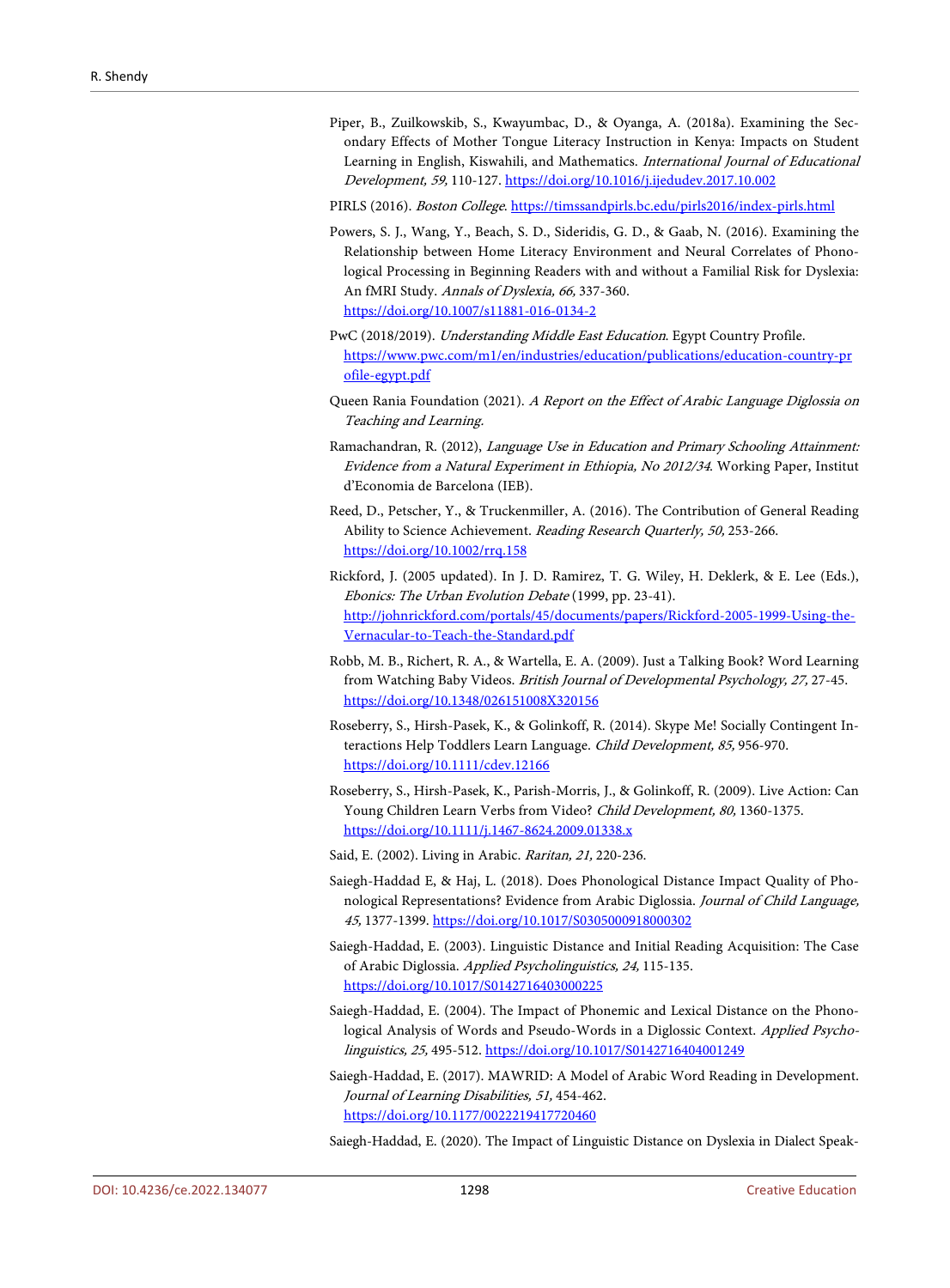ers: The Case of Arabic Diglossia. In J. Washington, D. Compton, & P. McCardle (Eds.), Dyslexia: Revisiting Etiology, Diagnosis, and Treatment. Brooks Publishing.

- <span id="page-52-3"></span>Saiegh-Haddad, E. (2022). A Psycholinguistic-Developmental Perspective on the Role of Diglossia in Reading: Issues, Methods, and Findings in Arabic as a Testcase. In E. Saiegh-Haddad, Laks, L., & McBride, C. (Eds.), Handbook of Literacy in Diglossia and Dialectal Contexts: Psycholinguistic, Neurolinguistic and Educational Perspectives (76- 98). Springer.<https://doi.org/10.1007/978-3-030-80072-7>
- <span id="page-52-0"></span>Saiegh-Haddad, E., & Henkin-Roitfarb, R. (2014). The Structure of Arabic Language and Orthography. In E. Saiegh-Haddad, & M. Joshi (Eds.), Handbook of Arabic Literacy: Insights and Perspectives (pp. 3-28). Springer. [https://doi.org/10.1007/978-94-017-8545-7\\_1](https://doi.org/10.1007/978-94-017-8545-7_1)
- <span id="page-52-2"></span>Saiegh-Haddad, E., & Schiff, R. (2016). The Impact of Diglossia on Voweled and Unvoweled Word Reading in Arabic: A Developmental Study from Childhood to Adolescence. Scientific Studies of Reading, 20, 311-324. <https://doi.org/10.1080/10888438.2016.1180526>
- <span id="page-52-1"></span>Saiegh-Haddad, E., & Spolsky, B. (2014). Acquiring Literacy in a Diglossic Context: Problems and Prospects. In E. Saiegh-Haddad, & M. Joshi (Eds.), Handbook of Arabic Literacy: Insights and Perspectives (pp. 225-240). Springer. [https://doi.org/10.1007/978-94-017-8545-7\\_10](https://doi.org/10.1007/978-94-017-8545-7_10)
- <span id="page-52-7"></span>Saiegh-Haddad, E., Shahbari-Kassem, A., & Schiff, R. (2020). Phonological Awareness in Arabic: The Role of Phonological Distance, Phonological-Unit Size and SES. Reading and Writing, 33, 1649-1674.<https://doi.org/10.1007/s11145-020-10019-3>
- <span id="page-52-8"></span>Schiff, R., & Saiegh-Haddad, E. (2017) When Diglossia Meets Dyslexia: The Effect of Diglossia on Voweled and Unvoweled Word Reading among Native Arabic-Speaking Dyslexic Children. Reading and Writing, 30, 1089-1113. <https://doi.org/10.1007/s11145-016-9713-1>
- <span id="page-52-4"></span>Schiff, R., & Saiegh-Haddad, E. (2018). Development and Relationships between Phonological Awareness, Morphological Awareness and Word Reading in Spoken and Standard Arabic. Frontiers in Psychology, 9, Article No. 356. <https://doi.org/10.3389/fpsyg.2018.00356>
- <span id="page-52-9"></span>Seid, Y. (2018). The Impact of Learning First in Mother Tongue: Evidence from a Natural Experiment in Ethiopia. Applied Economics, 51, 577-593. <https://doi.org/10.1080/00036846.2018.1497852>
- <span id="page-52-5"></span>Share, D., & Daniels, P. (2016). Aksharas, Alphasyllabaries, Abugidas, Alphabets and Orthographic Depth: Reflections on Rimzhim, Katz and Fowler (2014). Writing Systems Research, 8, 17-31. <https://doi.org/10.1080/17586801.2015.1016395>
- <span id="page-52-12"></span>Shendy, R. (2019). The Limitations of Reading to Young Children in Literary Arabic: The Unspoken Struggle with Arabic Diglossia. Theory and Practice in Language Studies, 9, 123-130[. https://doi.org/10.17507/tpls.0902.01](https://doi.org/10.17507/tpls.0902.01)
- <span id="page-52-10"></span>Siegel, J. (2006). Keeping Creoles and Dialects Out of the Classroom: Is It Justified? In S. J. Nero (Ed.), Dialects, Englishes, Creoles, and Education (pp. 39-67). Lawrence Erlbaum Associates Publishers.
- <span id="page-52-11"></span>Simpkins, G. A., & Simpkins, C. (1981). Cross Cultural Approach to Curriculum Development. In G. Smitherman (Ed.), Black English and the Education of Black Children and Youth: Proceedings of the National Invitational Symposium on the King Decision (pp. 221-240). Center for Black Studies, Wayne State University.
- <span id="page-52-6"></span>Taha, H. (2016). Deep and Shallow in Arabic Orthography: New Evidence from Reading Performance of Elementary School Native Arab Readers. Writing Systems Research, 8,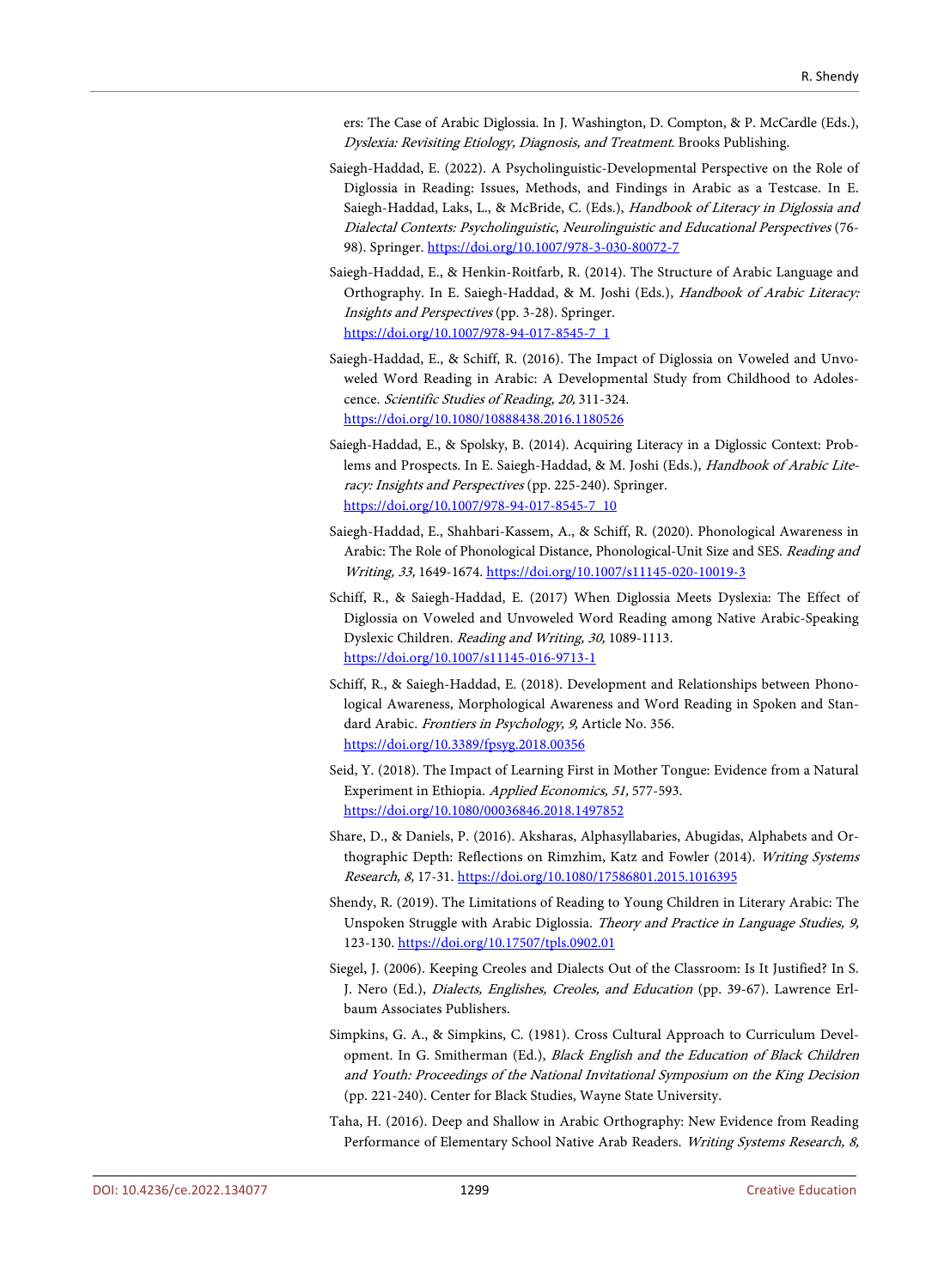133-142[. https://doi.org/10.1080/17586801.2015.1114910](https://doi.org/10.1080/17586801.2015.1114910)

- <span id="page-53-1"></span>Taha, H., & Khateb, A. (2013). Resolving the Orthographic Ambiguity during Visual Word Recognition in Arabic: An Event-Related Potential Investigation. Frontiers in Human Neuroscience, 7, Article 821.<https://doi.org/10.3389/fnhum.2013.00821>
- <span id="page-53-4"></span>Taylor, G., Monaghan, P., & Westermann, G. (2018). Investigating the Association between Children's Screen Media Exposure and Vocabulary Size in the UK, Journal of Children and Media, 12, 51-65[. https://doi.org/10.1080/17482798.2017.1365737](https://doi.org/10.1080/17482798.2017.1365737)
- <span id="page-53-14"></span>The Arab Weekly (2015). Teaching of Colloquial Arabic Divides Moroccans. <https://thearabweekly.com/teaching-colloquial-arabic-divides-moroccans>
- <span id="page-53-15"></span>The Economist (2017). A Battle over Language is Hampering Algeria's Development. [https://www.economist.com/middle-east-and-africa/2017/08/17/a-battle-over-language](https://www.economist.com/middle-east-and-africa/2017/08/17/a-battle-over-language-is-hampering-algerias-development) [-is-hampering-algerias-development](https://www.economist.com/middle-east-and-africa/2017/08/17/a-battle-over-language-is-hampering-algerias-development)
- <span id="page-53-5"></span>UNESCO (2008a) Mother Tongue Matters: Local Language as a Key to Effective Learning.

[https://bangkok.unesco.org/content/mother-tongue-matters-local-language-key-effecti](https://bangkok.unesco.org/content/mother-tongue-matters-local-language-key-effective-learning) [ve-learning](https://bangkok.unesco.org/content/mother-tongue-matters-local-language-key-effective-learning)

- <span id="page-53-6"></span>UNESCO (2008b). Improving the Quality of Mother Tongue-Based Literacy and Learning Case Studies from Asia, Africa, and South America. [https://bangkok.unesco.org/content/improving-quality-mother-tongue-based-literacy](https://bangkok.unesco.org/content/improving-quality-mother-tongue-based-literacy-and-learning-case-studies-asia-africa-and)[and-learning-case-studies-asia-africa-and](https://bangkok.unesco.org/content/improving-quality-mother-tongue-based-literacy-and-learning-case-studies-asia-africa-and)
- <span id="page-53-7"></span>UNICEF (2016). The Impact of Language Policy and Practice on Children's Learning: Evidence from Eastern and Southern Africa. [https://www.unicef.org/esa/sites/unicef.org.esa/files/2018-09/UNICEF-2016-Language](https://www.unicef.org/esa/sites/unicef.org.esa/files/2018-09/UNICEF-2016-Language-and-Learning-FullReport.pdf)[and-Learning-FullReport.pdf](https://www.unicef.org/esa/sites/unicef.org.esa/files/2018-09/UNICEF-2016-Language-and-Learning-FullReport.pdf)
- <span id="page-53-8"></span>UNICEF (2019). Early Literacy and Multilingual Education in South Asia. [https://www.unicef.org/rosa/reports/early-literacy-and-multilingual-education-south-a](https://www.unicef.org/rosa/reports/early-literacy-and-multilingual-education-south-asia) [sia](https://www.unicef.org/rosa/reports/early-literacy-and-multilingual-education-south-asia)
- <span id="page-53-9"></span>USAID & RTI (2011). Improving Learning Outcomes through Mother Tongue-Based Education. RTI International.
- <span id="page-53-3"></span>USAID & RTI International (2012). Student Performance in Reading and Mathematics, Pedagogic Practice, and School Management in Jordan. [http://pdf.usaid.gov/pdf\\_docs/pa00jbnh.pdf](http://pdf.usaid.gov/pdf_docs/pa00jbnh.pdf)
- <span id="page-53-2"></span>USAID & RTI International (2013). Egypt Grade 3 Early Guide Reading Assessment Baseline.
- USAID (2012). A Helping Hand for Mother Tongue Texts. [https://www.usaid.gov/news-information/frontlines/new-players-and-graduation/helpi](https://www.usaid.gov/news-information/frontlines/new-players-and-graduation/helping-hand-mother-tongue-texts) [ng-hand-mother-tongue-texts](https://www.usaid.gov/news-information/frontlines/new-players-and-graduation/helping-hand-mother-tongue-texts)
- <span id="page-53-10"></span>USAID (2014). USAID & Ministry of Education Launch a National Mother Tongue Reading Program.

[https://et.usembassy.gov/usaid-ministry-education-launch-national-mother-tongue-re](https://et.usembassy.gov/usaid-ministry-education-launch-national-mother-tongue-reading-program/) [ading-program/](https://et.usembassy.gov/usaid-ministry-education-launch-national-mother-tongue-reading-program/)

<span id="page-53-11"></span>USAID (2017). Mother Tongue Based Multilingual Education in The Philippines: A Study of Literacy Trajectories. Education Development Center, Inc.

<span id="page-53-0"></span>Versteegh, K. (2001). The Arabic Language. Edinburgh University Press.

<span id="page-53-12"></span>Walter, S., & Chuo, G. (2011). The Kom Experimental Mother Tongue Education. Project Report for 2011, MTB-MLE Network.

<span id="page-53-13"></span>Walter, S., & Dekker, D. (2011). Mother Tongue Instruction in Lubuagan: A Case Study